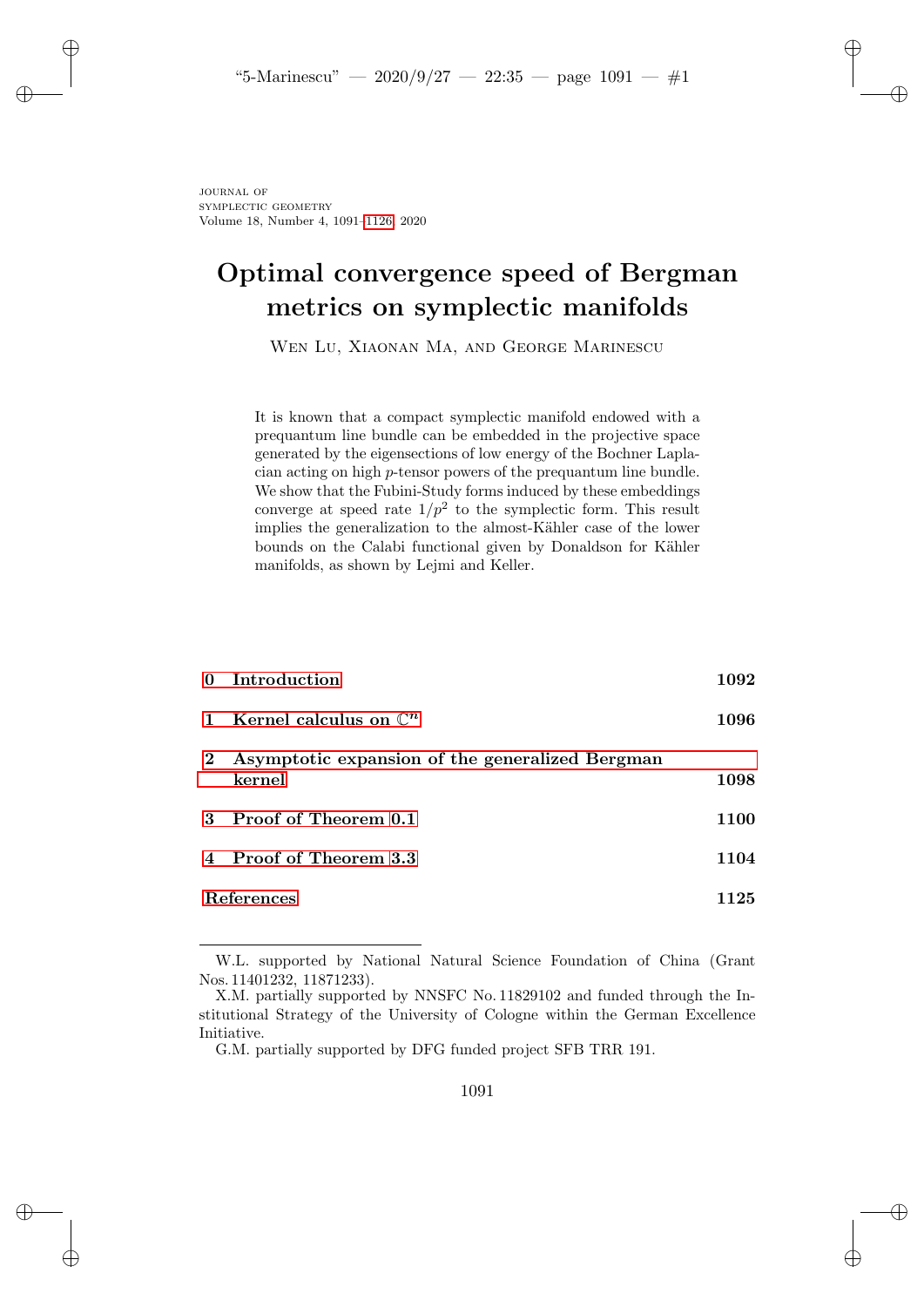✐

✐

✐

✐

#### 1092 W. Lu, X. Ma, and G. Marinescu

### 0. Introduction

A very useful tool in the study of canonical Kähler metrics is the use of Bergman metrics to approximate arbitrary Kähler metrics in a given integral cohomology class, see e. g., [7, 11, 17].

Let  $(X, \omega)$  be a compact Kähler manifold endow[ed](#page-35-0) with a Hermitian holomorphic line bundle  $(L, h^L)$  such that  $\frac{\sqrt{-1}}{2\pi}R^L = \omega$ . Since the bundle L is positive, Kodaira's theorem shows that high powers  $L^p$  give rise to holomorphic embeddings  $\Phi_p: X \to \mathbb{P}(H^0(X, L^p)^*)$ . The *Bergman form*  $\omega_p$ at level p is defined as the rescaled induced Fubini-Study form  $\frac{1}{p} \Phi_p^* \omega_{\text{FS}}$ , where  $\omega_{\text{rs}}$  is the natural Fubini-Study form on  $\mathbb{P}(H^0(X, L^p)^*)$ . Tian [17] showed that  $\omega_p$  converges to  $\omega$  in the  $\mathscr{C}^2$  topology with speed rate  $p^{-1/2}$ , as  $p \to \infty$ , that is, there exists  $C > 0$  $C > 0$  such that for any  $p \in \mathbb{N}^*$  we have

(0.1) 
$$
\left| \frac{1}{p} \Phi_p^*(\omega_{\text{rs}}) - \omega \right|_{\mathscr{C}^2} \leq \frac{C}{p^{1/2}}.
$$

This was improved by Ruan [15] to convergence in  $\mathscr{C}^{\infty}$  with speed rate  $p^{-1}$ (see also [13, Theorem 5.1.4]). Tian's result was motivated by a problem of Yau [18].

The process described [ab](#page-35-1)[ove](#page-35-0) can be seen in the general framework of quantization. The Bergman forms  $\omega_n$  can be thought as quantization at level p of the original Kähler form  $\omega$ . The number  $1/p$  is to be thought of as anal[ogo](#page-34-0)us to Planck'[s co](#page-35-2)nstant and in the semiclassical limit  $p \to \infty$  the quantized ob[jec](#page-34-1)ts  $\omega_p$  con[ver](#page-34-2)[ge t](#page-35-3)o the original Kähler one.

The proof o[f th](#page-35-4)e convergence in [15, 17] is based on the diagonal expansion of the Bergman kernel up to second order. A full diagonal asymptotic expansion of the Bergman kernel in powers of p in the  $\mathscr{C}^{\infty}$  topology was obtained by Catlin [5] and Zeld[itch](#page-35-4) [19] as an application of Boutet de Monvel and Sjöstrand's work  $[4]$ , see also  $[6, 14]$  for different approaches and generalizations. We refer to [13] for a comprehensive study of several analytic and geometric aspects of Bergman kernel. One advantage of the expansion in the  $\mathscr{C}^{\infty}$  topology is that it easily implies the convergence of the Bergman forms  $\omega_p$  to  $\omega$  with speed rate  $p^{-2}$ , see [13, (5.1.23)]. This convergence speed is optimal. Note that the scalar curvature is up to a multiplicative constant the coefficient of the second term of the Bergman kernel expansion. The purpose of this paper is to extend this optimal result to the case of symplectic manifolds.

The Bergman kernel of a holomorphic line bundle L on a complex manifold is the smooth kernel of the orthogonal projection from the space of

✐

✐

✐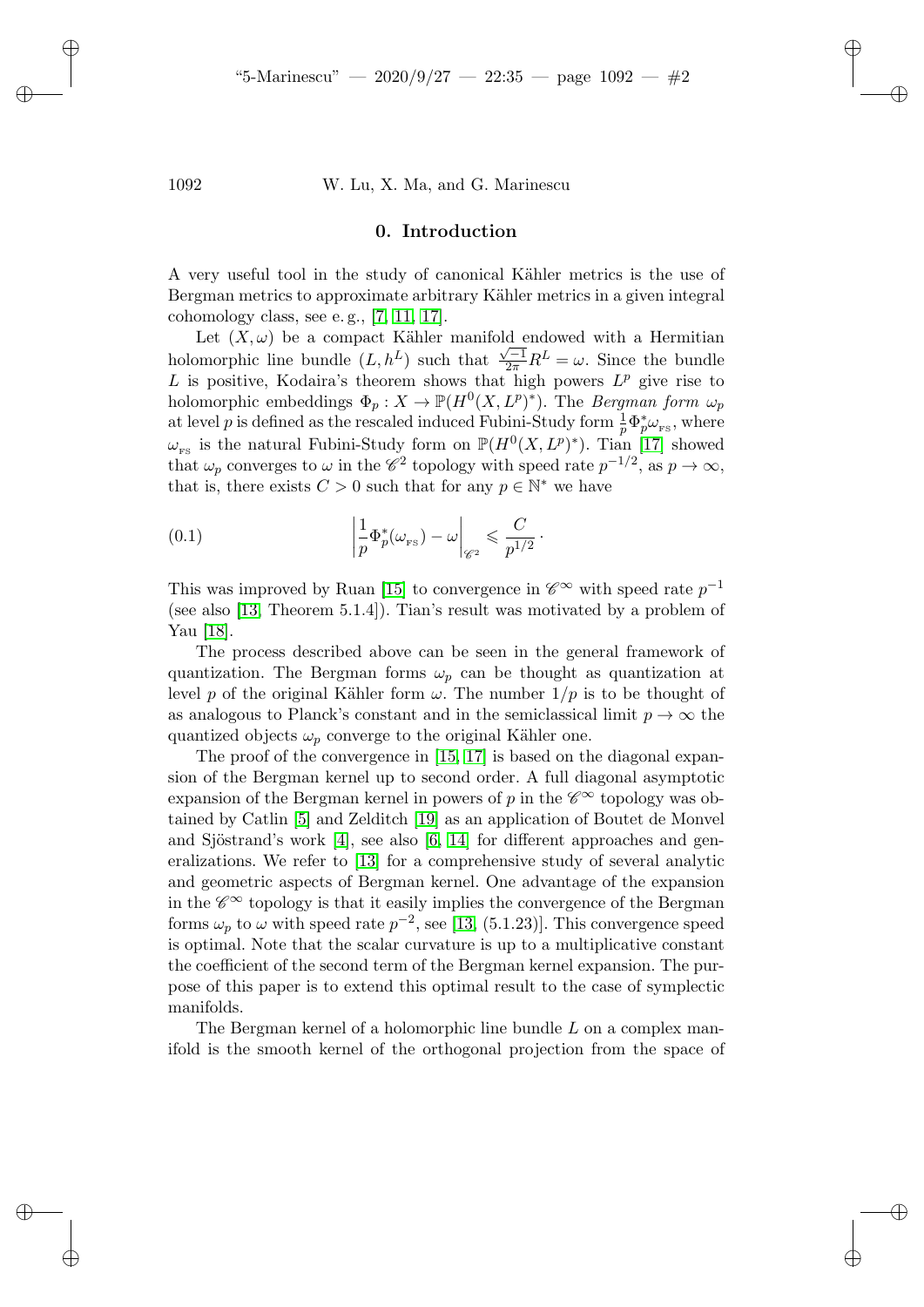square integrable sections on the space of h[olom](#page-2-0)orphic sections, or, equivalently, on the kernel of the Kodaira Laplacian  $\Box^L = \overline{\partial}^L \overline{\partial}^{L*} + \overline{\partial}^{L*} \overline{\partial}^{L}$  on L. In order to find a suitable notion of "holomorphic section" of a prequantum line bundle on a compact *symplectic manifold*, Guillemin and Uribe [9] introduced a renormalized Bochner Laplacian  $\Delta_{p,0}$  (cf. (0.5)) which reduces to  $2\Box^L$  in the Kähler case.

We describe this construction in detail. Let  $(X, \omega)$  be a compact symplectic manifold of real dimension 2n. Let  $(L, h^L)$  be a Hermitian line bundle on X, and let  $\nabla^L$  be a Hermitian connection on  $(L, h^L)$  with the curvature  $R^L = (\nabla^L)^2$ . We will assume throughout the paper that  $(L, h^L, \nabla^L)$  is a prequantum line bundle of  $(X, \omega)$ , i.e.,

(0.2) 
$$
\frac{\sqrt{-1}}{2\pi}R^L = \omega.
$$

✐

✐

✐

✐

We choose an almost complex structure J such that  $\omega$  is J-invariant and  $\omega(\cdot, J\cdot) > 0$ . The almost complex structure J induces a splitting  $TX \otimes_{\mathbb{R}} \mathbb{C} =$  $T^{(1,0)}X \oplus T^{(0,1)}X$ , where  $T^{(1,0)}X$  and  $T^{(0,1)}X$  are the eigenbundles of J corresponding to the eigenvalues  $\sqrt{-1}$  and  $-\sqrt{-1}$ , respectively.

Let  $g^{TX}(\cdot, \cdot) := w(\cdot, J\cdot)$  be the Riemannian metric on TX induced by  $\omega$  and J. The Riemannian volume form  $dv_X$  of  $(X, g^{TX})$  has the form  $dv_X = \omega^n/n!$ . The L<sup>2</sup>-Hermitian product on the space  $\mathscr{C}^{\infty}(X, L^p)$  of smooth sections of  $L^p$  on X, with  $L^p := L^{\otimes p}$ , is given by

(0.3) 
$$
\langle s_1, s_2 \rangle = \int_X \langle s_1, s_2 \rangle(x) dv_X(x).
$$

Let  $\nabla^{TX}$  be the Levi-Civita connection on  $(X, g^{TX})$  with curvature  $R^{TX}$ , and let  $\nabla^{L_p}$  be the connection on  $L^p$  induced by  $\nabla^L$ . Let  $\{e_k\}$  be a local orthonormal frame of  $(TX, g^{TX})$ . The Bochner Laplacian acting on  $\mathscr{C}^{\infty}(X, L^p)$ is given by

<span id="page-2-0"></span>(0.4) 
$$
\Delta^{L^p} = -\sum_{k} \left[ \left( \nabla_{e_k}^{L^p} \right)^2 - \nabla_{\nabla_{e_k}^{T X} e_k}^{L^p} \right].
$$

Given  $\Phi \in \mathscr{C}^{\infty}(X,\mathbb{R})$ , the renormalized Bochner Laplacian is defined by

(0.5) 
$$
\Delta_{p,\Phi} = \Delta^{L^p} - 2\pi np + \Phi.
$$

By [9], [12, Corollary 1.2], there exists  $C_L > 0$  independent of p such that

(0.6) 
$$
\text{Spec}(\Delta_{p,\Phi}) \subset [-C_L, C_L] \cup [4\pi p - C_L, +\infty),
$$

✐

✐

✐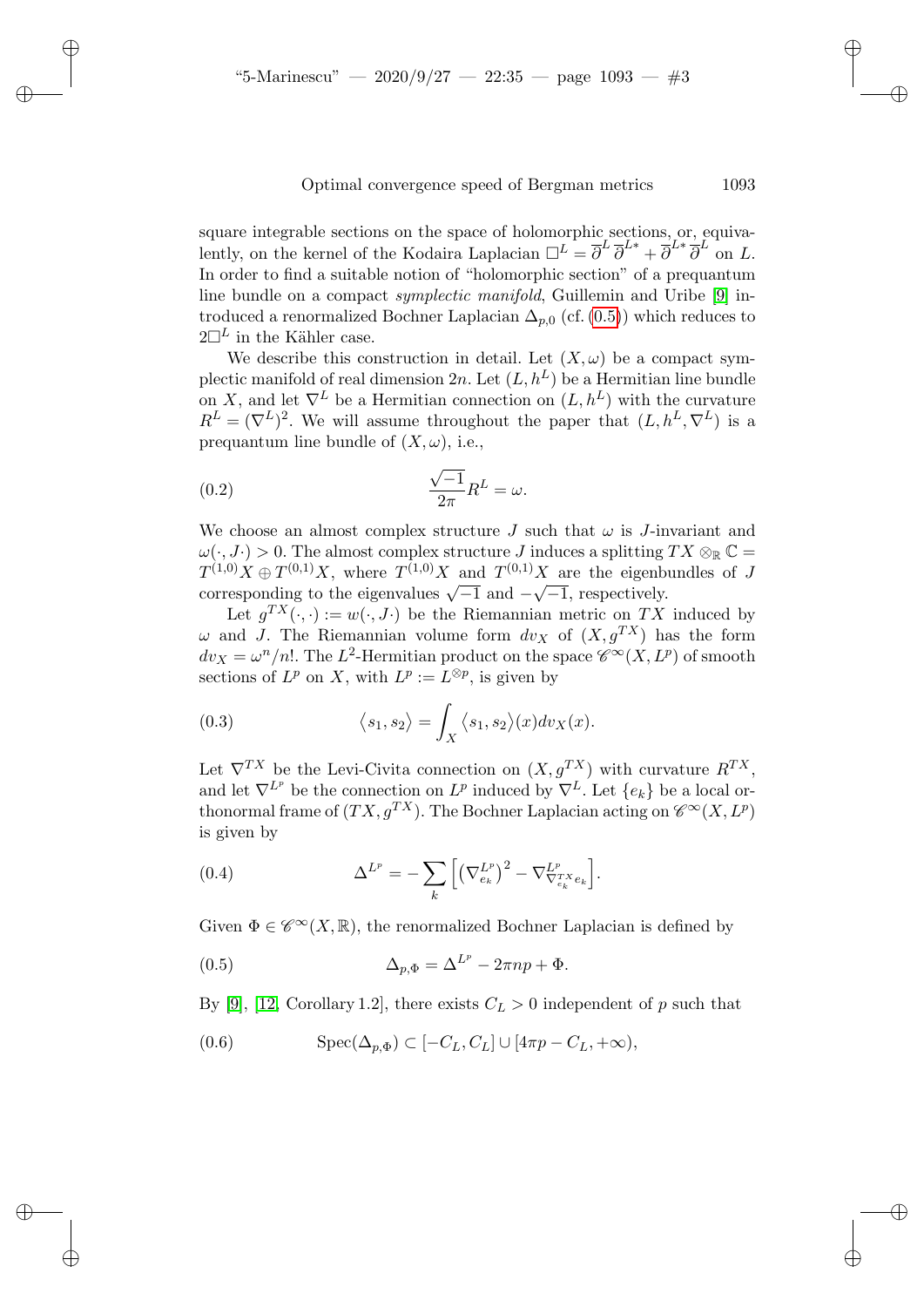✐

✐

✐

✐

where Spec(A) denotes the spectrum of the operator A. Since  $\Delta_{p,\Phi}$  is an elliptic operator on a compact manifold, it has discrete spectrum and its eigensections are smooth. Let  $\mathcal{H}_p$  be the direct sum of eigenspaces of  $\Delta_{p,\Phi}$ corresponding to the eigenvalues lying in  $[-C_L, C_L]$ . In mathematical physics terms, the operator  $\Delta_{n,\Phi}$  is a semiclassical Schrödinger operator and the space  $\mathcal{H}_p$  is the space of its bound states as  $p \to \infty$ . The space  $\mathcal{H}_p$  proves to be an appropriate replacement for the space of holomorphic sections  $H^0(X, L^p)$  from the Kähler case. In particular, we have for p large enough (cf. [13,  $(8.3.3)$ ]),

(0.7) 
$$
\dim \mathcal{H}_p = \int_X \mathrm{Td}(T^{(1,0)}X)e^{p\omega},
$$

where  $\text{Td}(T^{(1,0)}X)$  is the Todd class of  $T^{(1,0)}X$ , which corresponds to the Riemann-Roch-Hirzebruch formula from complex geometry.

<span id="page-3-0"></span>Let  $\mathbb{P}(\mathcal{H}_{p}^{*})$  be the projective space associated to the dual space of  $\mathcal{H}_{p}$ ; we identify  $\mathbb{P}(\mathcal{H}_p^*)$  with the Grassmannian of hyperplanes in  $\mathcal{H}_p$ . The base locus of  $\mathcal{H}_p$  is the set  $\text{Bl}(\mathcal{H}_p) = \{x \in X : s(x) = 0 \text{ for all } s \in \mathcal{H}_p\}$ . We define the Kodaira map

(0.8) 
$$
\Phi_p: X \backslash \text{Bl}(\mathcal{H}_p) \to \mathbb{P}(\mathcal{H}_p^*), \quad \Phi_p(x) = \left\{ s \in \mathcal{H}_p : s(x) = 0 \right\},
$$

which sends  $x \in X\setminus B(\mathcal{H})$  to the hyper[plan](#page-35-3)e of sections v[anis](#page-35-4)hing at x. Note that  $\mathcal{H}_p$  is endowed with the induced  $L^2$  Hermitian product (0.3) so there is a well-defined Fubini-Study metric  $g_{\text{\tiny FS}}$  on  $\mathbb{P}(\mathcal{H}_p^*)$  with the associated form  $\omega_{\scriptscriptstyle \rm FS}.$ 

The symplectic Kodaira embedding theorem [14, Theorem 3.6], [13, Theorem 8.3.12], state[s th](#page-35-4)at for large p the Kodaira maps  $\Phi_p: X \to \mathbb{P}(\mathcal{H}_p^*)$  are embeddings and the Bergman forms converge to the symplectic form with speed rate  $p^{-1}$ . We note that in this case the near-diagonal expansion of the Bergman kernel [is](#page-34-4) [esse](#page-35-5)ntial for the proof, in contrast to the the Kähler case, where the dia[go](#page-34-5)nal expansion already implies the result. Let us also observe that [14, Theorem 3.6] and [13, Theorem 8.3.12] are valid in a more general context, namely when  $g^{TX}$  is an arbitrary J-invariant Riemannian metric.

There exists in the literature another replacement of the notion of holomorphic section, see e. g., [2, 16]. It is based on a construction by Boutet de Monvel and Guillemin [3] of a first-order pseudodifferential operator  $D_b$  on the circle bundle of  $L^*$ . The associated Szegő kernels are well defined modulo smooth operators on the associated circle bundle, even though  $D<sub>b</sub>$  is neither canonically defined nor unique. Indeed, Boutet de Monvel–Guillemin define

✐

✐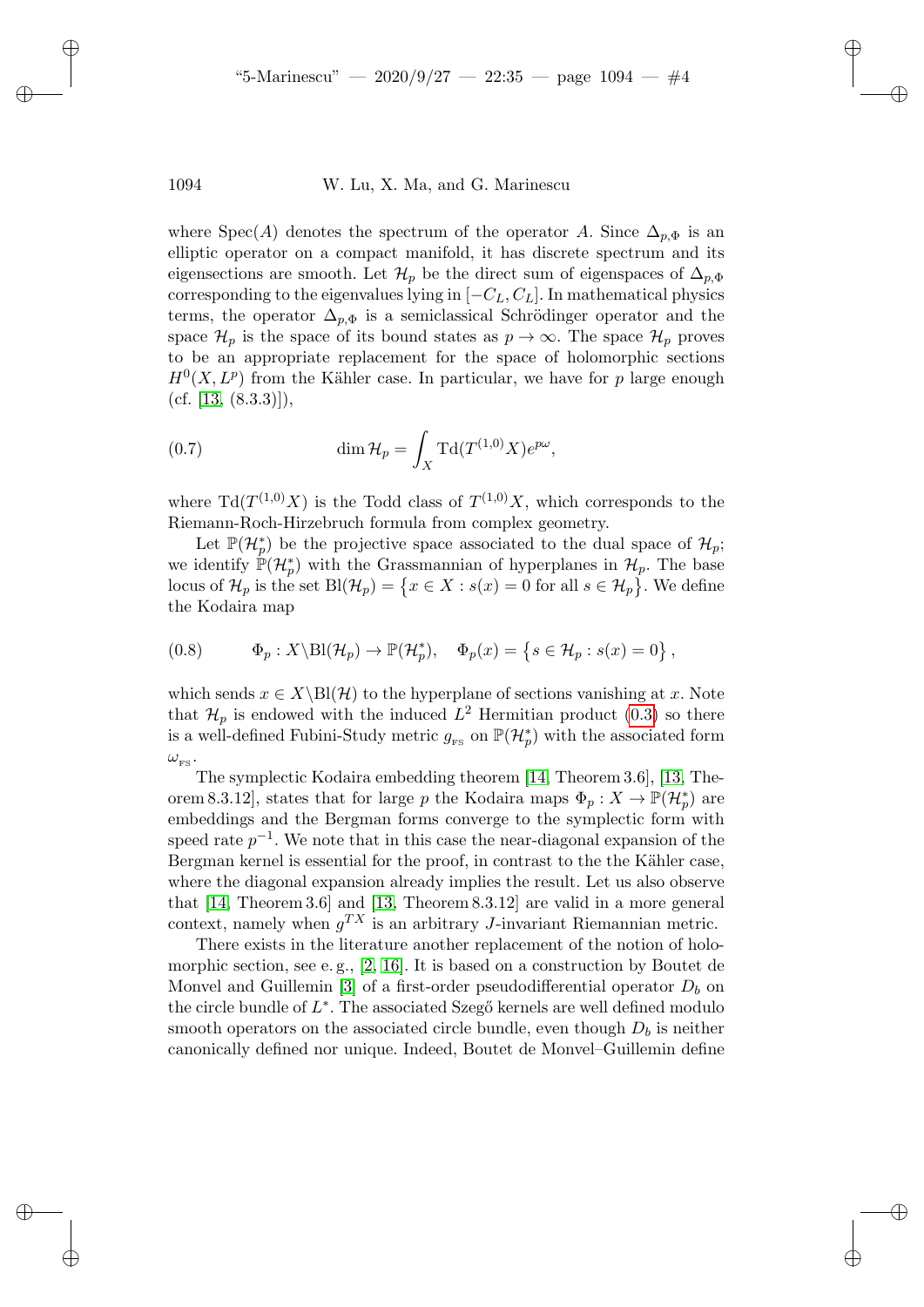<span id="page-4-0"></span>the Szegő kernels first, and construct the operator  $D_b$  from the Szegő kernels. For these spaces the Bergman forms converge to the symplectic form with speed rate  $p^{-1}$ , too.

The main result of this paper is as follows.

✐

✐

✐

✐

**Theorem 0.1.** Let  $(X, \omega)$  be a compact symplectic manifold and  $(L, h^L)$ *be a Hermitian line bundle endowed with a Hermitian connection*  $∇<sup>L</sup>$  *such that*  $\frac{\sqrt{-1}}{2\pi}R^L = \omega$  *holds. Let J be an almost complex structure on* TX *such that*  $g^{TX}(\cdot, \cdot) := \omega(\cdot, J \cdot)$  *is a J-invariant Riemannian metric on* TX. Then *for any*  $\ell \in \mathbb{N}$ *, there [exis](#page-3-0)ts*  $C_{\ell} > 0$  *such that* 

(0.9) 
$$
\left| \frac{1}{p} \Phi_p^*(\omega_{\text{rs}}) - \omega \right|_{\mathscr{C}^\ell} \leq \frac{C_\ell}{p^2},
$$

*w[here](#page-35-4)*  $\Phi_p$  *is the Kodaira map* (0.8) *defined by the space*  $\mathcal{H}_p$  *of bound states of the renormalized Bochner Laplacian*  $\Delta_{p,\Phi}$  *associated with*  $g^{TX}, \nabla^{L}, \Phi$  *in (0.5).* 

The proof is based on the near diagonal expansion of the Bergman kernel of  $\mathcal{H}_p$  from [13, 14]. The sharp bound of  $\mathcal{O}(p^{-2})$  is due to some remarkable [ca](#page-34-6)[nc](#page-34-7)[ella](#page-35-0)[tion](#page-35-6)s of the coefficients in this expansions, reminiscent of the local properties of the curvature of Kähler metrics.

The main motivation for approximating Kähler metrics by Fubini-Study metrics arises from question[s ab](#page-34-8)out the ex[isten](#page-4-0)ce and uniqueness of Kähler metrics of constant scalar curvature, or more generally, Kähler-Einstein metrics, see [7, 8, 17, 18]. It is natural to study such [qu](#page-5-0)estions also in the symplectic framework, for example, it is interestin[g to](#page-5-1) generalize to the almostKähler case the lower bounds on th[e C](#page-7-0)alabi functional given by Donaldson [8]. This is done by Lejmi and Keller [10]. Theo[rem](#page-9-0) 0.1 plays a crucial role in their [proo](#page-4-0)f in the sym[plec](#page-13-1)tic case.

The organization of this [pap](#page-4-0)er is as [fo](#page-13-0)llows. In Section 1, [we r](#page-13-1)ecall the formal calculus on  $\mathbb{C}^n$  for the model operator  $\mathscr{L}$  (cf. (1.2)), which is the main ingredient of our approach. In Section 2, we review the asymptotic expansion of the generalized Bergman kernel. In Section 3, we reduce the proof of Theorem 0.1 to Theorem 3.3. In Section 4, we prove Theorem 3.3 and thus finish the proof of Theorem 0.1.

We shall use the following notations. For  $\alpha = (\alpha_1, \dots, \alpha_n) \in \mathbb{N}^n$ ,  $z \in \mathbb{C}^n$ , we set  $|\alpha| = \sum_{j=1}^n \alpha_j$ ,  $\alpha! = \prod_j (\alpha_j!)$  and  $z^{\alpha} := z_1^{\alpha_1} \cdots z_n^{\alpha_n}$ . Moreover, when an index variable appears twice in a single term, it means that we are summing over all its possible values.

✐

✐

✐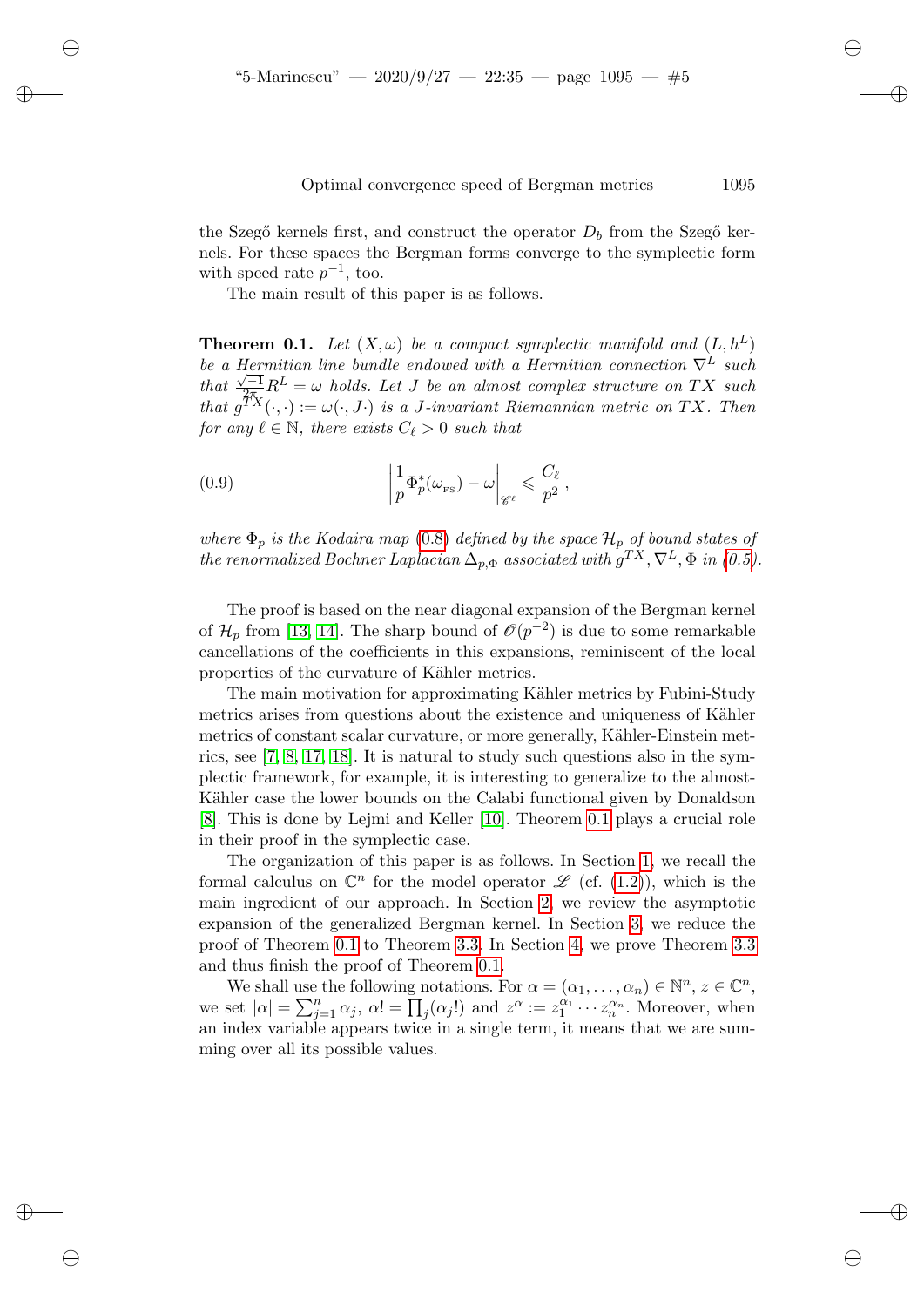<span id="page-5-0"></span>Acknowledgments. We would like to thank Mehdi Lejmi, Julien Keller and Gábor Székelyhidi for motivating and helpful discussions which led to the wri[ting](#page-35-3) of this [pa](#page-35-4)per.

# 1. Kernel calculus on  $\mathbb{C}^n$

In this section, we recall the formal calculus on  $\mathbb{C}^n$  for the model operator  $\mathscr L$  introduced in [14, § 1.4], [13, § 4.1.6] (with  $a_j = 2\pi$  therein). This calculus is the main ingredient of our approach.

Let us consider the canonical coordinates  $(Z_1, \ldots, Z_{2n})$  on the real vector space  $\mathbb{R}^{2n}$ . On the complex vector space  $\mathbb{C}^n$  we consider the complex coordinates  $(z_1, \ldots, z_n)$ . The two sets of coordinates are linked by the relation  $z_j = Z_{2j-1} + \sqrt{-1}Z_{2j}, j = 1, \ldots, n.$ 

We consider the  $L^2$ -norm

✐

✐

✐

✐

(1.1) 
$$
\|\cdot\|_{L^2} = \left(\int_{\mathbb{R}^{2n}} |\cdot|^2 dZ\right)^{1/2} \text{ on } \mathbb{R}^{2n},
$$

<span id="page-5-1"></span>where  $dZ = dZ_1 \dots dZ_{2n}$  is the Lebesgue measure. We define the differential operators:

(1.2) 
$$
b_j = -2\frac{\partial}{\partial z_j} + \pi \overline{z}_j, \quad b_j^+ = 2\frac{\partial}{\partial \overline{z}_j} + \pi z_j,
$$

$$
b = (b_1, \dots, b_n), \quad \mathscr{L} = \sum_{j=1}^n b_j b_j^+,
$$

<span id="page-5-2"></span>which extend to closed densely defined operators on  $(L^2(\mathbb{R}^{2n}), \|\cdot\|_{L^2})$ . As such,  $b_j^+$  is the adjoint of  $b_j$  and  $\mathscr L$  defines as a densely defined self-adjoint operator on  $(L^2(\mathbb{R}^{2n}), \|\cdot\|_{L^2})$ . The following result was established in [14, Theorem 1.15] (cf. also [13, Theorem 4.1.20]).

**Theorem 1.1.** The spectrum of  $\mathscr L$  on  $L^2(\mathbb R^{2n})$  is given by

(1.3) 
$$
\operatorname{Spec}(\mathscr{L}) = \{4\pi|\alpha| : \alpha \in \mathbb{N}^n\},\
$$

*and an orthogonal basis of the eigenspace of*  $4\pi |\alpha|$  *is given by* 

(1.4) 
$$
b^{\alpha} \left( z^{\beta} \exp \left( -\pi \sum_{j} |z_{j}|^{2} / 2 \right) \right), \text{ with } \beta \in \mathbb{N}^{n}.
$$

✐

✐

✐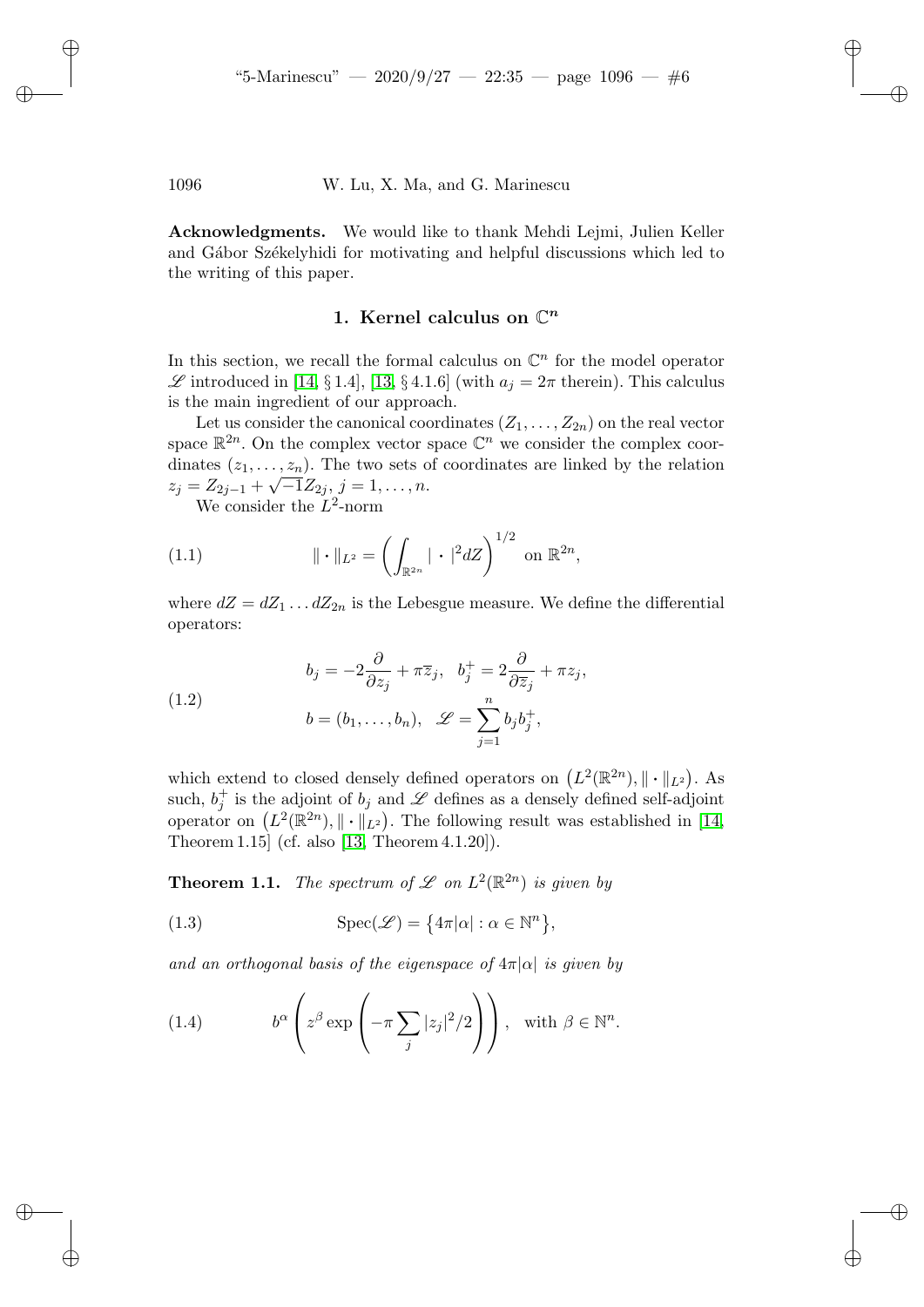<span id="page-6-0"></span>*In particular, an orthonormal basis of*  $\text{Ker}(\mathscr{L})$  *is* 

(1.5) 
$$
\left\{\phi_{\beta}(z) = \left(\frac{\pi^{|\beta|}}{\beta!}\right)^{1/2} z^{\beta} e^{-\pi \sum_j |z_j|^2/2} : \beta \in \mathbb{N}^n\right\}.
$$

<span id="page-6-1"></span>Let  $\mathscr{P}(Z,Z')$  denote the kernel of the orthogonal projection  $\mathscr{P}$ :  $L^2(\mathbb{R}^{2n}) \to \text{Ker}(\mathscr{L})$  with respect to  $dZ'$ . Set  $\mathscr{P}^{\perp} = \text{Id} - \mathscr{P}$ .

Obviously  $\mathscr{P}(Z,Z') = \sum_{\beta} \phi_{\beta}(z) \phi_{\beta}(z')$ , so we infer from (1.5) that

<span id="page-6-2"></span>(1.6) 
$$
\mathscr{P}(Z, Z') = \exp\left(-\frac{\pi}{2}\sum_{j=1}^{n} (|z_j|^2 + |z'_j|^2 - 2z_j \overline{z}'_j) \right).
$$

By  $(1.2)$  and  $(1.6)$ , we obtain

✐

✐

✐

✐

(1.7) 
$$
(b_j^+\mathscr{P})(Z,Z')=0, (b_j\mathscr{P})(Z,Z')=2\pi(\overline{z}_j-\overline{z}_j')\mathscr{P}(Z,Z').
$$

<span id="page-6-3"></span>The following commutation relations are very useful in the computations. Namely, for any polynomial  $g(z,\overline{z})$  in z and  $\overline{z}$ , we have

(1.8)  
\n
$$
[b_j, b_k^+] = b_j b_k^+ - b_k^+ b_j = -4\pi \delta_{jk},
$$
\n
$$
[b_j, b_k] = [b_j^+, b_k^+] = 0,
$$
\n
$$
[g(z, \overline{z}), b_j] = 2 \frac{\partial}{\partial z_j} g(z, \overline{z}),
$$
\n
$$
[g(z, \overline{z}), b_j^+] = -2 \frac{\partial}{\partial \overline{z}_j} g(z, \overline{z}).
$$

Fo[r a](#page-6-1) polynomial F in Z, Z', we denote by  $F\mathscr{P}$  the operator on  $L^2(\mathbb{R}^{2n})$ defined by the kernel  $F(Z, Z')\mathscr{P}(Z, Z')$  and the volume form  $dZ$ .

In th[e ca](#page-5-2)lculations involving the kernel  $\mathscr{P}(\cdot,\cdot)$ , we prefer however to use the orthogonal decomposition of  $L^2(\mathbb{R}^{2n})$  given in Theorem 1.1 and the fact that  $\mathscr P$  is an orthogonal projection, rather than integrating against the expression (1.6) of  $\mathscr{P}(\cdot, \cdot)$ . This point of view leads to streamlined computations and to a better understanding of the operators involved. As an example, Theorem 1.1 implies that

(1.9) 
$$
(\mathscr{P}b^{\alpha}z^{\beta}\mathscr{P})(Z,Z') = \begin{cases} (z^{\beta}\mathscr{P})(Z,Z'), & \text{if } |\alpha| = 0, \\ 0, & \text{if } |\alpha| > 0. \end{cases}
$$

✐

✐

✐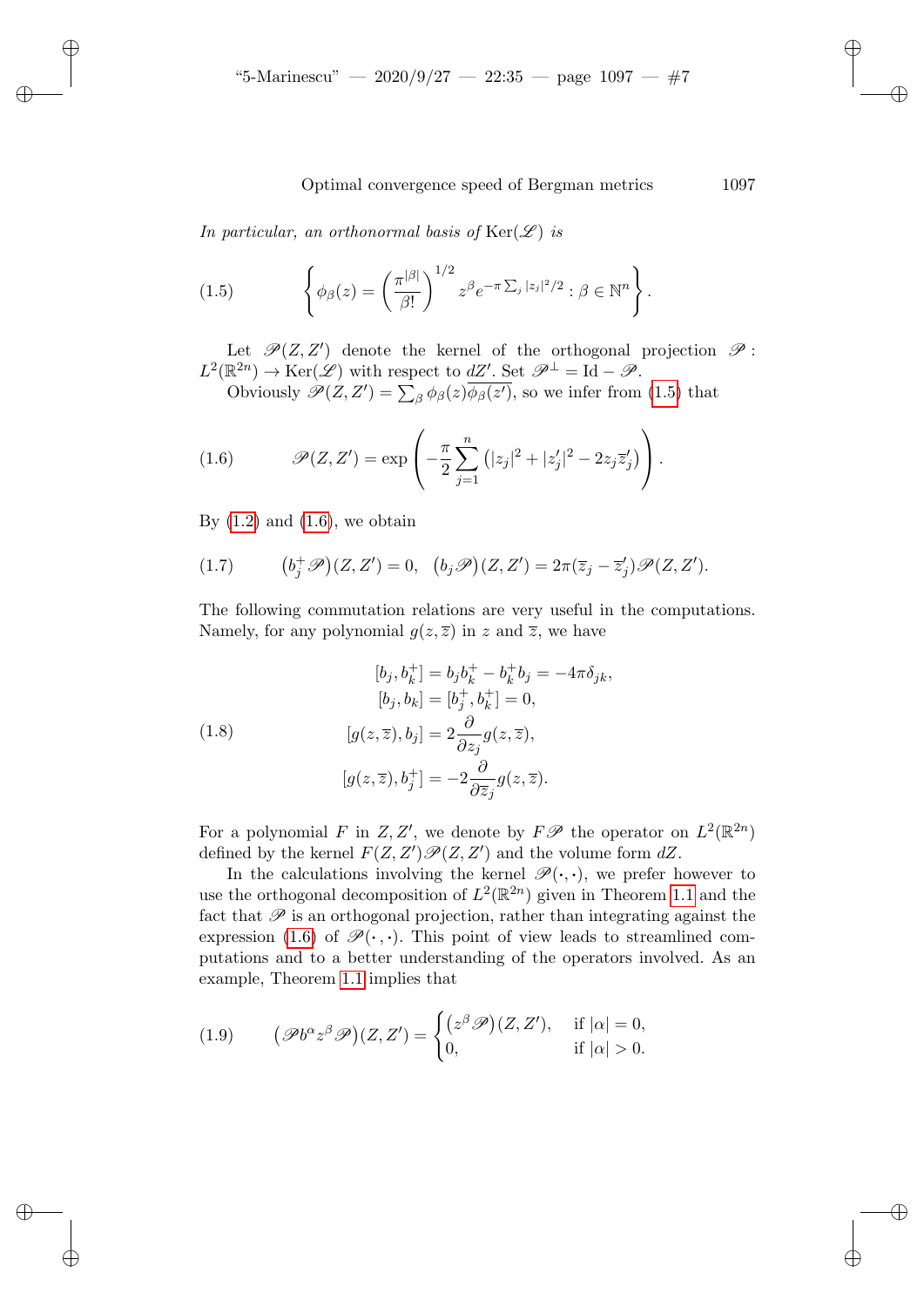We will also identify z to  $\sum_j z_j \frac{\partial}{\partial z_j}$  $\frac{\partial}{\partial z_j}$  and  $\overline{z}$  to  $\sum_j \overline{z}_j \frac{\partial}{\partial \overline{z}}$  $\frac{\partial}{\partial \overline{z}_j}$  when we consider z and  $\overline{z}$  as vector fields, and

(1.10) 
$$
\mathcal{R} = \sum_{j} Z_j \frac{\partial}{\partial Z_j} = z + \overline{z} = Z.
$$

#### <span id="page-7-0"></span>2. Asymptotic expansion of the generalized Bergman kernel

Let  $a^X$  be the injectivity radius of  $(X, g^{TX})$ . We denote by  $B^X(x, \varepsilon)$  and  $B^{T_x X}(0, \varepsilon)$  the open balls in X and  $T_x X$  with center x and radius  $\varepsilon$ , respectively. Then the exponential map  $T_x X \ni Z \to \exp^X_x(Z) \in X$  is a diffeomorphism from  $B^{T_x X}(0,\varepsilon)$  onto  $B^{X}(x,\varepsilon)$  for  $\varepsilon \leqslant a^X$ . From now on, we identify  $B^{T_x X}(0,\varepsilon)$  with  $B^{X}(x,\varepsilon)$  via the exponential map for  $\varepsilon \leqslant a^{X}$ .

We fix  $x_0 \in X$ . For  $Z \in B^{T_{x_0}X}$  we identify  $(L_{Z_1}, h_Z^L)$  to  $(L_{x_0}, h_{x_0}^L)$  by parallel transport with respect to the connection  $\nabla^L$  along the curve  $\gamma_Z$ :  $[0,1] \ni u \to \exp_{x_0}^X(uZ).$ 

In general, for functions in normal coordinates, we will add a subscript  $x_0$  to indicate the base point  $x_0 \in X$ . Similarly,  $P_{\mathcal{H}_p}(x, y)$  induces in terms of the above trivialization (note that  $\text{End}(L_{x_0}^p) = \mathbb{C}$ ) a smooth function

$$
\{(Z,Z')\in TX\times_X TX: |Z|, |Z'|<\varepsilon\}\ni (Z,Z')\longmapsto P_{\mathcal{H}_p,x_0}(Z,Z')\in\mathbb{C}\,,
$$

which also depends smoothly on the parameter  $x_0$ .

Let us choose an orthonormal basis  $\{w_j\}_{j=1}^n$  of  $T_{x_0}^{(1,0)}X$ . Then  $e_{2j-1}$  =  $\frac{1}{\sqrt{2}}$  $\frac{1}{2}(w_j + \overline{w}_j)$  and  $e_{2j} = \frac{\sqrt{-1}}{\sqrt{2}}(w_j - \overline{w}_j)$ ,  $j = 1, \ldots, n$ , forms an orthonormal basis of  $T_{x_0}X$ . We use coordinates on  $T_{x_0}X \simeq \mathbb{R}^{2n}$  given by the identification

(2.1) 
$$
\mathbb{R}^{2n} \ni (Z_1, \dots, Z_{2n}) \longmapsto \sum_{j=1}^{2n} Z_j e_j \in T_{x_0} X.
$$

In the sequel we also use complex coordinates  $z = (z_1, \ldots, z_n)$  on  $\mathbb{C}^n \simeq \mathbb{R}^{2n}$ .

Let  $dv_{TX}$  be the Riemannian volume form on  $(T_{x_0}X, g^{T_{x_0}X})$ . Let  $\kappa_{x_0}$ :  $T_{x_0}X \to \mathbb{R}, Z \mapsto \kappa_{x_0}(Z)$  be a smooth positive function defined by

(2.2) 
$$
dv_X(Z) = \kappa_{x_0}(Z) dv_{TX}(Z), \ \kappa_{x_0}(0) = 1,
$$

where the subscript  $x_0$  of  $\kappa_{x_0}(Z)$  indicates the base point  $x_0 \in X$ .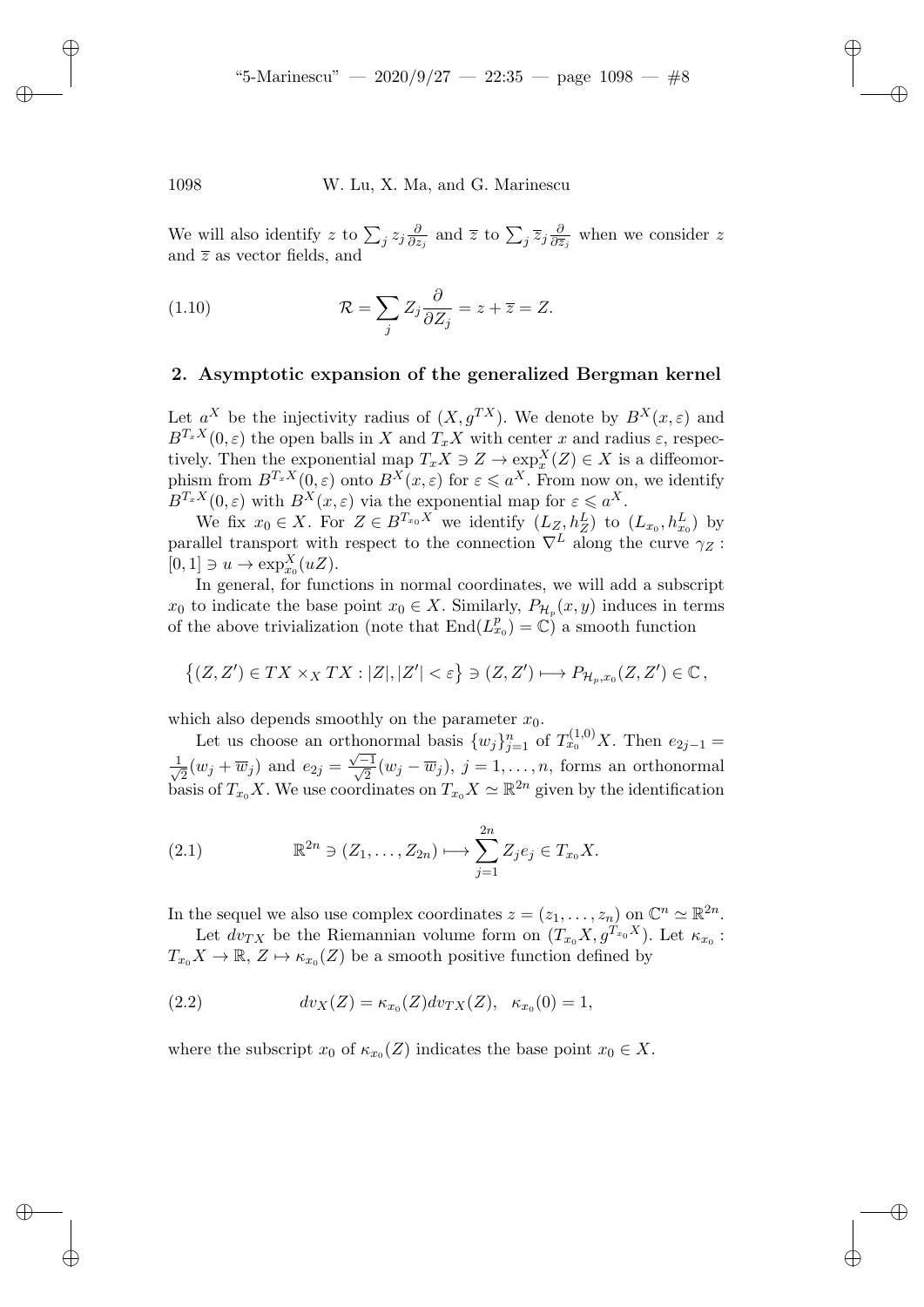✐

✐

✐

✐

Optimal convergence speed of Bergman metrics 1099

<span id="page-8-0"></span>Rescaling  $\Delta_{p,\Phi}$  and Taylor expansion. For  $s \in \mathscr{C}^{\infty}(\mathbb{R}^{2n}, \mathbb{C}), Z \in \mathbb{R}^{2n}, |Z| \leq \varepsilon$ , and for  $t = \frac{1}{\sqrt{p}}$ , set  $\overline{\overline{p}}$ , set

(2.3) 
$$
(S_t s)(Z) := s(Z/t), \quad \mathcal{L}_t := S_t^{-1} \kappa^{1/2} t^2 \Delta_{p, \Phi} \kappa^{-1/2} S_t.
$$

For  $U \in T_{x_0}X$ , we denote  $\nabla_U$  the ordinary differential in direction U. Set

(2.4) 
$$
\nabla_{0,\bullet} = \nabla_{\bullet} + \frac{1}{2} R_{x_0}^L(Z, \cdot),
$$

$$
\mathscr{L}_0 = -\sum_{j=1}^{2n} (\nabla_{0,e_j})^2 - 2n\pi = \sum_{j=1}^n b_j b_j^+ = \mathscr{L}.
$$

By [14, Theorem 1.4], there exist second order differential operators  $\mathcal{O}_r$  such that we have an asymptotic expansion in t when  $t \to 0$ ,

<span id="page-8-1"></span>(2.5) 
$$
\mathscr{L}_t = \mathscr{L}_0 + \sum_{r=1}^m t^r \mathcal{O}_r + \mathcal{O}(t^{m+1}).
$$

Moreover,

(2.6) 
$$
\mathcal{O}_1(Z) = -\frac{2}{3} (\partial_j R^L)_{x_0} (\mathcal{R}, e_i) Z_j \nabla_{0, e_i} - \frac{1}{3} (\partial_i R^L)_{x_0} (\mathcal{R}, e_i),
$$

and

✐

✐

✐

✐

(2.7)

$$
\mathcal{O}_{2}(Z) = \frac{1}{3} \Big\langle R_{x_{0}}^{TX}(\mathcal{R}, e_{i}) \mathcal{R}, e_{j} \Big\rangle_{x_{0}} \nabla_{0, e_{i}} \nabla_{0, e_{j}}
$$
  
+ 
$$
\Bigg[ \frac{2}{3} \Big\langle R_{x_{0}}^{TX}(\mathcal{R}, e_{j}) e_{j}, e_{i} \Big\rangle_{x_{0}} - \frac{1}{2} \sum_{|\alpha|=2} (\partial^{\alpha} R^{L})_{x_{0}} \frac{Z^{\alpha}}{\alpha!}(\mathcal{R}, e_{i}) \Bigg] \nabla_{0, e_{i}}
$$
  
- 
$$
\frac{1}{4} \nabla_{e_{i}} \left( \sum_{|\alpha|=2} (\partial^{\alpha} R^{L})_{x_{0}}(\mathcal{R}, e_{i}) \frac{Z^{\alpha}}{\alpha!} \right) - \frac{1}{9} \sum_{i} \Bigg[ \sum_{j} (\partial_{j} R^{L})_{x_{0}}(\mathcal{R}, e_{i}) Z_{j} \Bigg]^{2}
$$
  
- 
$$
\frac{1}{12} \Bigg[ \mathcal{L}_{0}, \Big\langle R_{x_{0}}^{TX}(\mathcal{R}, e_{i}) \mathcal{R}, e_{i} \Big\rangle_{x_{0}} \Bigg] + \Phi_{x_{0}}.
$$

From  $(2.1)$  and  $(2.3)$ , as in [13, Remark 4.1.8],  $\mathscr{L}_t$  is a formally self-adjoint elliptic operator with respect to  $\|\cdot\|_{L^2}$  on  $\mathbb{R}^{2n}$  and is a smooth family of operators with respect to the parameter  $x_0 \in X$ . Thus  $\mathscr{L}, \mathscr{L}_0$  and  $\mathcal{O}_r$  in (2.5) are formally self-adjoint with respect to  $\|\cdot\|_{L^2}$ .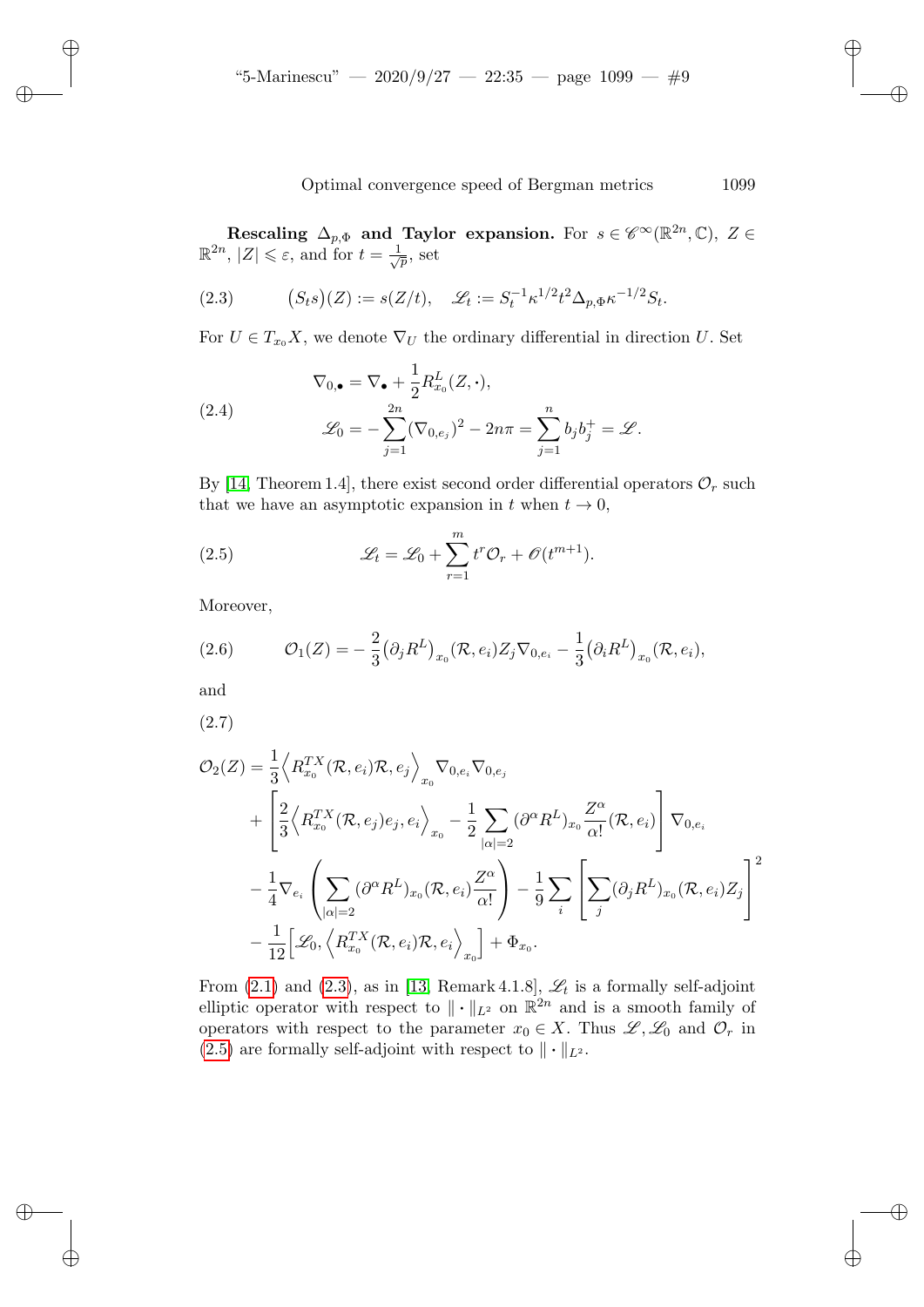✐

✐

✐

✐

1100 W. Lu, X. Ma, and G. Marinescu

By [13, Theorem 8.3.8], the following asymptotic expansion of the generalized Bergman kernel holds.

**Theorem 2.1.** *There exist polynomials*  $J_r(Z, Z')$  *in*  $Z, Z'$  *with the same* parity as r and of degree  $\deg J_r(Z, Z') \leqslant 3r$ , such that if we define

(2.8)  $\mathscr{F}_r(Z,Z') = J_r(Z,Z') \mathscr{P}(Z,Z'), J_0 = 1,$ 

*then for any*  $k, \ell, m \in \mathbb{N}, q > 0$ *, there exists*  $C > 0$  *such that if*  $p \geq 1, Z, Z' \in$  $T_{x_0}X$  and  $|Z|, |Z'| \leqslant \frac{q}{\sqrt{p}},$  we have

$$
(2.9) \quad \sup_{|\alpha|+|\alpha'| \leq m} \left| \frac{\partial^{|\alpha|+|\alpha'|}}{\partial Z^{\alpha} \partial Z'^{\alpha'}} \left( \frac{1}{p^n} P_{\mathcal{H}_p}(Z, Z') \right) - \sum_{r=0}^k \mathscr{F}_r(\sqrt{p}Z, \sqrt{p}Z') \kappa^{-\frac{1}{2}}(Z) \kappa^{-\frac{1}{2}}(Z') p^{-\frac{r}{2}} \right) \right|_{\mathscr{C}^{\ell}(X)} \leqslant C p^{-\frac{k-m+1}{2}},
$$

where  $\mathscr{C}^{\ell}(X)$  *is*  $\mathscr{C}^{\ell}$ -norm for the parameter  $x_0 \in X$ .

<span id="page-9-2"></span>Moreover, by [13, (4.1.93), (8.3.45)],  $\mathscr{F}_1$  and  $\mathscr{F}_2$  are given by (cf. [13,  $(8.3.65)$ ], [14,  $(1.111)$ ])

$$
\mathscr{F}_1 = -\mathscr{P}^\perp \mathscr{L}^{-1} \mathcal{O}_1 \mathscr{P} - \mathscr{P} \mathcal{O}_1 \mathscr{L}^{-1} \mathscr{P}^\perp,
$$
  
\n
$$
\mathscr{F}_2 = \mathscr{L}^{-1} \mathscr{P}^\perp \mathcal{O}_1 \mathscr{L}^{-1} \mathscr{P}^\perp \mathcal{O}_1 \mathscr{P} - \mathscr{L}^{-1} \mathscr{P}^\perp \mathcal{O}_2 \mathscr{P}
$$
  
\n
$$
+ \mathscr{P} \mathcal{O}_1 \mathscr{L}^{-1} \mathscr{P}^\perp \mathcal{O}_1 \mathscr{L}^{-1} \mathscr{P}^\perp - \mathscr{P} \mathcal{O}_2 \mathscr{L}^{-1} \mathscr{P}^\perp
$$
  
\n
$$
+ \mathscr{P}^\perp \mathscr{L}^{-1} \mathcal{O}_1 \mathscr{P} \mathcal{O}_1 \mathscr{L}^{-1} \mathscr{P}^\perp - \mathscr{P} \mathcal{O}_1 \mathscr{L}^{-2} \mathscr{P}^\perp \mathcal{O}_1 \mathscr{P}.
$$

From Theorem 2.1, we get in particular [13, Theorem 8.3.3]: there exist  $\mathbf{b}_r \in$  $\mathscr{C}^{\infty}(X,\mathbb{R})$  such that for any  $k,\ell \in \mathbb{N}$ , there exists  $C_{k,\ell} > 0$  such that

<span id="page-9-1"></span>(2.11) 
$$
\left|\frac{1}{p^n}P_{\mathcal{H}_p}(x,x)-\sum_{r=0}^k \bm{b}_r(x)p^{-r}\right|_{\mathscr{C}^\ell} \leqslant C_{k,\ell} p^{-k-1},
$$

<span id="page-9-0"></span>and

✐

✐

✐

✐

$$
(2.12) \t\tb0(x0) = \mathscr{F}_0(0,0) = 1, \tbr(x0) = \mathscr{F}_{2r}(0,0), \t\t \mathscr{F}_{2r+1}(0,0) = 0.
$$

### 3. Proof of Theorem 0.1

In this section we reduce Theorem 0.1 to Theorem 3.3. Let us fix  $x_0 \in X$ . As in section 2, we identify a small geodesic ball  $B^{X}(x_0, \varepsilon)$  to  $B^{T_{x_0}X}$  by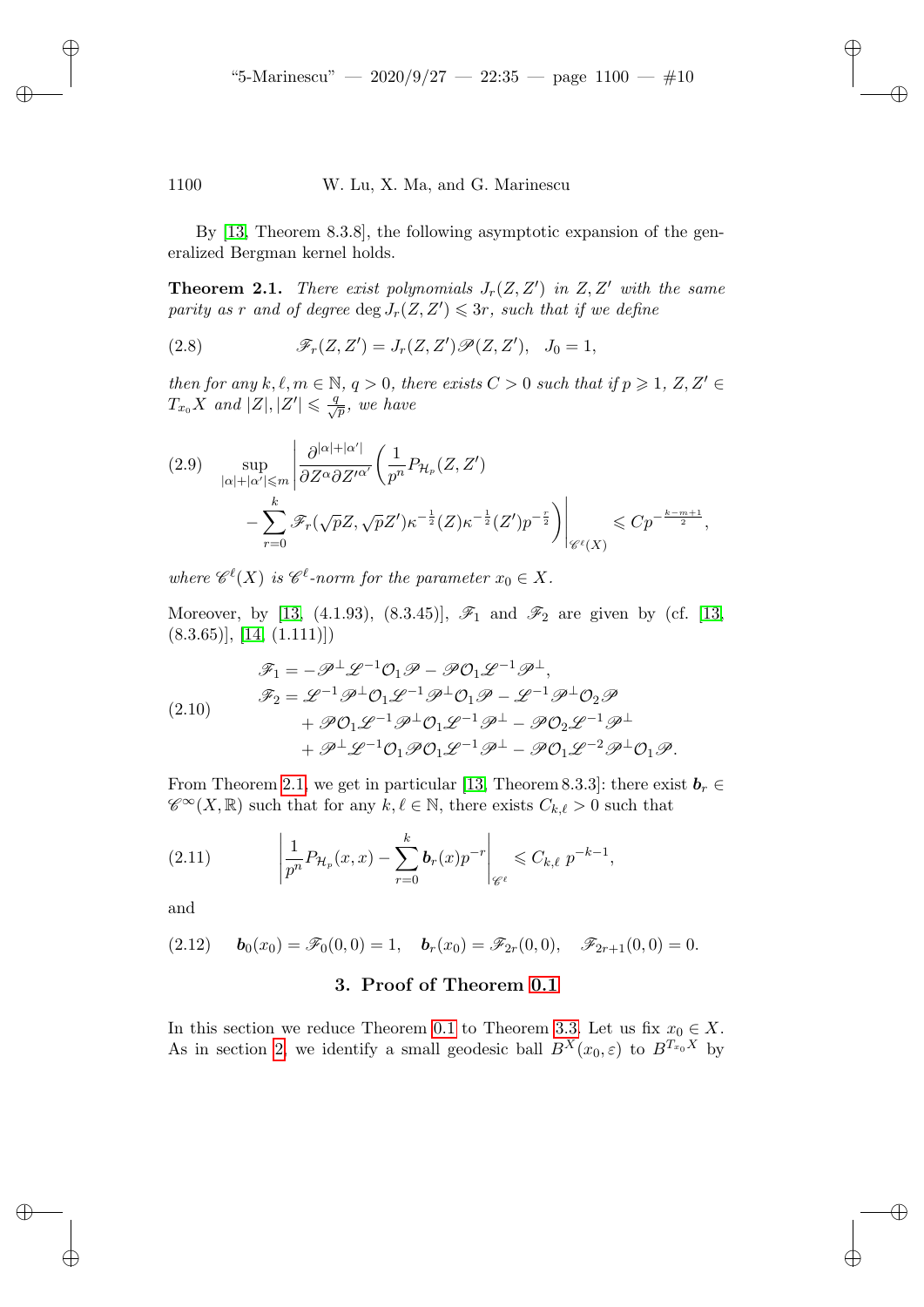means of the exponential map and we trivialize  $L$  by using a unit frame  $e_L(Z)$  which is parallel with respect to  $\nabla^L$  along the curve  $[0, 1] \ni u \to uZ$ for  $Z \in B^{T_{x_0}X}(0,\varepsilon)$ .

Set  $d_p := \dim \mathcal{H}_p$  and for  $v = (v_1, \ldots, v_{d_p}) \in \mathbb{C}^{d_p}$ , set  $||v||^2 = \sum_{j=1}^{d_p} |v_j|^2$ . We can now express the Fubini-Study form in the homogeneous coordinate  $[v] = [v_1, \ldots, v_{d_p}] \in \mathbb{P}(\mathcal{H}_p^*)$  as

(3.1) 
$$
\frac{\sqrt{-1}}{2\pi} \partial \overline{\partial} \log \left( ||v||^2 \right) = \frac{\sqrt{-1}}{2\pi} \left[ \frac{1}{||v||^2} \sum_{j=1}^{d_p} dv_j \wedge d\overline{v}_j - \frac{1}{||v||^4} \sum_{j,k=1}^{d_p} \overline{v}_j v_k dv_j \wedge d\overline{v}_k \right].
$$

Let  $\{s_j\}$  be an orthonormal basis of  $\mathcal{H}_p$ , and let  $\{s^j\}$  be its dual basis. We write locally  $s_j = f_j e_L^{\otimes p}$ , then by (0.8), as in [13, (5.1.17)], we have

(3.2) 
$$
\Phi_p(x) = \left[\sum_{j=1}^{d_p} f_j(x)s^j\right] \in \mathbb{P}(\mathcal{H}_p^*).
$$

Set

✐

✐

✐

✐

(3.3) 
$$
f^{p}(x, y) = \sum_{i=1}^{d_{p}} f_{i}(x) \overline{f_{i}}(y) \text{ and } |f^{p}(x)|^{2} = f^{p}(x, x).
$$

<span id="page-10-0"></span>Then

(3.4) 
$$
P_{\mathcal{H}_p}(x,y) = f^p(x,y)e_L^{\otimes p}(x) \otimes e_L^{\otimes p}(y)^*, \quad |f^p(x)|^2 = P_{\mathcal{H}_p}(x,x).
$$

By  $(3.1)$ ,  $(3.2)$  and  $(3.3)$ , we get

(3.5)

$$
\Phi_p^*(\omega_{FS})(x_0) = \frac{\sqrt{-1}}{2\pi} \left[ \frac{1}{|f^p|^2} \sum_{j=1}^{d_p} df_j \wedge d\overline{f_j} - \frac{1}{|f^p|^4} \sum_{j,k=1}^{d_p} \overline{f_j} f_k df_j \wedge d\overline{f_k} \right] (x_0)
$$

$$
= \frac{\sqrt{-1}}{2\pi} \left[ |f^p(x_0)|^{-2} d_x d_y f^p(x, y) - |f^p(x_0)|^{-4} d_x f^p(x, y) \wedge d_y f^p(x, y) \right] \Big|_{x=y=x_0},
$$

where  $\bigg|_{x=y=x_0}$  means the pull-back by the diagonal map  $j: X \to X \times X$ ,  $x_0 \mapsto (\tilde{x_0}, \tilde{x_0}).$ 

✐

✐

✐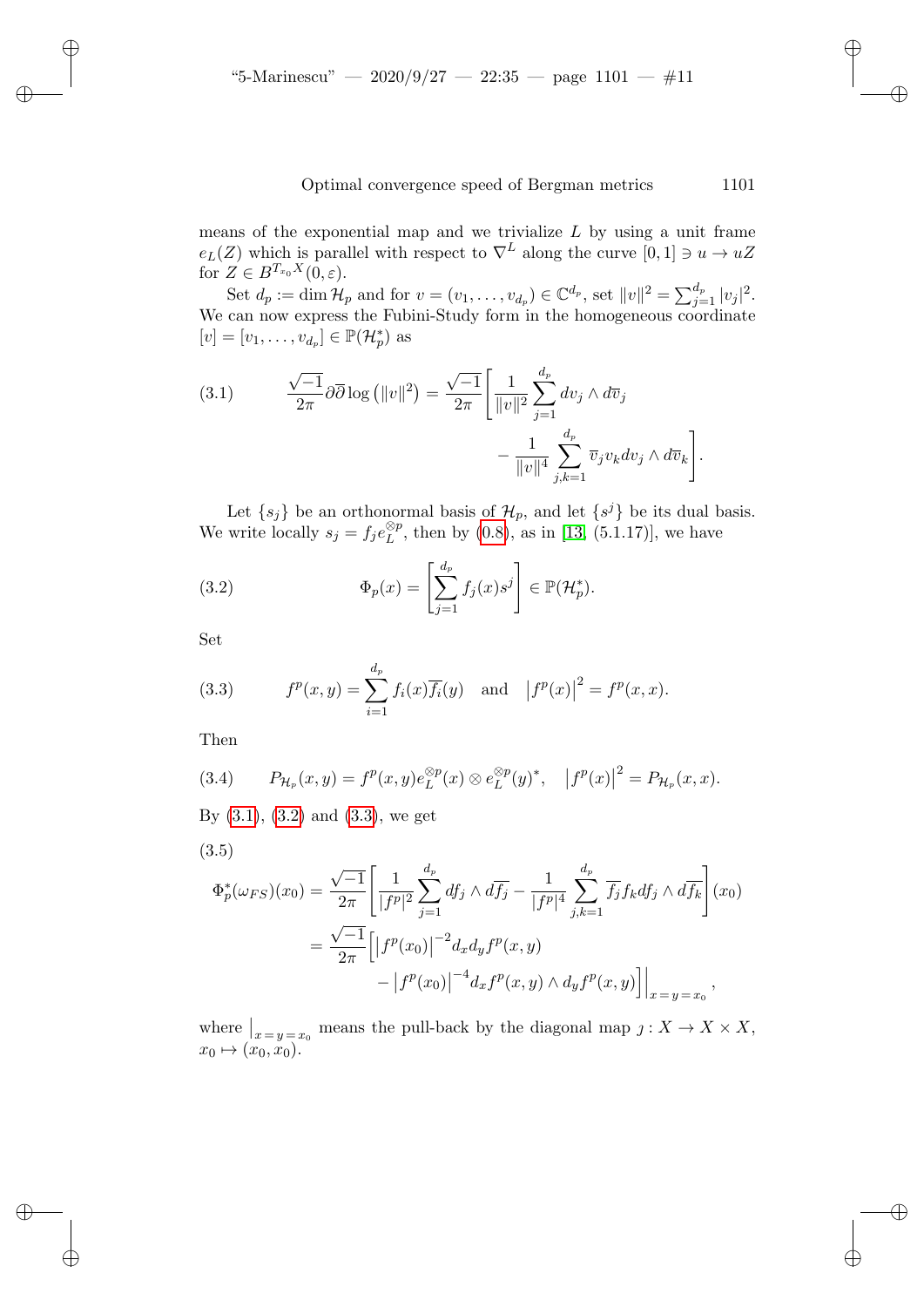<span id="page-11-0"></span>By (3.4),  $P_{\mathcal{H}_p}(x, y)$  is represented by  $f^p(x, y)$  under our trivialization of  $L$ . Si[nce](#page-10-0) we w[ork](#page-11-0) with normal coordinates, we get from  $(2.2)$  (cf. [13,  $(4.1.101)]$  $(4.1.101)]$  $(4.1.101)]$ 

<span id="page-11-4"></span>(3.6) 
$$
\kappa(Z) = 1 + \mathcal{O}(|Z|^2).
$$

By  $(2.9)$ ,  $(2.12)$ ,  $(3.5)$  and  $(3.6)$ , we get

✐

✐

✐

✐

$$
(3.7)
$$
\n
$$
\frac{1}{p}\Phi_p^*(\omega_{FS})(x_0)
$$
\n
$$
= \frac{\sqrt{-1}}{2\pi} \Biggl\{ \left[ \frac{1}{\mathcal{F}_0} d_x d_y \mathcal{F}_0 - \frac{1}{\mathcal{F}_0^2} d_x \mathcal{F}_0 \wedge d_y \mathcal{F}_0 \right] (0,0)
$$
\n
$$
+ p^{-1/2} \left[ \frac{1}{\mathcal{F}_0} d_x d_y \mathcal{F}_1 - \frac{1}{\mathcal{F}_0^2} (d_x \mathcal{F}_1 \wedge d_y \mathcal{F}_0 + d_x \mathcal{F}_0 \wedge d_y \mathcal{F}_1) \right] (0,0)
$$
\n
$$
+ p^{-1} \left[ \frac{1}{\mathcal{F}_0} d_x d_y \mathcal{F}_2 - \frac{\mathcal{F}_2}{\mathcal{F}_0^2} d_x d_y \mathcal{F}_0 + \frac{2\mathcal{F}_2}{\mathcal{F}_0^3} d_x \mathcal{F}_0 \wedge d_y \mathcal{F}_0 \right. \\ \left. - \frac{1}{\mathcal{F}_0^2} (d_x \mathcal{F}_0 \wedge d_y \mathcal{F}_2 + d_x \mathcal{F}_1 \wedge d_y \mathcal{F}_1 + d_x \mathcal{F}_2 \wedge d_y \mathcal{F}_0) \right] (0,0)
$$
\n
$$
+ p^{-3/2} \left[ \frac{1}{\mathcal{F}_0} d_x d_y \mathcal{F}_3 - \frac{\mathcal{F}_2}{\mathcal{F}_0^2} d_x d_y \mathcal{F}_1 - \frac{1}{\mathcal{F}_0^2} (d_x \mathcal{F}_0 \wedge d_y \mathcal{F}_3 \right. \\ \left. + d_x \mathcal{F}_1 \wedge d_y \mathcal{F}_2 + d_x \mathcal{F}_2 \wedge d_y \mathcal{F}_1 + d_x \mathcal{F}_3 \wedge d_y \mathcal{F}_0) \right. \\ \left. + \frac{2\mathcal{F}_2}{\mathcal{F}_0^3} (d_x \mathcal{F}_0 \wedge d_y \mathcal{F}_1 + d_x \mathcal{F}_1 \wedge d_y \mathcal{F}_0) \right] (0,0) \Biggr\} + \mathcal{O}(p^{-2}).
$$

<span id="page-11-2"></span>From  $(1.6)$  and  $(2.8)$ , we obtain

(3.8) 
$$
d_x \mathscr{F}_0(0,0) = d_y \mathscr{F}_0(0,0) = 0.
$$

<span id="page-11-1"></span>As  $J_r$  is a polynomial in  $Z, Z'$  with the same parity as r, we know from  $(1.6)$ and (2.8) that for  $\alpha, \alpha' \in \mathbb{N}^{2n}$ , there exists a polynomial  $J_{r,\alpha,\alpha'}$  in  $Z, Z'$  with the s[ame](#page-11-1) parity as  $r - |\alpha| - |\alpha'|$  such that

<span id="page-11-3"></span>(3.9) 
$$
\frac{\partial^{|\alpha|+|\alpha'|}}{\partial Z^{\alpha}\partial Z'^{\alpha'}}\mathscr{F}_r(Z,Z') = (J_{r,\alpha,\alpha'}\mathscr{P})(Z,Z').
$$

In particular, (3.9) yields

$$
(3.10) \quad d_x d_y \mathscr{F}_1(0,0) = d_x d_y \mathscr{F}_3(0,0) = 0, \quad d_y \mathscr{F}_2(0,0) = d_x \mathscr{F}_2(0,0) = 0.
$$

✐

✐

✐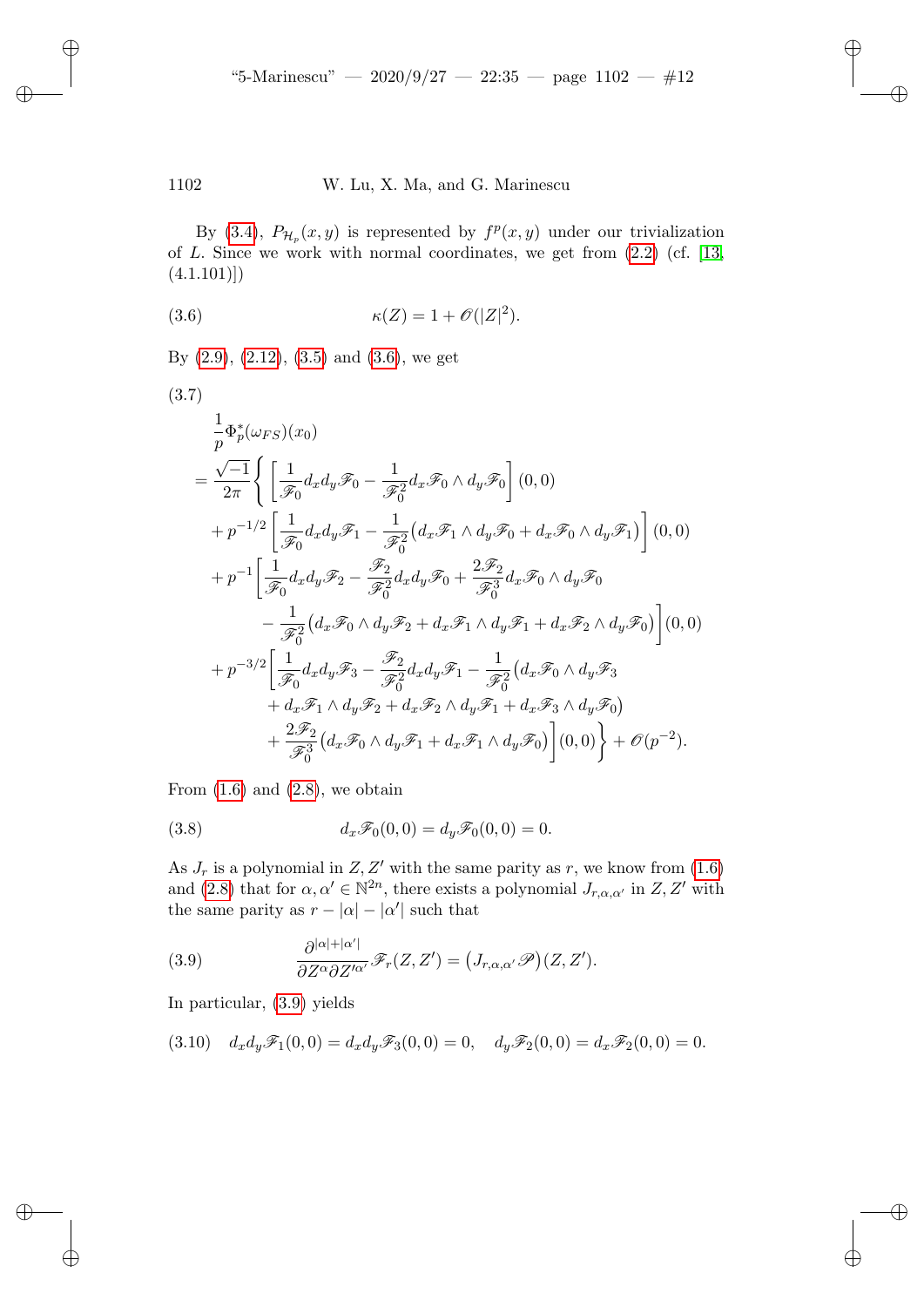<span id="page-12-0"></span>By  $(1.6)$  and  $(2.8)$ , we get

✐

✐

✐

✐

(3.11) 
$$
\frac{\sqrt{-1}}{2\pi} (d_x d_y \mathscr{F}_0)(0,0) = \frac{\sqrt{-1}}{2\pi} (d_x d_y \mathscr{P})(0,0) \n= \frac{\sqrt{-1}}{2} \sum_{j=1}^n dz_j \wedge d\overline{z}_j = \omega(x_0).
$$

<span id="page-12-6"></span>Substituting (2.12), (3.8), (3.10) and (3.11) into (3.7) yields

$$
(3.12) \frac{1}{p} \Phi_p^*(\omega_{FS})(x_0) = \omega(x_0) + \frac{\sqrt{-1}}{2\pi} \left( d_x d_y \mathcal{F}_2 - d_x \mathcal{F}_1 \wedge d_y \mathcal{F}_1 \right) (0,0) p^{-1} - \mathbf{b}_1(x_0) \omega(x_0) p^{-1} + \mathcal{O}(p^{-2}).
$$

<span id="page-12-2"></span>Recall that for a tensor  $\psi$ ,  $\nabla^X \psi$  is the covariant derivative of  $\psi$  induced by the Levi-Civita connection  $\nabla^{TX}$ . We will denote by  $\langle \cdot, \cdot \rangle$  the C-bilinear form on  $TX \otimes_{\mathbb{R}} \mathbb{C}$  induced by  $g^{TX}$ .

The following observation [13, (8.3.54)] is very useful.

<span id="page-12-5"></span><span id="page-12-4"></span>**Lemma 3.1.** For  $U \in T_{x_0} X$ ,  $\nabla^X_U J$  is skew-adjoint and the tensor  $\left\langle (\nabla^X \mathbf{J}) \cdot, \cdot \right\rangle$  is of type  $(T^{*(1,0)}X)^{\otimes 3} \stackrel{\sim}{\oplus} (T^{*(0,1)}X)^{\otimes 3}$ .

<span id="page-12-1"></span>L[emm](#page-5-1)a 3.[2.](#page-8-1) *We have*

(3.13) 
$$
(d_x \mathscr{F}_1)(0,0) = (d_y \mathscr{F}_1)(0,0) = 0.
$$

*Proof.* By (1.2) and (2.6), we have (cf. [13, (8.3.51)])

<span id="page-12-3"></span>(3.14) 
$$
\mathcal{O}_1 = -\frac{2}{3} \left[ \left\langle \left( \nabla^X_{\mathcal{R}} \mathcal{J} \right) \mathcal{R}, \frac{\partial}{\partial z_i} \right\rangle b_i^+ - b_i \left\langle \left( \nabla^X_{\mathcal{R}} \mathcal{J} \right) \mathcal{R}, \frac{\partial}{\partial \overline{z}_i} \right\rangle \right],
$$

$$
\mathcal{J} = -2\pi \sqrt{-1} J.
$$

From Theorem 1.1, (1.7), (3.14) and Lemma 3.1, we get (cf. [13, (8.3.67)])

(3.15)  
\n
$$
\left(\mathcal{L}^{-1}\mathcal{P}^{\perp}\mathcal{O}_{1}\mathcal{P}\right)(Z, Z')
$$
\n
$$
= -\frac{\sqrt{-1}}{3} \left\{ \left( \frac{b_{i}b_{j}}{4\pi} \left\langle \left( \nabla_{\frac{\partial}{\partial \overline{z}_{j}}}^{X} J \right) \overline{z}', \frac{\partial}{\partial \overline{z}_{i}} \right\rangle + b_{i} \left\langle \left( \nabla_{\overline{z}'}^{X} J \right) \overline{z}', \frac{\partial}{\partial \overline{z}_{i}} \right\rangle \right) \mathcal{P} \right\}(Z, Z')
$$
\n
$$
= -\frac{\sqrt{-1}\pi}{3} \left[ \left\langle \left( \nabla_{\overline{z}}^{X} J \right) \overline{z}', \overline{z} \right\rangle + \left\langle \left( \nabla_{\overline{z}'}^{X} J \right) \overline{z}', \overline{z} \right\rangle \right] \mathcal{P}(Z, Z').
$$

✐

✐

✐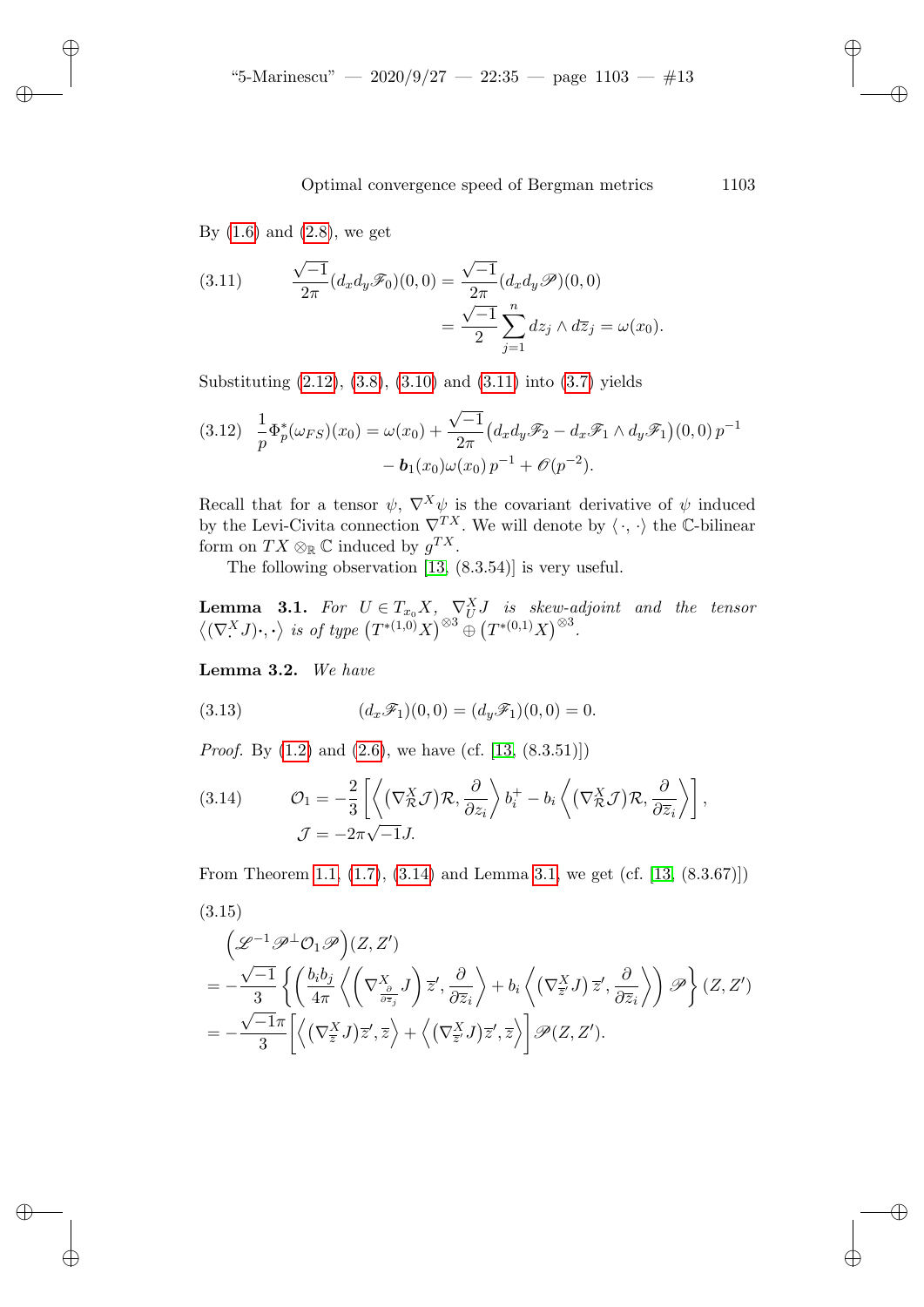✐

✐

✐

✐

#### 1104 W. Lu, X. Ma, and G. Marinescu

✐

✐

✐

✐

Note that if K is an operator on  $(\mathbb{R}^{2n}, \|\cdot\|_{L^2})$  with smooth kernel  $K(Z, Z')$ with respect to  $dZ'$ , then the kernel  $K^*(Z, Z')$  of the adjoint  $K^*$  of K, with respect to  $dZ'$ , is given by

<span id="page-13-2"></span>
$$
(3.16) \t K^*(Z, Z') = \overline{K(Z', Z)}.
$$

As  $\mathscr{L}, \mathcal{O}_1$  are formally self-adjoint with respect to  $\|\cdot\|_{L^2}$ , thus  $\mathscr{PO}_1\mathscr{L}^{-1}\mathscr{P}^\perp$ is the adjoint of  $\mathscr{L}^{-1}\mathscr{P}^{\perp}\mathcal{O}_1\mathscr{P}$ . From Lemma 3.1, (3.15) and (3.16), we get

$$
(3.17) \qquad \left(\mathscr{P}\mathcal{O}_1\mathscr{L}^{-1}\mathscr{P}^{\perp}\right)(Z,Z')
$$
  

$$
=\frac{\sqrt{-1}\pi}{3}\left[\left\langle(\nabla_{z'}^XJ)z,z'\right\rangle+\left\langle(\nabla_{z}^XJ)z,z'\right\rangle\right]\mathscr{P}(Z,Z')
$$
  

$$
=\frac{\sqrt{-1}\pi}{3}\left\langle\left(\nabla_{\frac{\partial}{\partial z_j}}^XJ\right)\frac{\partial}{\partial z_k},\frac{\partial}{\partial z_l}\right\rangle\left(z'_jz_kz'_l+z_jz_kz'_l\right)\mathscr{P}(Z,Z').
$$

<span id="page-13-1"></span>As the coefficients of  $\mathscr{P}(Z,Z')$  in  $(3.15)$  and  $(3.17)$  are polynomials of degree 3, from (2.10), (3.15) and (3.17), we get (3.13). The proof of Lemma 3.2 is completed.  $\Box$ 

T[heo](#page-12-5)rem 3.3. *[Th](#page-13-1)e foll[owing](#page-12-6) identity holds,*

<span id="page-13-0"></span>(3.18) 
$$
\frac{\sqrt{-1}}{2\pi} (d_x d_y \mathscr{F}_2)(0,0) = \mathbf{b}_1(x_0)\omega(x_0).
$$

Lemma 3.2, Th[eorem](#page-9-2) 3.3 and (3.12) [yie](#page-13-1)ld Theorem 0.1.

### 4. Proof of Theorem 3.3

<span id="page-13-3"></span>This section is devoted to the proof of Theorem 3.3. We will compute the contribution of each term in (2.10) to  $\mathscr{F}_2$ . Set

(4.1) 
$$
I_1 = \mathcal{L}^{-1} \mathcal{P}^{\perp} \mathcal{O}_1 \mathcal{L}^{-1} \mathcal{P}^{\perp} \mathcal{O}_1 \mathcal{P}, \quad I_2 = -\mathcal{L}^{-1} \mathcal{P}^{\perp} \mathcal{O}_2 \mathcal{P},
$$

$$
I_3 = \mathcal{P} \mathcal{O}_1 \mathcal{L}^{-1} \mathcal{P}^{\perp} \mathcal{O}_1 \mathcal{L}^{-1} \mathcal{P}^{\perp}, \quad I_4 = -\mathcal{P} \mathcal{O}_2 \mathcal{L}^{-1} \mathcal{P}^{\perp},
$$

$$
I_5 = \mathcal{P}^{\perp} \mathcal{L}^{-1} \mathcal{O}_1 \mathcal{P} \mathcal{O}_1 \mathcal{L}^{-1} \mathcal{P}^{\perp}, \quad I_6 = -\mathcal{P} \mathcal{O}_1 \mathcal{L}^{-2} \mathcal{P}^{\perp} \mathcal{O}_1 \mathcal{P}.
$$

For  $j \in \{1, \ldots, 6\}$ , let  $I_j(Z, Z')$  be the smooth kernel of the operator  $I_j$  with respect to  $dZ'$ . By  $(2.10)$ ,

(4.2) 
$$
(d_x d_y \mathscr{F}_2)(0,0) = \sum_{j=1}^{6} (d_x d_y I_j)(0,0).
$$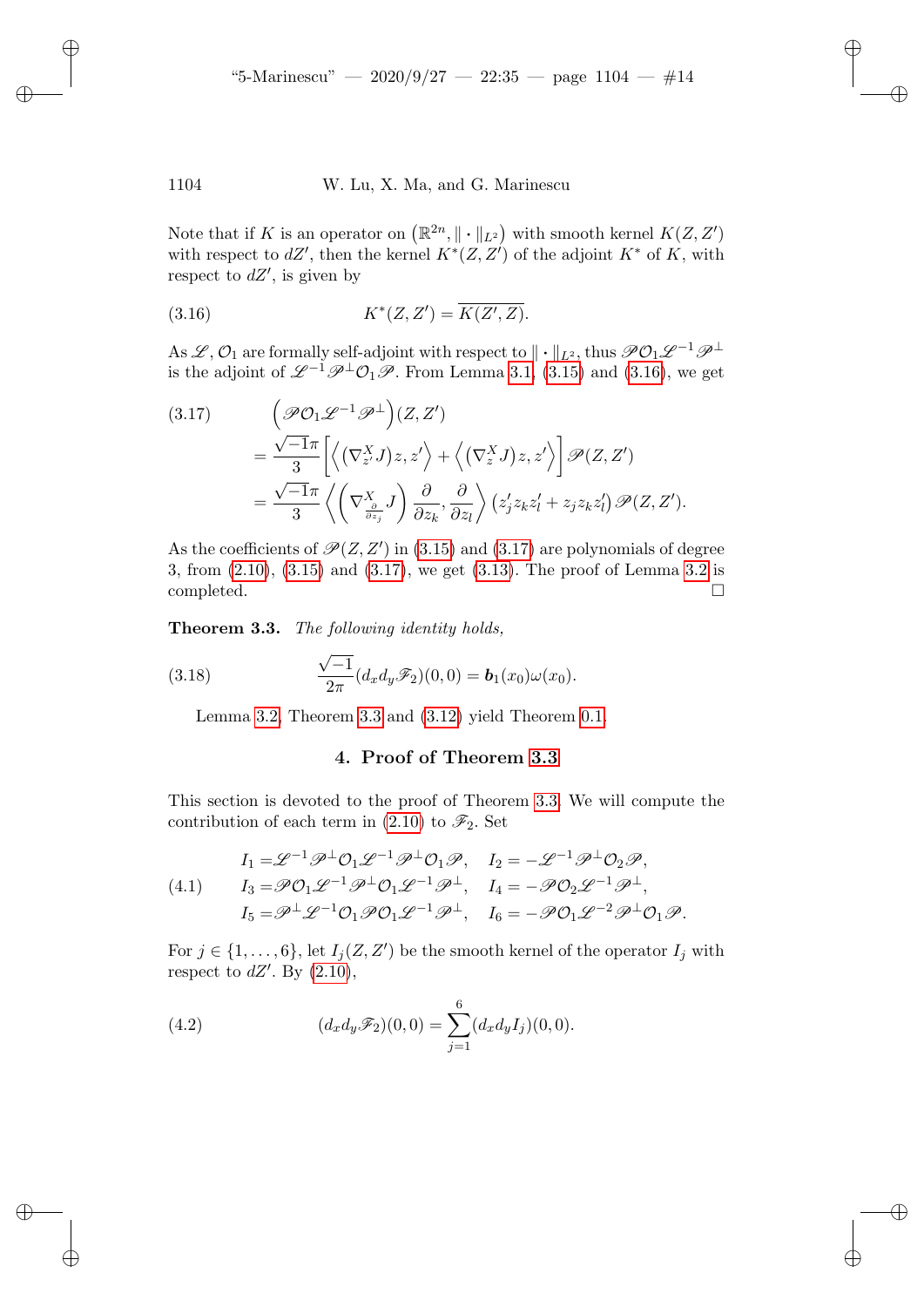<span id="page-14-0"></span>In the context of (3.16), by denoting  $b_{jk} = \frac{\partial^2 K}{\partial z \partial x^j}$  $\partial Z_j\partial Z'_k$  $(Z, Z')\Big|_{Z=Z'=0}$  we have

(4.3) 
$$
\left(d_Z d_{Z'} K^*\right)(0,0) = \sum_{j,k} dZ_j \wedge dZ_k \frac{\partial^2 K^*}{\partial Z_j \partial Z'_k} (Z, Z')\Big|_{Z=Z'=0}
$$

$$
= \sum_{j < k} \left(\overline{b}_{kj} - \overline{b}_{jk}\right) dZ_j \wedge dZ_k
$$

$$
= -\overline{\left(d_Z d_{Z'} K\right)(0,0)}.
$$

<span id="page-14-1"></span>Since the operators  $\mathcal{O}_r$  from (2.5) are formally self-adjoint with respect to  $\|\cdot\|_{L^2}$ , (4.1) implies that  $I_1$  and  $I_2$  are the adjoints of  $I_3$  and  $I_4$ , respectively, as operators acting on  $(\mathbb{R}^{2n}, \|\cdot\|_{L^2})$ . Hence by  $(4.3)$ ,

$$
(4.4) \quad (d_xd_yI_3)(0,0) = -\overline{(d_xd_yI_1)(0,0)}, \quad (d_xd_yI_4)(0,0) = -\overline{(d_xd_yI_2)(0,0)}.
$$

4.1. Evaluation of 
$$
(d_x d_y I_j)(0,0)
$$
 for  $j = 1,3,5,6$ 

To simplify the notation, for polynomials  $Q_1, Q_2$  in  $Z, Z'$ , we will denote

(4.5) 
$$
(Q_1 \mathscr{P})(Z,Z') \sim (Q_2 \mathscr{P})(Z,Z'),
$$

if the constant coefficient and the coefficient of  $Z'_{j}$  for all j in  $Q_{1} - Q_{2}$  as a polynomial in Z are zero; we denote

(4.6) 
$$
(Q_1 \mathscr{P})(Z,Z') \approx (Q_2 \mathscr{P})(Z,Z'),
$$

if the constant coefficient and the coefficients of  $Z_j, Z'_k, Z_j Z'_k$  for all  $j, k$  in  $Q_1 - Q_2$  are zero.

<span id="page-14-2"></span>Set

✐

✐

✐

✐

(4.7) 
$$
\mathscr{J}_{jir} := \left\langle \left( \nabla_{\frac{\partial}{\partial z_j}}^X J \right) \frac{\partial}{\partial z_i}, \frac{\partial}{\partial z_r} \right\rangle,
$$

$$
\mathscr{J}_{\overline{j} \,\overline{i} \overline{r}} := \left\langle \left( \nabla_{\frac{\partial}{\partial \overline{z}_j}}^X J \right) \frac{\partial}{\partial \overline{z}_i}, \frac{\partial}{\partial \overline{z}_r} \right\rangle = \overline{\mathscr{J}_{jir}}.
$$

✐

✐

✐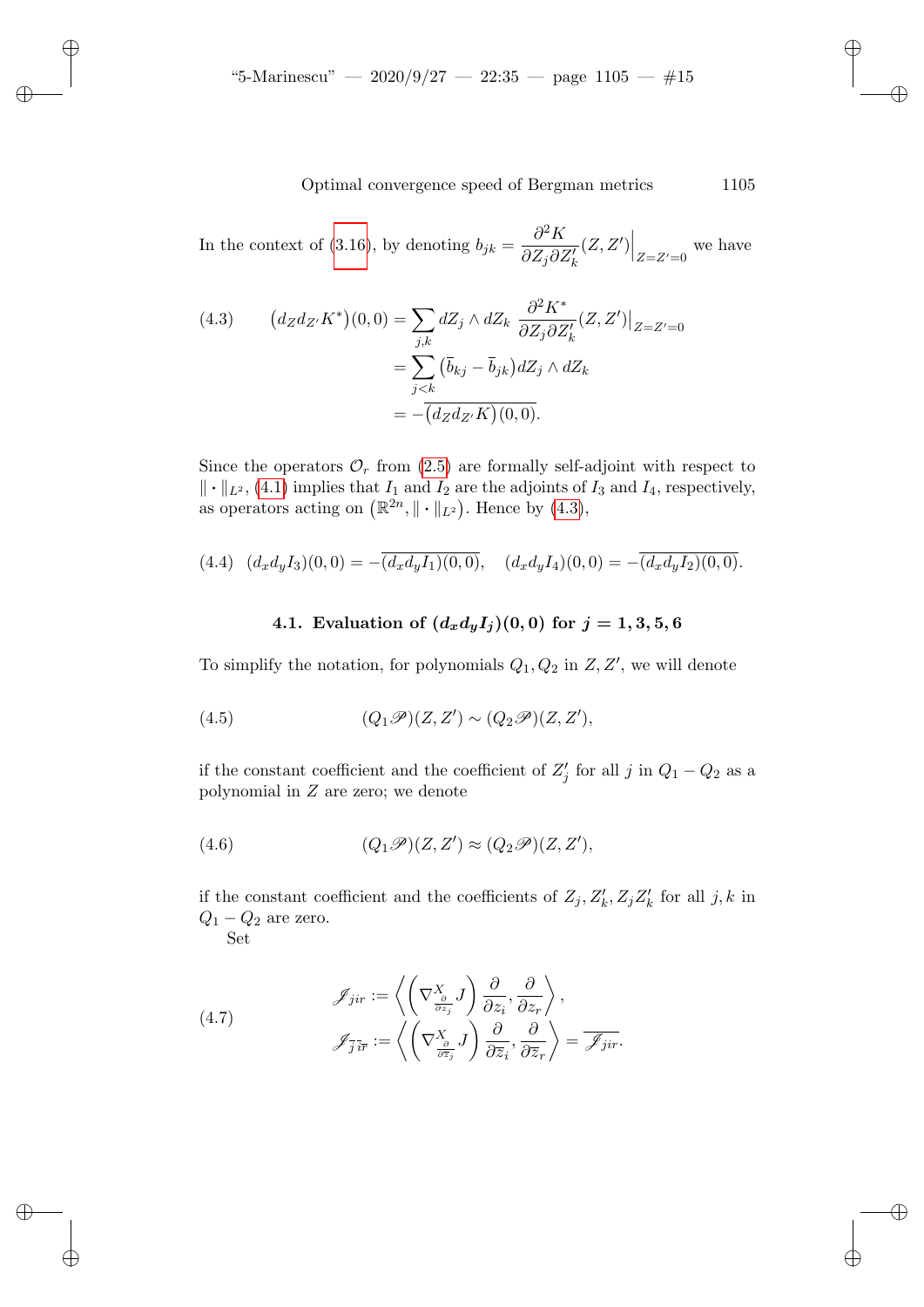<span id="page-15-0"></span>From Lemma 3.1, (1.7), (3.14), and (3.15), we get

✐

✐

✐

✐

(4.8)  
\n
$$
\left( \mathcal{O}_1 \mathscr{L}^{-1} \mathscr{P}^{\perp} \mathcal{O}_1 \mathscr{P} \right) (Z, Z')
$$
\n
$$
= \frac{4\pi}{9} \left\{ \left( \left\langle (\nabla_z^X J) z, \frac{\partial}{\partial z_i} \right\rangle b_i^+ - b_i \left\langle (\nabla_{\overline{z}}^X J) \overline{z}, \frac{\partial}{\partial \overline{z}_i} \right\rangle \right) \times \left( \frac{b_j b_k}{4\pi} \left\langle (\nabla_{\overline{z}}^X J) \overline{z}', \frac{\partial}{\partial \overline{z}_j} \right\rangle + b_j \left\langle (\nabla_{\overline{z}}^X J) \overline{z}', \frac{\partial}{\partial \overline{z}_j} \right\rangle \right) \mathscr{P} \right\} (Z, Z')
$$
\n
$$
\sim \frac{1}{9} \left\{ \left[ \left\langle (\nabla_z^X J) z, \frac{\partial}{\partial z_i} \right\rangle b_i^+ - b_i \left\langle (\nabla_{\overline{z}}^X J) \overline{z}, \frac{\partial}{\partial \overline{z}_i} \right\rangle \right] \times b_j b_k \left\langle (\nabla_{\overline{z}}^X J) \overline{z}', \frac{\partial}{\partial \overline{z}_j} \right\rangle \mathscr{P} \right\} (Z, Z')
$$
\n
$$
\sim \frac{1}{9} \left\{ \left\langle (\nabla_z^X J) z, \frac{\partial}{\partial z_i} J \right\rangle \overline{z}', \frac{\partial}{\partial \overline{z}_j} \right\rangle \mathscr{P} \right\} (Z, Z')
$$
\n
$$
\sim \frac{1}{9} \left\{ \left\langle (\nabla_z^X J) z, \frac{\partial}{\partial z_i} \right\rangle \left\langle (\nabla_{\frac{\partial}{\partial z_k}}^X J) \overline{z}', \frac{\partial}{\partial \overline{z}_j} \right\rangle b_i^+ b_j b_k \mathscr{P} \right\} (Z, Z'),
$$

wherei[n th](#page-5-2)e [last](#page-6-2) relati[on](#page-6-3)  $\sim$  of (4.8) we used

$$
b_i\left\langle \left(\nabla_{\overline{z}}^X J\right) \overline{z}, \frac{\partial}{\partial \overline{z}_i} \right\rangle \mathscr{P} = \left\langle \left(\nabla_{\overline{z}}^X J\right) \overline{z}, -2\pi \overline{z}' \right\rangle \mathscr{P}.
$$

<span id="page-15-1"></span>By Theorem 1.1, (1.7) and (1.8), we get  $b_i^+ b_j b_k = b_j b_k b_i^+ + 4\pi (\delta_{ij} b_k +$  $\delta_{ik}b_j$  and

(4.9) 
$$
\mathcal{L}^{-1}\mathcal{P}^{\perp}(z_s z_t b_i^+ b_j b_k \mathcal{P}) = 4\pi \mathcal{L}^{-1}\mathcal{P}^{\perp}(z_s z_t (\delta_{ij} b_k + \delta_{ik} b_j) \mathcal{P})
$$

$$
= 4\pi \mathcal{L}^{-1}\mathcal{P}^{\perp}((\delta_{ij} b_k + \delta_{ik} b_j) z_s z_t \mathcal{P})
$$

$$
= (\delta_{ij} b_k + \delta_{ik} b_j) z_s z_t \mathcal{P}.
$$

By  $(1.7)$ ,  $(1.8)$ ,  $(4.1)$ ,  $(4.8)$  and  $(4.9)$  we obtain

$$
(4.10) I_1(Z, Z') \sim \frac{1}{9} \mathcal{J}_{sti} \mathcal{J}_{\overline{k}\overline{l}\overline{j}} \left( (\delta_{ij} b_k z_s z_t + \delta_{ik} b_j z_s z_t) \overline{z'_i} \mathcal{P} \right) (Z, Z')
$$
  
= 
$$
\frac{1}{9} \mathcal{J}_{sti} \mathcal{J}_{\overline{k}\overline{l}\overline{j}} \left[ -2\delta_{ij} \delta_{ks} z_t - 2\delta_{ij} \delta_{kt} z_s + 2\pi \delta_{ij} z_s z_t (\overline{z}_k - \overline{z'_k}) - 2\delta_{ik} \delta_{js} z_t - 2\delta_{ik} \delta_{jt} z_s + 2\pi \delta_{ik} z_s z_t (\overline{z}_j - \overline{z'_j}) \right] \overline{z'_l} \mathcal{P}(Z, Z').
$$

✐

✐

✐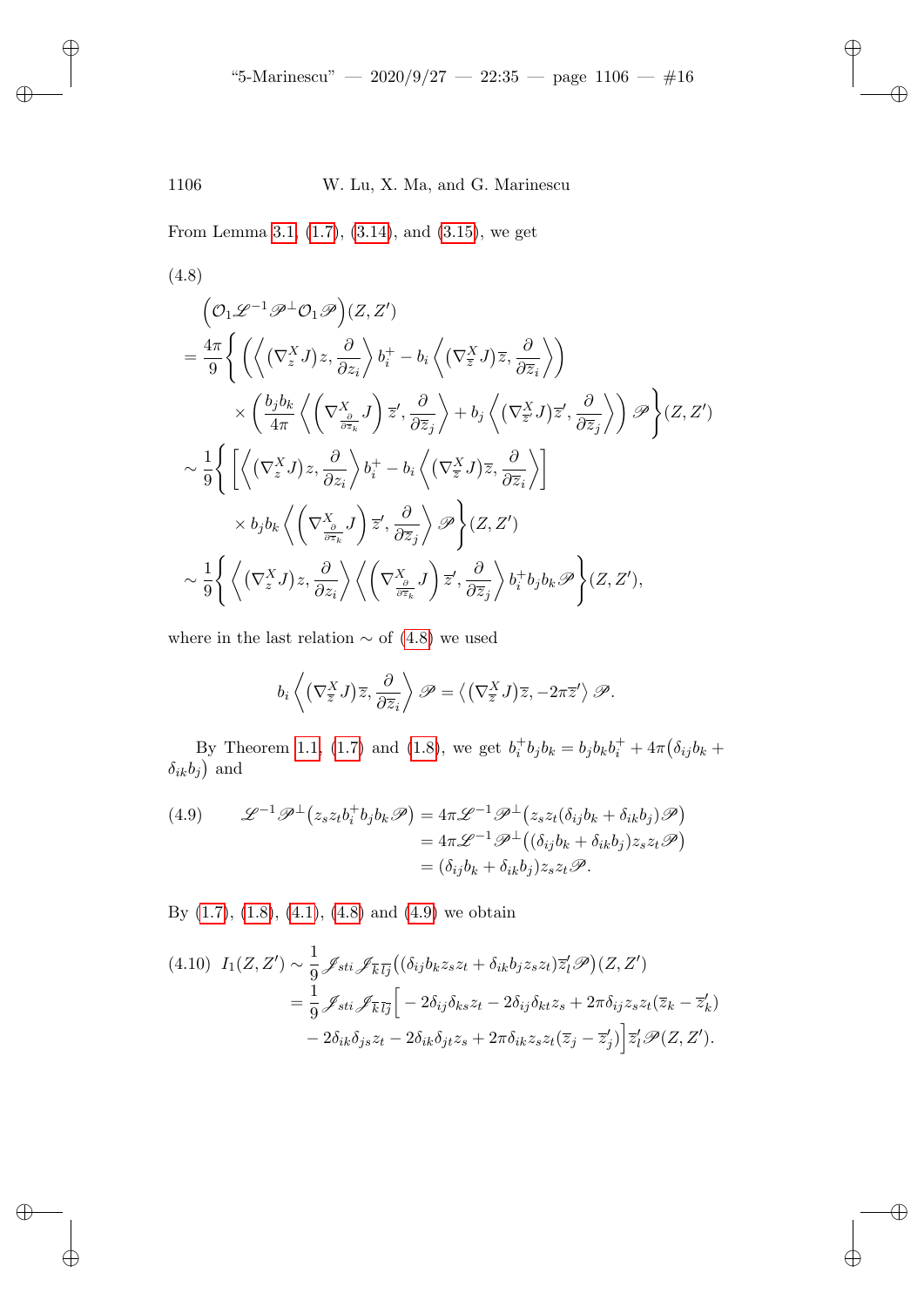<span id="page-16-0"></span>Recall that  $\mathscr{J}_{sti}$  is anti-symmetric on t and i, thus the contribution of  $-2\delta_{ij}\delta_{kt}z_s - 2\delta_{ik}\delta_{jt}z_s$  $-2\delta_{ij}\delta_{kt}z_s - 2\delta_{ik}\delta_{jt}z_s$  $-2\delta_{ij}\delta_{kt}z_s - 2\delta_{ik}\delta_{jt}z_s$  $-2\delta_{ij}\delta_{kt}z_s - 2\delta_{ik}\delta_{jt}z_s$  $-2\delta_{ij}\delta_{kt}z_s - 2\delta_{ik}\delta_{jt}z_s$  $-2\delta_{ij}\delta_{kt}z_s - 2\delta_{ik}\delta_{jt}z_s$  $-2\delta_{ij}\delta_{kt}z_s - 2\delta_{ik}\delta_{jt}z_s$  in (4.10) is zero. Thus (4.10) yields

<span id="page-16-1"></span>(4.11) 
$$
I_1(Z, Z') \approx -\frac{2}{9} \mathcal{J}_{sri} \mathcal{J}_{\overline{k}\,\overline{q}\overline{j}} \left( \delta_{ik} \delta_{js} + \delta_{ij} \delta_{ks} \right) z_r \overline{z}'_q \mathcal{P}(Z, Z').
$$

[B](#page-14-1)y [Lem](#page-14-2)ma 3.[1, \(1.](#page-16-1)6), and (4.11), we get

✐

✐

✐

✐

<span id="page-16-3"></span>(4.12) 
$$
(d_x d_y I_1)(0,0) = -\frac{2}{9} \mathcal{J}_{jir} \left( \mathcal{J}_{\overline{i}\overline{jq}} + \mathcal{J}_{\overline{j}\overline{iq}} \right) dz_r \wedge d\overline{z}_q.
$$

[From](#page-12-3)  $(4.4)$ ,  $(4.7)$  [and](#page-13-3)  $(4.12)$ , we get

(4.13) 
$$
(d_x d_y I_3)(0,0) = (d_x d_y I_1)(0,0).
$$

By (1.6), (3.15), (3.17) and (4.1), we get

$$
(4.14) \qquad I_5(Z, Z') \sim \frac{\pi^2}{9} \Biggl\{ \left( \left\langle \left( \nabla_{\overline{z}}^X J \right) \overline{z}'' + \left( \nabla_{\overline{z}''}^X J \right) \overline{z}'' , \overline{z} \right\rangle \mathscr{P} \right) \right. \\
\left. \circ \left( \left\langle \left( \nabla_{\frac{\partial}{\partial z_j}}^X J \right) \frac{\partial}{\partial z_k} , \frac{\partial}{\partial z_l} \right\rangle z_j'' z_k'' z_l' \mathscr{P} \right) \Biggr\} (Z, Z') \\
\approx \frac{\pi^2}{9} \left\langle \left( \nabla_{\frac{\partial}{\partial \overline{z}}}^X J \right) \frac{\partial}{\partial \overline{z}_t} , \overline{z} \right\rangle \left\langle \left( \nabla_{\frac{\partial}{\partial z_j}}^X J \right) \frac{\partial}{\partial z_k} , z' \right\rangle \\
\times \left\{ \mathscr{P} \circ \left( \overline{z}_s'' \overline{z}_l'' z_j'' z_k'' \mathscr{P} \right) \right\} (Z, Z') \\
\approx \frac{\pi^2}{9} \left\langle \left( \nabla_{\frac{\partial}{\partial \overline{z}_s}}^X J \right) \frac{\partial}{\partial \overline{z}_t} , \overline{z} \right\rangle \left\langle \left( \nabla_{\frac{\partial}{\partial z_j}}^X J \right) \frac{\partial}{\partial z_k} , z' \right\rangle \\
\times \mathscr{P} (Z, Z') \left( \mathscr{P} \circ \left( \overline{z}_s \overline{z}_t z_j z_k \mathscr{P} \right) \right) (0, 0),
$$

<span id="page-16-2"></span>where in the last equation we use  $\mathcal{P}(0, 0) = 1$ , since we need to compute the constant coefficient of  $\mathscr{P}$  in  $\mathscr{P} \circ (\overline{z}'_{s} \overline{z}'_{t} z''_{j} z''_{k} \mathscr{P})$ .

By  $(1.7)$  and  $(1.8)$ , we get

(4.15)  
\n
$$
(\overline{z}_s \overline{z}_t z_j z_k \mathscr{P})(Z,0) = \frac{1}{4\pi^2} (z_j z_k b_s b_t \mathscr{P})(Z,0),
$$
\n
$$
z_j z_k b_s b_t = b_s b_t z_j z_k + 2\delta_{js} b_t z_k + 2\delta_{jt} b_s z_k + 4\delta_{js} \delta_{kt}.
$$
\n
$$
+ 2\delta_{ks} b_t z_j + 2\delta_{kt} b_s z_j + 4\delta_{jt} \delta_{ks} + 4\delta_{js} \delta_{kt}.
$$

✐

✐

✐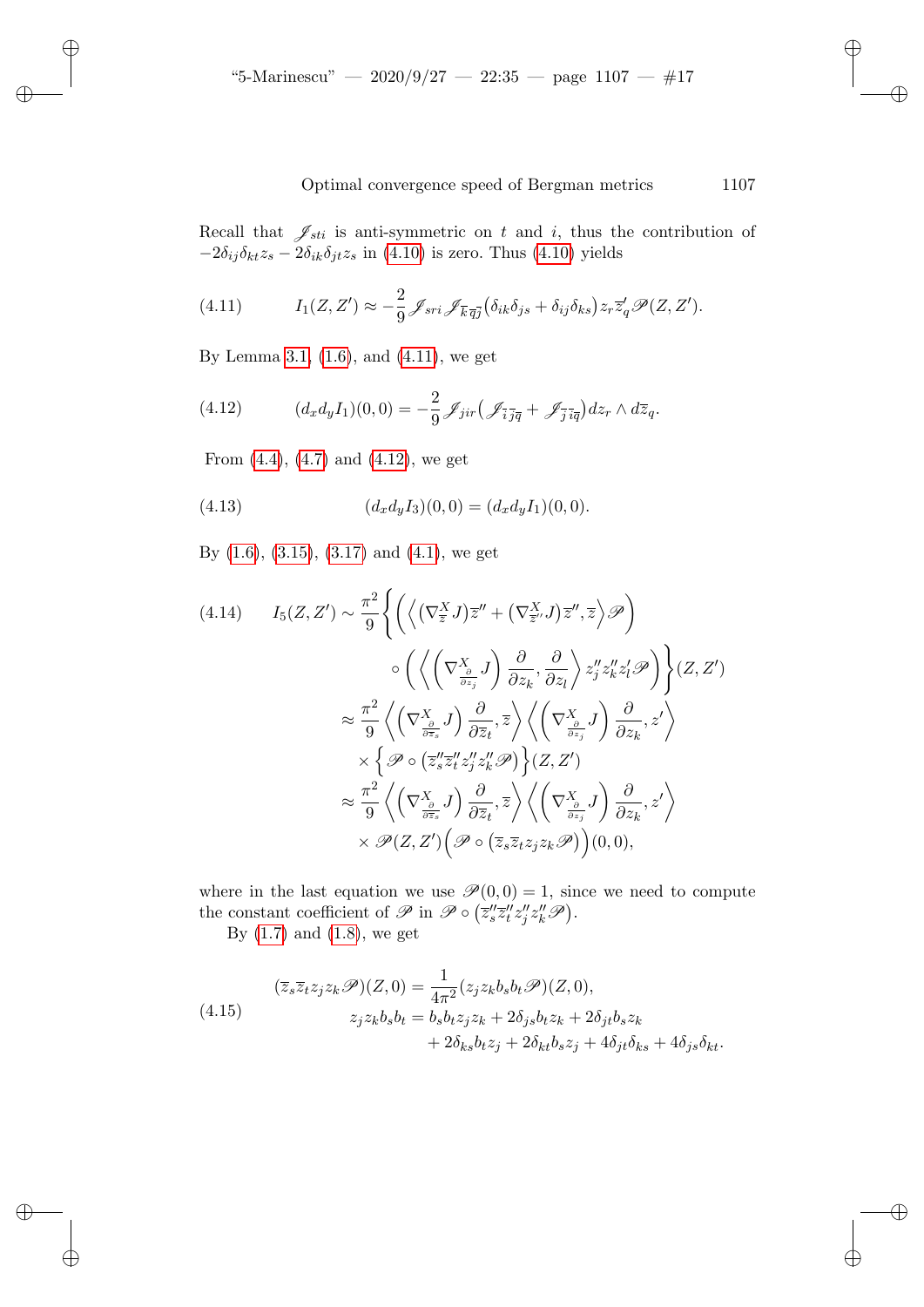<span id="page-17-0"></span>From Theorem 1.1 and (4.15), we get

✐

✐

 $\oplus$ 

✐

(4.16) 
$$
\left(\mathcal{P}\circ\left(\overline{z}_s\overline{z}_tz_jz_k\mathcal{P}\right)\right)(0,0)=\frac{1}{4\pi^2}(4\delta_{jt}\delta_{ks}+4\delta_{js}\delta_{kt})\mathcal{P}(0,0)
$$

$$
=\frac{1}{\pi^2}(\delta_{jt}\delta_{ks}+\delta_{js}\delta_{kt}).
$$

<span id="page-17-2"></span>From  $(4.7)$ ,  $(4.14)$  and  $(4.16)$ , we obtain

(4.17) 
$$
(d_x d_y I_5)(0,0) = -\frac{1}{9} \mathcal{J}_{jir} \left( \mathcal{J}_{\overline{i}\overline{jq}} + \mathcal{J}_{\overline{j}\overline{iq}} \right) dz_r \wedge d\overline{z}_q.
$$

<span id="page-17-1"></span>By (3.15), (3.17) and (4.1), we get

(4.18) 
$$
I_6(Z, Z') \approx -\frac{\pi^2}{9} \left\langle \left(\nabla_{\frac{\partial}{\partial z_j}}^X J\right) z, \frac{\partial}{\partial z_l} \right\rangle \left\langle \left(\nabla_{\frac{\partial}{\partial \overline{z}_s}}^X J\right) \overline{z}', \frac{\partial}{\partial \overline{z}_t} \right\rangle
$$

$$
\times \left(\mathscr{P} \circ \left(z''_j z''_l \overline{z}''_s \overline{z}''_t \mathscr{P}\right)\right) (Z, Z')
$$

$$
\approx -\frac{\pi^2}{9} \left\langle \left(\nabla_{\frac{\partial}{\partial z_j}}^X J\right) z, \frac{\partial}{\partial z_k} \right\rangle \left\langle \left(\nabla_{\frac{\partial}{\partial \overline{z}_s}}^X J\right) \overline{z}', \frac{\partial}{\partial \overline{z}_t} \right\rangle
$$

$$
\times \mathscr{P}(Z, Z') \left(\mathscr{P} \circ \left(z_j z_k \overline{z}_s \overline{z}_t \mathscr{P}\right)\right) (0, 0).
$$

<span id="page-17-3"></span>Thus by (4.7), (4.16) and (4.18), we get

(4.19) 
$$
(d_x d_y I_6)(0,0) = -\frac{1}{9} \mathcal{J}_{jrk} \mathcal{J}_{\overline{s}\overline{q}\overline{t}} (\delta_{jt}\delta_{ks} + \delta_{js}\delta_{kt}) dz_r \wedge d\overline{z}_q
$$

$$
= -\frac{1}{9} \mathcal{J}_{jir} (\mathcal{J}_{\overline{i}\overline{j}\overline{q}} + \mathcal{J}_{\overline{j}\overline{i}\overline{q}}) dz_r \wedge d\overline{z}_q.
$$

✐

✐

 $\oplus$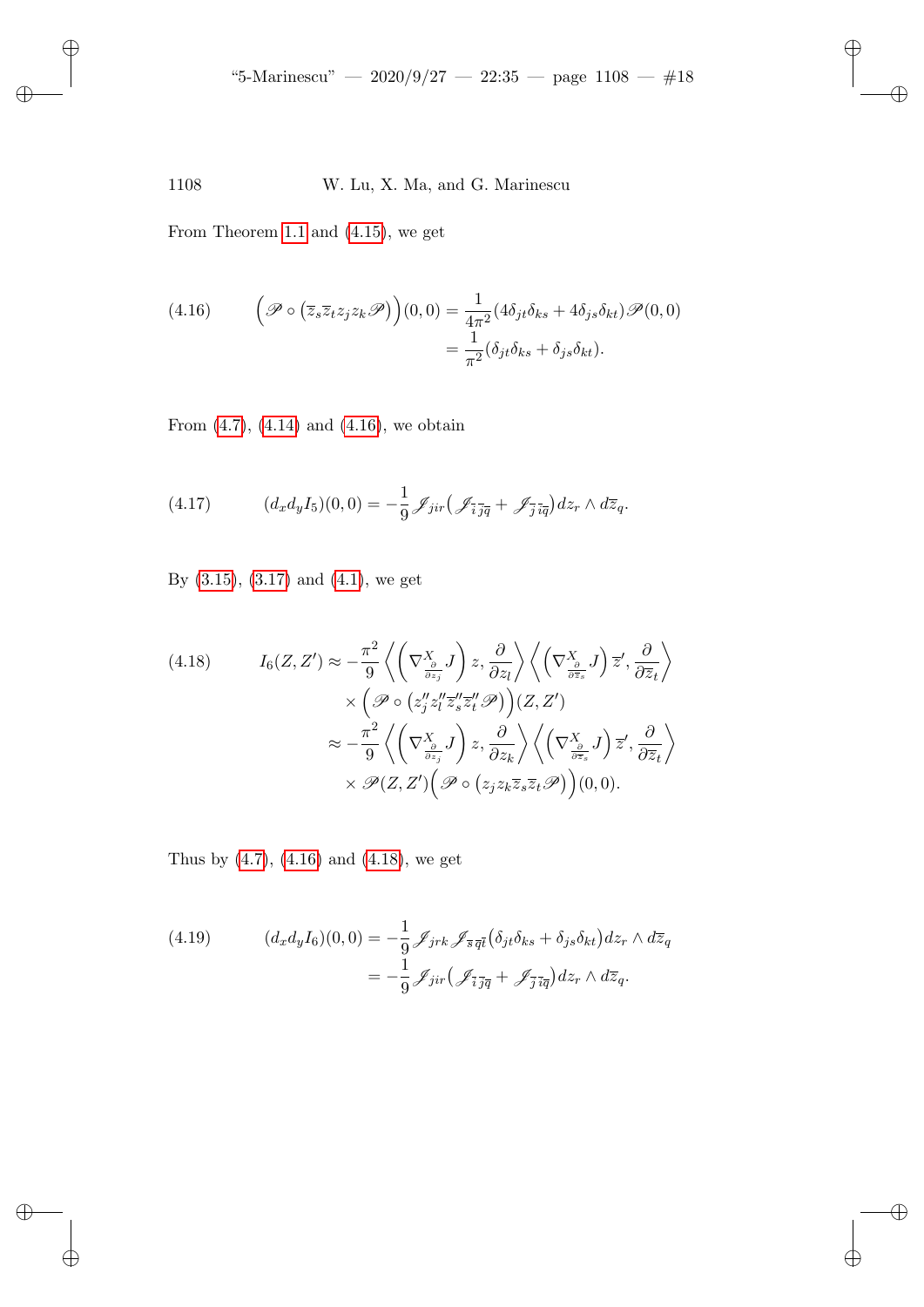# 4.2. Evaluation of  $(d_xd_yI_2)(0,0)$ : part I

Recall that by [14, Lemma 2.1] we have

(4.20)

✐

 $\bigoplus$ 

 $\oplus$ 

✐

$$
\mathcal{O}_{2}\mathscr{P} = \left\{\frac{1}{3}b_{i}b_{j}\left\langle R_{x_{0}}^{TX}\left(\mathcal{R},\frac{\partial}{\partial\overline{z}_{i}}\right)\mathcal{R},\frac{\partial}{\partial\overline{z}_{j}}\right\rangle\right.\left. + \frac{1}{2}b_{i}\left[\sum_{|\alpha|=2}\left(\partial^{\alpha}R^{L}\right)\left(\mathcal{R},\frac{\partial}{\partial\overline{z}_{i}}\right)\frac{Z^{\alpha}}{\alpha!}\right]\left. + \frac{4}{3}b_{j}\left[\left\langle R^{TX}\left(\frac{\partial}{\partial z_{i}},\frac{\partial}{\partial\overline{z}_{i}}\right)\mathcal{R},\frac{\partial}{\partial\overline{z}_{j}}\right\rangle\right.\left.\left.\left.\left\langle R^{TX}\left(\mathcal{R},\frac{\partial}{\partial z_{i}}\right)\frac{\partial}{\partial\overline{z}_{i}},\frac{\partial}{\partial\overline{z}_{j}}\right\rangle\right.\right]\left. - 2\pi\sqrt{-1}\left\langle \left(\nabla^{X}\nabla^{X}J\right)_{(\mathcal{R},\mathcal{R})}\frac{\partial}{\partial z_{i}},\frac{\partial}{\partial\overline{z}_{i}}\right\rangle\right.\left. + 4\left\langle R^{TX}\left(\frac{\partial}{\partial z_{i}},\frac{\partial}{\partial z_{j}}\right)\frac{\partial}{\partial\overline{z}_{i}},\frac{\partial}{\partial\overline{z}_{j}}\right\rangle\right\}\mathscr{P}\left. + \left[-\frac{1}{3}\mathscr{L}\left\langle R^{TX}\left(\mathcal{R},\frac{\partial}{\partial z_{j}}\right)\mathcal{R},\frac{\partial}{\partial\overline{z}_{j}}\right\rangle + \frac{4\pi^{2}}{9}\left|\left(\nabla_{\mathcal{R}}^{X}J\right)\mathcal{R}\right|^{2} + \Phi_{x_{0}}\right]\mathscr{P}.\right.
$$

<span id="page-18-0"></span>Set

(4.21)  
\n
$$
I_{21}(Z, Z') = \frac{1}{3} \left( \mathcal{L}^{-1} \mathcal{P}^{\perp} b_{i} b_{j} \left\langle R_{x_{0}}^{TX} \left( \mathcal{R}, \frac{\partial}{\partial \overline{z}_{i}} \right) \mathcal{R}, \frac{\partial}{\partial \overline{z}_{j}} \right\rangle \mathcal{P} \right) (Z, Z'),
$$
\n
$$
I_{22}(Z, Z') = \frac{1}{2} \left( \mathcal{L}^{-1} \mathcal{P}^{\perp} b_{i} \left[ \sum_{|\alpha|=2} (\partial^{\alpha} R^{L}) \frac{Z^{\alpha}}{\alpha!} \left( \mathcal{R}, \frac{\partial}{\partial \overline{z}_{i}} \right) \right] \mathcal{P} \right) (Z, Z'),
$$
\n
$$
I_{23}(Z, Z') = \frac{4}{3} \left\{ \mathcal{L}^{-1} b_{j} \left\langle R^{TX} \left( \frac{\partial}{\partial z_{i}}, \frac{\partial}{\partial \overline{z}_{i}} \right) \mathcal{R} \right. \\
\left. - R^{TX} \left( \mathcal{R}, \frac{\partial}{\partial z_{i}} \right) \frac{\partial}{\partial \overline{z}_{i}}, \frac{\partial}{\partial \overline{z}_{j}} \right\rangle \mathcal{P} \right\} (Z, Z'),
$$
\n
$$
I_{24}(Z, Z') = -2\pi \sqrt{-1} \left( \mathcal{L}^{-1} \mathcal{P}^{\perp} \left( (\nabla^{X} \nabla^{X} J)_{(\mathcal{R}, \mathcal{R})} \frac{\partial}{\partial z_{i}}, \frac{\partial}{\partial \overline{z}_{i}} \right\rangle \mathcal{P} \right) (Z, Z'),
$$

✐

✐

 $\oplus$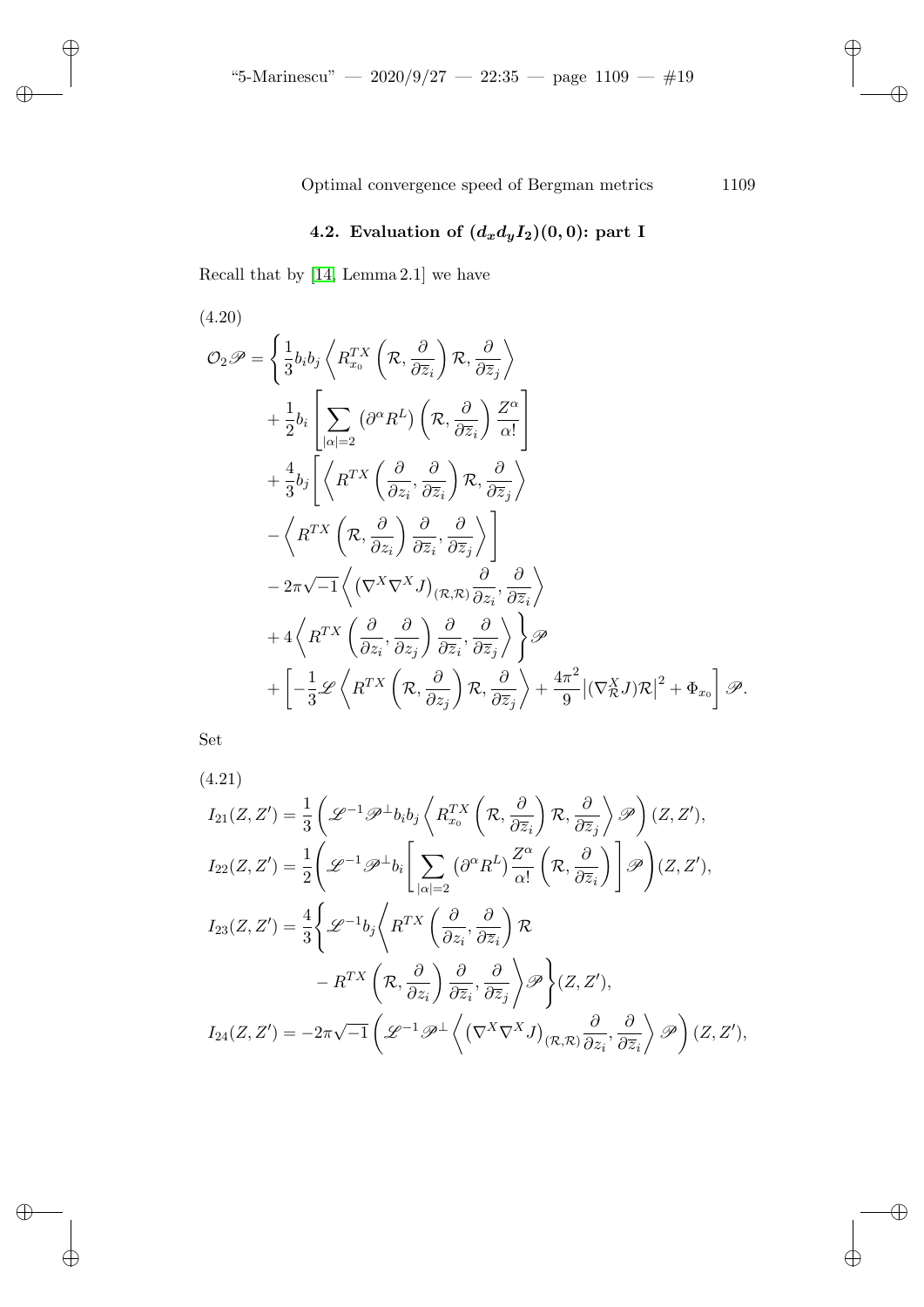✐

✐

✐

✐

$$
I_{25}(Z, Z') = -\frac{1}{3} \left( \mathcal{P}^{\perp} \mathcal{L}^{-1} \mathcal{L} \left\langle R^{TX} \left( \mathcal{R}, \frac{\partial}{\partial z_i} \right) \mathcal{R}, \frac{\partial}{\partial \overline{z}_i} \right\rangle \mathcal{P} \right) (Z, Z'),
$$
  

$$
I_{26}(Z, Z') = \frac{4\pi^2}{9} \left( \mathcal{L}^{-1} \mathcal{P}^{\perp} | (\nabla_{\mathcal{R}}^X J) \mathcal{R} |^2 \mathcal{P} \right) (Z, Z').
$$

By Theorem 1.1,  $\mathscr{P}^{\perp}\left\langle R^{TX}\left(\frac{\partial}{\partial z}\right)\right\rangle$  $\frac{\partial}{\partial z_i}, \frac{\partial}{\partial z}$  $\frac{\partial}{\partial z_j}\Big) \frac{\partial}{\partial \overline z}$  $\frac{\partial}{\partial \overline{z}_i}, \frac{\partial}{\partial \overline{z}_i}$  $\frac{\partial}{\partial \overline{z}_j}$   $\mathscr{P} = \mathscr{P}^{\perp} \Phi_{x_0} \mathscr{P} = 0$ . Thus (4.1), (4.20) and (4.21) yield

(4.22) 
$$
-I_2(Z,Z') = \sum_{j=1}^6 I_{2j}(Z,Z').
$$

<span id="page-19-0"></span>We evaluate first the contribution of  $I_{2j}$ ,  $j = 1, 3, 5, 6$ , in  $(d_x d_y I_2)(0, 0)$ . We recall the following well-known symmetry properties of the curvature  $R^{TX}$ : for  $U, V, W, Y \in TX$ , we have

(4.23) 
$$
\left\langle R^{TX}(U,V)W,Y\right\rangle = \left\langle R^{TX}(W,Y)U,V\right\rangle,
$$

$$
R^{TX}(U,V)W + R^{TX}(V,W)U + R^{TX}(W,U)V = 0.
$$

Using  $(1.8)$  and  $(4.23)$ , we have

(4.24)  
\n
$$
b_i b_j \left\langle R^{TX} \left( \mathcal{R}, \frac{\partial}{\partial \overline{z}_i} \right) \mathcal{R}, \frac{\partial}{\partial \overline{z}_j} \right\rangle
$$
\n
$$
= b_i b_j \left\langle R^{TX} \left( \frac{\partial}{\partial z_s}, \frac{\partial}{\partial \overline{z}_i} \right) \frac{\partial}{\partial z_t}, \frac{\partial}{\partial \overline{z}_j} \right\rangle z_s z_t
$$
\n
$$
+ 2b_i b_j \left\langle R^{TX} \left( \frac{\partial}{\partial z_s}, \frac{\partial}{\partial \overline{z}_i} \right) \frac{\partial}{\partial \overline{z}_t}, \frac{\partial}{\partial \overline{z}_j} \right\rangle z_s \overline{z}_t
$$
\n
$$
+ b_i b_j \left\langle R^{TX} \left( \frac{\partial}{\partial \overline{z}_s}, \frac{\partial}{\partial \overline{z}_i} \right) \frac{\partial}{\partial \overline{z}_t}, \frac{\partial}{\partial \overline{z}_j} \right\rangle \overline{z}_s \overline{z}_t.
$$

<span id="page-19-1"></span>By  $(1.7)$  and  $(1.8)$ , we get

(4.25) 
$$
z_s \overline{z}_t \mathscr{P}(Z, Z') = z_s \left(\frac{b_t}{2\pi} + \overline{z}'_t\right) \mathscr{P}(Z, Z') = \left(\frac{b_t}{2\pi} z_s + \frac{\delta_{st}}{\pi} + z_s \overline{z}'_t\right) \mathscr{P}(Z, Z').
$$

✐

✐

✐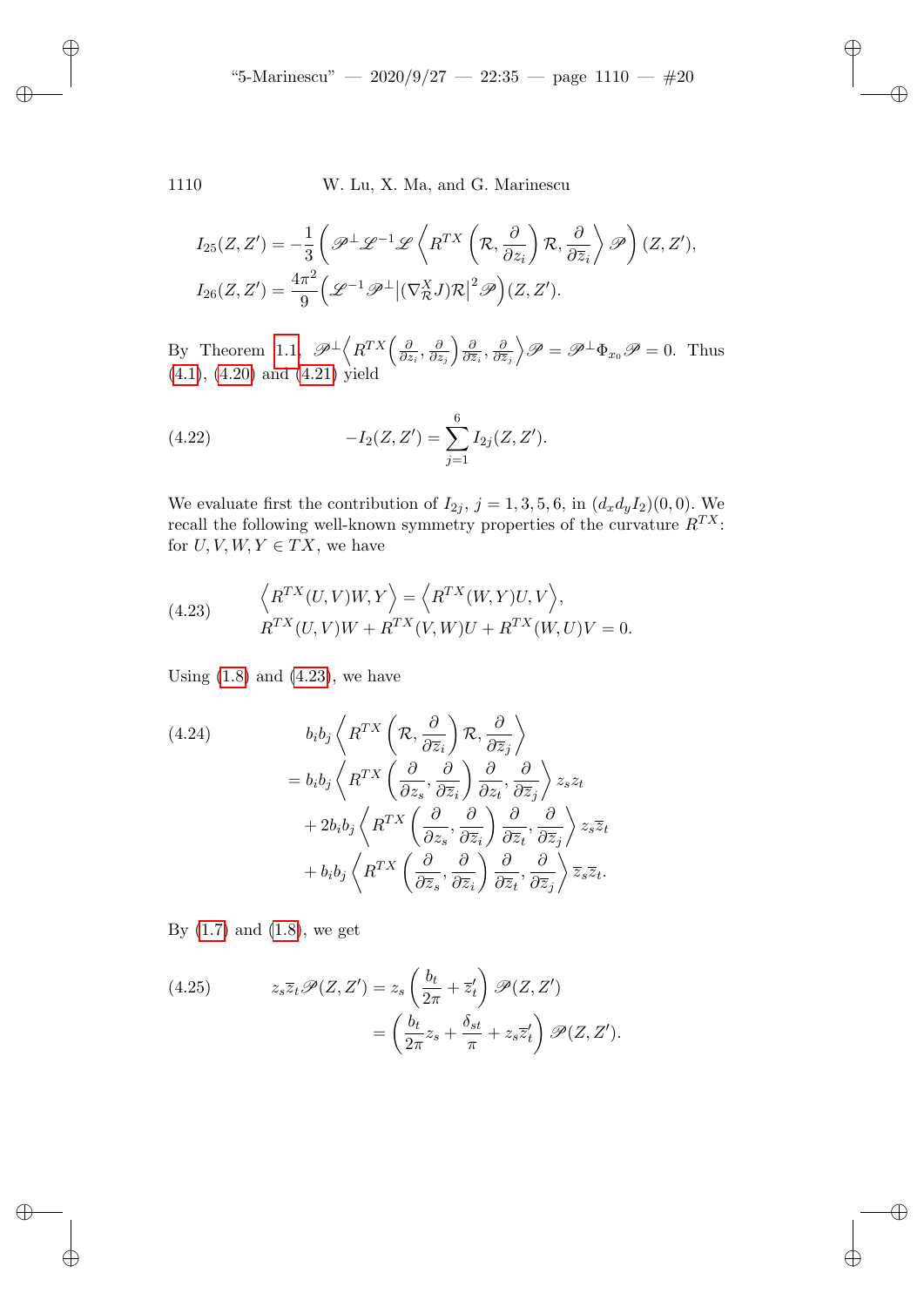By Theorem 1.1, (4.21), (4.24) and (4.25), we get

$$
(4.26) \ 3I_{21}(Z, Z') = \frac{1}{8\pi} \left\langle R^{TX} \left( \frac{\partial}{\partial z_s}, \frac{\partial}{\partial \overline{z}_i} \right) \frac{\partial}{\partial z_t}, \frac{\partial}{\partial \overline{z}_j} \right\rangle \left( b_i b_j z_s z_t \mathscr{P} \right) (Z, Z')
$$
  
+ 
$$
\left\langle R^{TX} \left( \frac{\partial}{\partial z_s}, \frac{\partial}{\partial \overline{z}_i} \right) \frac{\partial}{\partial \overline{z}_t}, \frac{\partial}{\partial \overline{z}_j} \right\rangle
$$
  

$$
\times \left[ \left( \frac{b_i b_j b_t}{12\pi^2} z_s + \frac{b_i b_j}{4\pi} z_s \overline{z}'_t \right) \mathscr{P} \right] (Z, Z')
$$
  
+ 
$$
\frac{1}{4\pi^2} \left\langle R^{TX} \left( \frac{\partial}{\partial z_k}, \frac{\partial}{\partial \overline{z}_i} \right) \frac{\partial}{\partial \overline{z}_k}, \frac{\partial}{\partial \overline{z}_j} \right\rangle \left( b_i b_j \mathscr{P} \right) (Z, Z')
$$
  
+ 
$$
I_{27}(Z, Z'),
$$

where

✐

✐

✐

✐

<span id="page-20-0"></span>(4.27) 
$$
I_{27}(Z, Z') = \left\langle R^{TX} \left( \frac{\partial}{\partial \overline{z}_s}, \frac{\partial}{\partial \overline{z}_i} \right) \frac{\partial}{\partial \overline{z}_t}, \frac{\partial}{\partial \overline{z}_j} \right\rangle \\ \times \left( \mathcal{L}^{-1} \mathcal{P}^{\perp} b_i b_j \overline{z}_s \overline{z}_t \mathcal{P} \right) (Z, Z').
$$

Note that by Theorem 1.1,  $(1.7)$  and  $(1.8)$ ,

<span id="page-20-2"></span>(4.28)  
\n
$$
4\pi^2 \mathcal{L}^{-1} \mathcal{P}^{\perp} b_i b_j \overline{z}_s \overline{z}_t \mathcal{P}
$$
\n
$$
= \mathcal{L}^{-1} \mathcal{P}^{\perp} b_i b_j (b_s + 2\pi \overline{z}'_s) (b_t + 2\pi \overline{z}'_t) \mathcal{P}
$$
\n
$$
= \left[ \frac{1}{16\pi} b_i b_j b_s b_t + \frac{1}{6} b_i b_j (b_s \overline{z}'_t + b_t \overline{z}'_s) + \frac{\pi}{2} b_i b_j \overline{z}'_s \overline{z}'_t \right] \mathcal{P}.
$$

<span id="page-20-1"></span>Thus, from (1.7), (4.6) and (4.28), we get

(4.29) 
$$
I_{27}(Z, Z') \approx 0.
$$

From  $(1.7)$  and  $(1.8)$ , we get

$$
(4.30)
$$
\n
$$
(b_i b_j \mathscr{P})(Z, Z') = 4\pi^2 (\overline{z}_i - \overline{z}_i') (\overline{z}_j - \overline{z}_j') \mathscr{P}(Z, Z'),
$$
\n
$$
(b_i b_j z_s \overline{z}_t' \mathscr{P})(Z, Z') = \left[ -4\pi \delta_{js} \overline{z}_t' (\overline{z}_i - \overline{z}_i') - 4\pi \delta_{is} \overline{z}_t' (\overline{z}_j - \overline{z}_j') + 4\pi^2 z_s \overline{z}_t' (\overline{z}_i - \overline{z}_i') (\overline{z}_j - \overline{z}_j') \right] \mathscr{P}(Z, Z'),
$$
\n
$$
(b_i b_j z_s z_t \mathscr{P})(Z, Z') = \left[ 4\delta_{it} \delta_{js} - 4\pi \delta_{js} z_t (\overline{z}_i - \overline{z}_i') + 4\delta_{jt} \delta_{is} - 4\pi \delta_{jt} z_s (\overline{z}_i - \overline{z}_i') - 4\pi \delta_{is} z_t (\overline{z}_j - \overline{z}_j') - 4\pi \delta_{it} z_s (\overline{z}_j - \overline{z}_j') + 4\pi^2 z_s z_t (\overline{z}_j - \overline{z}_j') (\overline{z}_i - \overline{z}_i') \right] \mathscr{P}(Z, Z'),
$$

✐

✐

 $\bigoplus$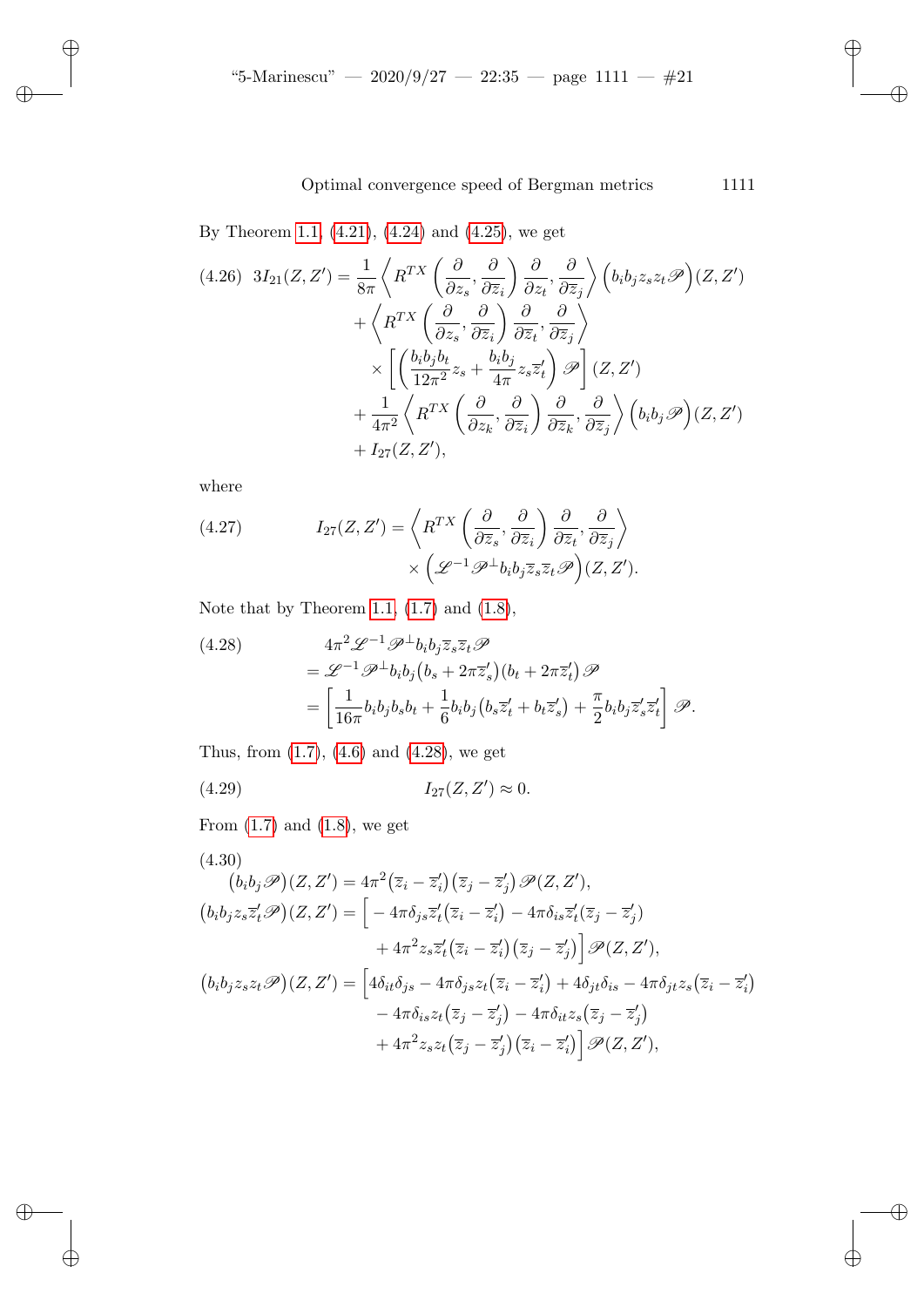<span id="page-21-0"></span>and

✐

 $\bigoplus$ 

 $\oplus$ 

✐

<span id="page-21-1"></span>(4.31) 
$$
\begin{aligned} \left(b_i b_j b_t z_s \mathscr{P}\right)(Z, Z')\\ &= \left[ \left(-2\delta_{ts} b_i b_j - 2\delta_{js} b_i b_t - 2\delta_{is} b_j b_t + z_s b_i b_j b_t\right) \mathscr{P}\right](Z, Z').\end{aligned}
$$

By [\(1.7\),](#page-12-0) ([4.30\)](#page-19-0) an[d \(4.3](#page-20-2)1[\), we](#page-21-1) get

(4.32) 
$$
(d_x d_y(b_i b_j \mathscr{P}))(0,0) = 0, \quad (d_x d_y(b_i b_j b_t z_s \mathscr{P}))(0,0) = 0.
$$

Substituting (3.11), (4.23), (4.29)–(4.32) into (4.26), we obtain

(4.33) 
$$
(d_x d_y I_{21})(0,0) = -\frac{\sqrt{-1}}{3} \left\langle 2R^{TX} \left( \frac{\partial}{\partial z_j}, \frac{\partial}{\partial \overline{z}_i} \right) \frac{\partial}{\partial z_i} \right\rangle
$$

$$
-R^{TX} \left( \frac{\partial}{\partial z_j}, \frac{\partial}{\partial z_i} \right) \frac{\partial}{\partial \overline{z}_i}, \frac{\partial}{\partial \overline{z}_j} \right\rangle \omega(x_0)
$$

$$
+ \frac{1}{3} \left\langle 2R^{TX} \left( \frac{\partial}{\partial z_r}, \frac{\partial}{\partial \overline{z}_j} \right) \frac{\partial}{\partial z_j} \right\}
$$

$$
+ R^{TX} \left( \frac{\partial}{\partial z_j}, \frac{\partial}{\partial z_r} \right) \frac{\partial}{\partial \overline{z}_j}, \frac{\partial}{\partial \overline{z}_q} \right\rangle dz_r \wedge d\overline{z}_q
$$

$$
+ \frac{1}{3} \left\langle R^{TX} \left( \frac{\partial}{\partial z_j}, \frac{\partial}{\partial \overline{z}_r} \right) \frac{\partial}{\partial \overline{z}_j} \right\}
$$

$$
+ R^{TX} \left( \frac{\partial}{\partial z_j}, \frac{\partial}{\partial \overline{z}_j} \right) \frac{\partial}{\partial \overline{z}_r}, \frac{\partial}{\partial \overline{z}_q} \right\rangle d\overline{z}_r \wedge d\overline{z}_q.
$$

<span id="page-21-2"></span>By (4.21),

(4.34) 
$$
\frac{3}{4}I_{23} = \left\langle R^{TX} \left( \frac{\partial}{\partial z_i}, \frac{\partial}{\partial \overline{z}_i} \right) \frac{\partial}{\partial z_s} - R^{TX} \left( \frac{\partial}{\partial z_s}, \frac{\partial}{\partial z_i} \right) \frac{\partial}{\partial \overline{z}_i}, \frac{\partial}{\partial \overline{z}_j} \right\rangle \mathscr{L}^{-1} b_j z_s \mathscr{P} + \left\langle R^{TX} \left( \frac{\partial}{\partial z_i}, \frac{\partial}{\partial \overline{z}_i} \right) \frac{\partial}{\partial \overline{z}_s} - R^{TX} \left( \frac{\partial}{\partial \overline{z}_s}, \frac{\partial}{\partial z_i} \right) \frac{\partial}{\partial \overline{z}_i}, \frac{\partial}{\partial \overline{z}_j} \right\rangle \mathscr{L}^{-1} b_j \overline{z}_s \mathscr{P}.
$$

✐

✐

 $\oplus$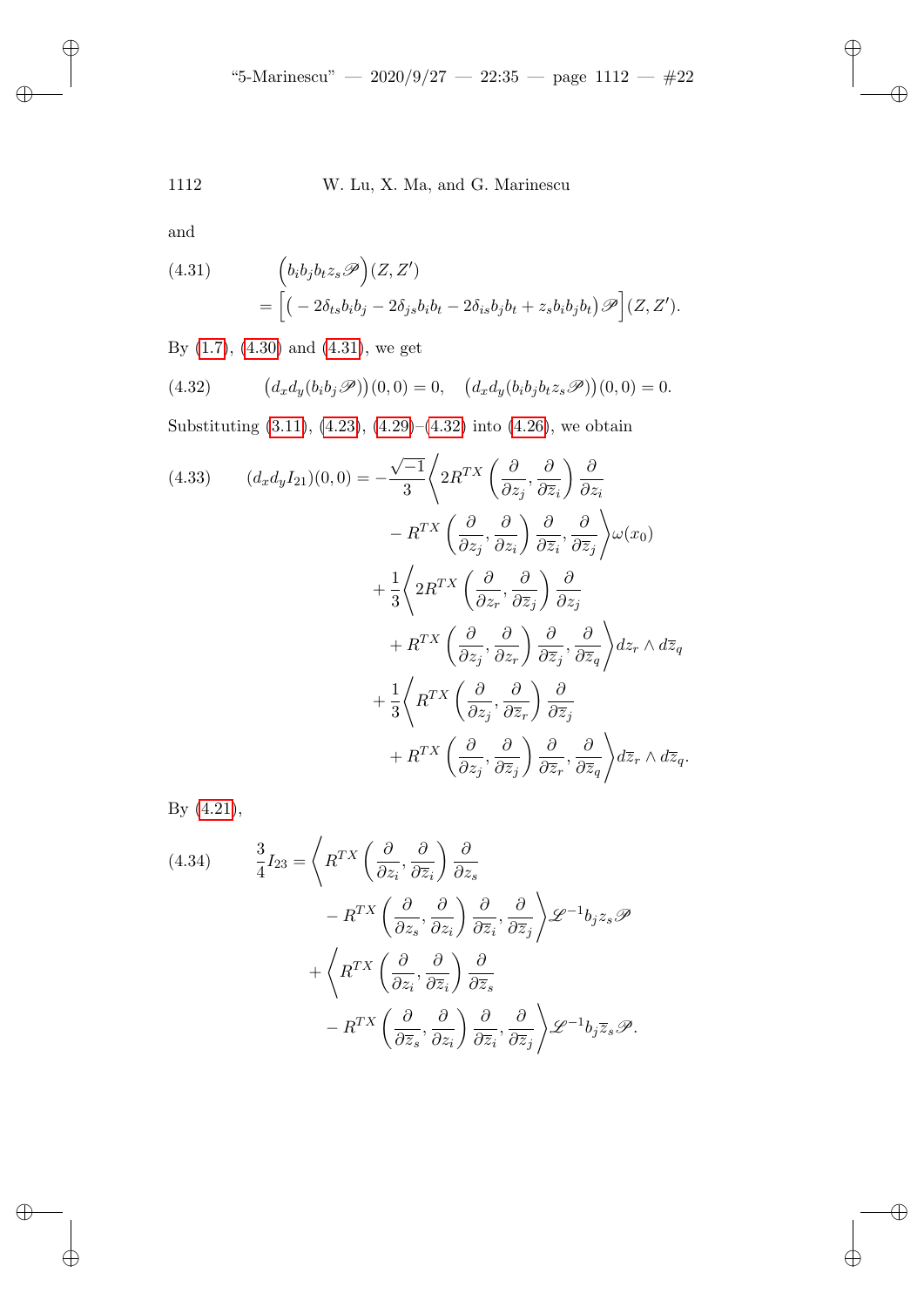<span id="page-22-0"></span>By Theorem 1.1, (1.7) and (1.8),

✐

✐

✐

✐

$$
(4.35)\ \left(\mathcal{L}^{-1}\mathcal{P}^{\perp}b_jz_s\mathcal{P}\right)(Z,Z') = \frac{1}{4\pi}\left(b_jz_s\mathcal{P}\right)(Z,Z')= \frac{1}{4\pi}\left(-2\delta_{js} + 2\pi z_s(\overline{z}_j - \overline{z}_j')\right)\mathcal{P}(Z,Z').
$$

Note that by (1.7),  $\overline{z}_s \mathscr{P} = \left(\frac{b_s}{2\pi}\right)$  $rac{0}{2\pi} + \overline{z}'_s$  $\mathscr{P}$ . Thus from Theorem 1.1, we get

(4.36)  
\n
$$
\left(\mathcal{L}^{-1}b_j\overline{z}_s\mathcal{P}\right)(Z,Z')
$$
\n
$$
=\left[\left(\frac{b_jb_s}{16\pi^2}+\frac{b_j}{4\pi}\overline{z}'_s\right)\mathcal{P}\right](Z,Z')
$$
\n
$$
=\left[\frac{1}{4}(\overline{z}_j-\overline{z}'_j)(\overline{z}_s-\overline{z}'_s)+\frac{1}{2}\overline{z}'_s(\overline{z}_j-\overline{z}'_j)\right]\mathcal{P}(Z,Z').
$$

[As](#page-12-0) in  $(4.32)$ , we ge[t](#page-22-0)

<span id="page-22-1"></span>(4.37) 
$$
\left(d_x d_y(\mathscr{L}^{-1} b_j \overline{z}_s \mathscr{P})\right)(0,0) = \frac{1}{2} d\overline{z}_j \wedge d\overline{z}_s.
$$

From (3.11), (4.23), (4.34), (4.35) and (4.37), we get

(4.38) 
$$
(d_x d_y I_{23})(0,0) = \frac{4\sqrt{-1}}{3} \left\langle R^{TX} \left(\frac{\partial}{\partial z_j}, \frac{\partial}{\partial \overline{z}_i}\right) \frac{\partial}{\partial z_i} \right\rangle
$$

$$
- 2R^{TX} \left(\frac{\partial}{\partial z_j}, \frac{\partial}{\partial z_i}\right) \frac{\partial}{\partial \overline{z}_i}, \frac{\partial}{\partial \overline{z}_j} \right\rangle \omega(x_0)
$$

$$
- \frac{2}{3} \left\langle R^{TX} \left(\frac{\partial}{\partial z_r}, \frac{\partial}{\partial \overline{z}_i}\right) \frac{\partial}{\partial z_i}
$$

$$
+ 2R^{TX} \left(\frac{\partial}{\partial z_i}, \frac{\partial}{\partial z_r}\right) \frac{\partial}{\partial \overline{z}_i}, \frac{\partial}{\partial \overline{z}_q} \right\rangle dz_r \wedge d\overline{z}_q
$$

$$
- \frac{2}{3} \left\langle R^{TX} \left(\frac{\partial}{\partial z_i}, \frac{\partial}{\partial \overline{z}_i}\right) \frac{\partial}{\partial \overline{z}_r}
$$

$$
+ R^{TX} \left(\frac{\partial}{\partial z_i}, \frac{\partial}{\partial \overline{z}_r}\right) \frac{\partial}{\partial \overline{z}_i}, \frac{\partial}{\partial \overline{z}_q} \right\rangle d\overline{z}_r \wedge d\overline{z}_q.
$$

✐

✐

✐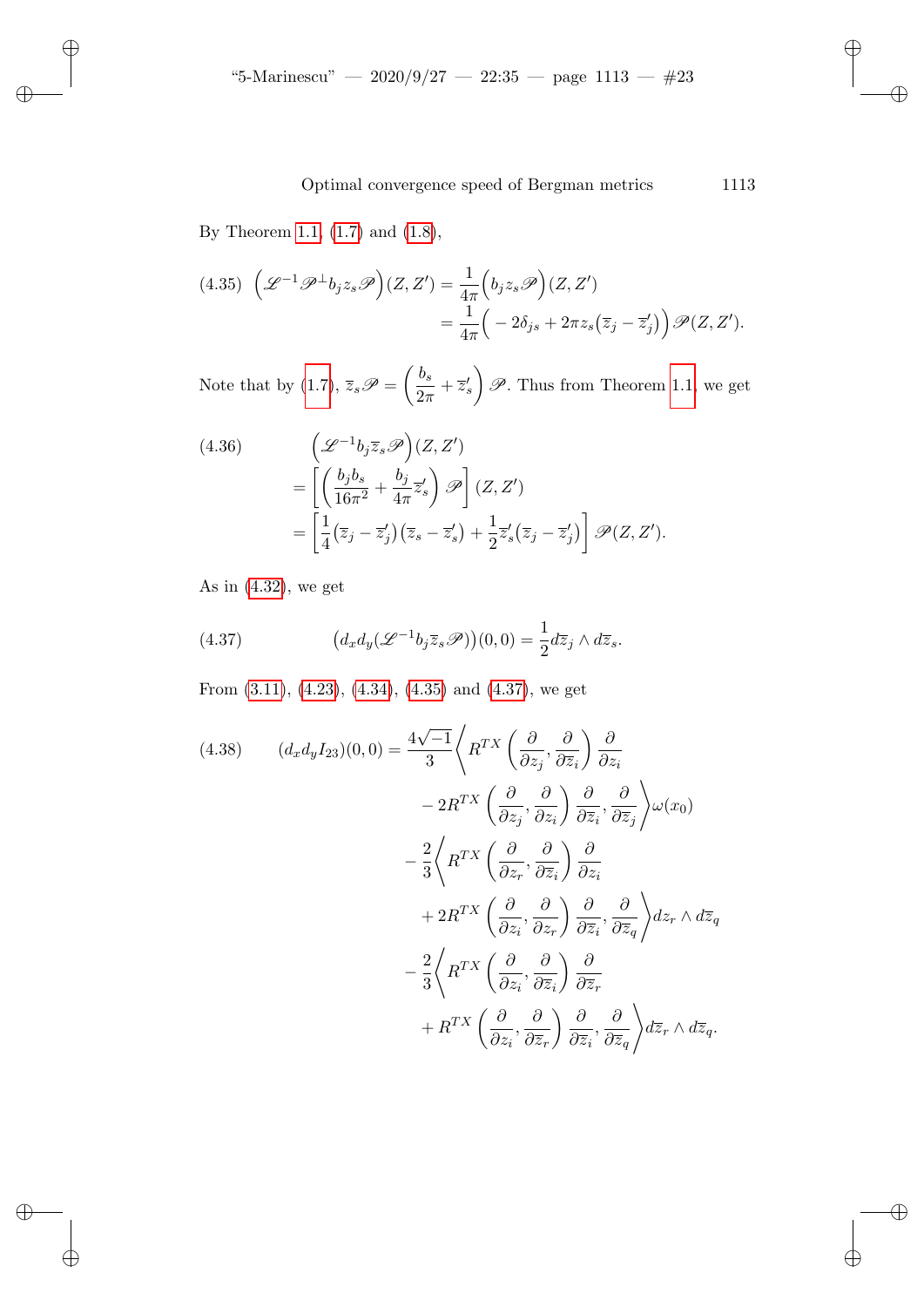Clearly, by Theorem 1.1 and (4.21),

$$
(4.39) \quad -3I_{25}(Z, Z') = \left(\mathcal{P}^{\perp}\left\langle R^{TX}\left(\mathcal{R}, \frac{\partial}{\partial z_{i}}\right)\mathcal{R}, \frac{\partial}{\partial \overline{z}_{i}}\right\rangle \mathcal{P}\right)(Z, Z') \\
= \left\langle R^{TX}\left(\frac{\partial}{\partial z_{j}}, \frac{\partial}{\partial z_{i}}\right)\frac{\partial}{\partial \overline{z}_{k}} + R^{TX}\left(\frac{\partial}{\partial \overline{z}_{k}}, \frac{\partial}{\partial z_{i}}\right)\frac{\partial}{\partial z_{j}}, \frac{\partial}{\partial \overline{z}_{i}}\right\rangle \\
\times \left(\mathcal{P}^{\perp} \circ (z_{j} \overline{z}_{k} \mathcal{P})\right)(Z, Z') \\
+ \left\langle R^{TX}\left(\frac{\partial}{\partial \overline{z}_{j}}, \frac{\partial}{\partial z_{i}}\right)\frac{\partial}{\partial \overline{z}_{k}}, \frac{\partial}{\partial \overline{z}_{i}}\right\rangle \\
\times \left(\mathcal{P}^{\perp} \circ (\overline{z}_{j} \overline{z}_{k} \mathcal{P})\right)(Z, Z').
$$

From Theorem 1.1,  $(1.7)$  and  $(4.25)$ , we get

(4.40) 
$$
\left(\mathscr{P}^{\perp} \circ (z_{j} \overline{z}_{k} \mathscr{P})\right)(Z, Z') = \frac{1}{2\pi} (b_{k} z_{j} \mathscr{P})(Z, Z') = \left(-\frac{1}{\pi} \delta_{jk} + z_{j} (\overline{z}_{k} - \overline{z}_{k}')\right) \mathscr{P}(Z, Z'),
$$

and

✐

 $\bigoplus$ 

 $\oplus$ 

✐

(4.41) 
$$
\begin{aligned}\n\left(\mathscr{P}^{\perp}\circ\left(\overline{z}_{j}\overline{z}_{k}\mathscr{P}\right)\right)(Z,Z')\\
&= \left\{\mathscr{P}^{\perp}\left[\frac{1}{4\pi^{2}}b_{j}b_{k} + \frac{1}{2\pi}(b_{j}\overline{z}_{k}^{\prime} + b_{k}\overline{z}_{j}^{\prime})\right]\mathscr{P}\right\}(Z,Z')\\
&= \left((\overline{z}_{j} - \overline{z}_{j}^{\prime})(\overline{z}_{k} - \overline{z}_{k}^{\prime}) + \overline{z}_{k}^{\prime}(\overline{z}_{j} - \overline{z}_{j}^{\prime}) + \overline{z}_{j}^{\prime}(\overline{z}_{k} - \overline{z}_{k}^{\prime})\right)\mathscr{P}(Z,Z')\\
&= (\overline{z}_{j}\overline{z}_{k} - \overline{z}_{j}^{\prime}\overline{z}_{k}^{\prime})\mathscr{P}(Z,Z').\n\end{aligned}
$$

<span id="page-23-0"></span>As in [13, (8.3.56), (8.3.63)], we have

(4.42) 
$$
\left|\nabla^X J\right|^2 = \sum_{i,j} \left| (\nabla^X_{e_i} J)e_j \right|^2 = 8 \left\langle \left(\nabla^X_{\frac{\partial}{\partial z_i}} J\right) \frac{\partial}{\partial z_j}, \left(\nabla^X_{\frac{\partial}{\partial \overline{z}_i}} J\right) \frac{\partial}{\partial \overline{z}_j} \right\rangle,
$$

$$
\left\langle R^{TX} \left(\frac{\partial}{\partial z_i}, \frac{\partial}{\partial z_j}\right) \frac{\partial}{\partial \overline{z}_i}, \frac{\partial}{\partial \overline{z}_j} \right\rangle = \frac{1}{32} |\nabla^X J|^2.
$$

✐

✐

 $\oplus$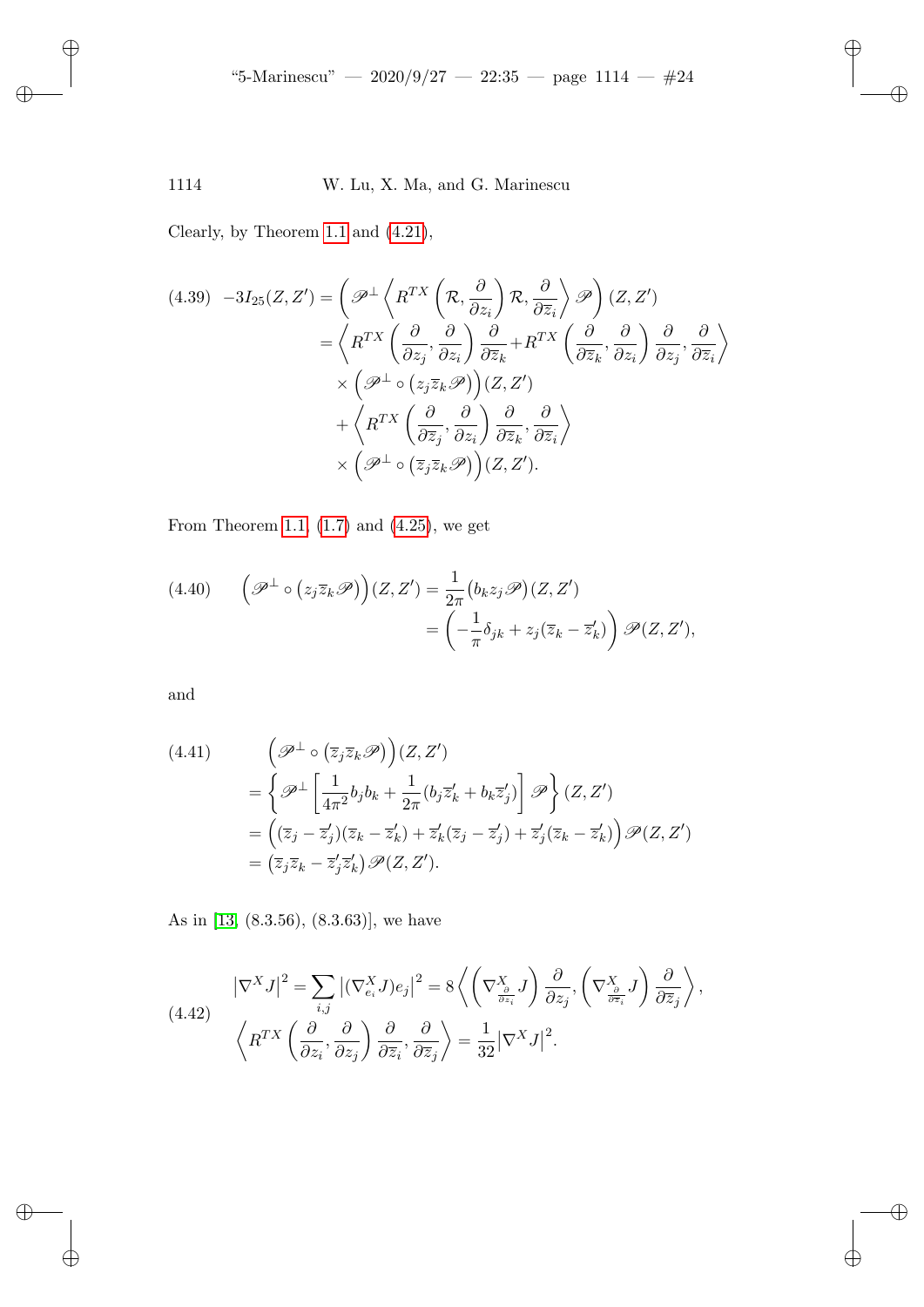<span id="page-24-0"></span>By (3.11), (4.23), (4.39), (4.40), (4.41) and (4.42), we get

✐

✐

 $\oplus$ 

✐

$$
(4.43) \quad (d_x d_y I_{25})(0,0) = -\frac{1}{3} \left\langle R^{TX} \left( \frac{\partial}{\partial z_j}, \frac{\partial}{\partial z_i} \right) \frac{\partial}{\partial \overline{z}_k} \right\rangle
$$
  

$$
+ R^{TX} \left( \frac{\partial}{\partial \overline{z}_k}, \frac{\partial}{\partial z_i} \right) \frac{\partial}{\partial z_j}, \frac{\partial}{\partial \overline{z}_i} \right\rangle
$$
  

$$
\times \left( 2\sqrt{-1} \delta_{jk} \omega(x_0) - dz_j \wedge d\overline{z}_k \right)
$$
  

$$
= \left[ -\frac{1}{96} |\nabla^X J|^2
$$
  

$$
+ \frac{1}{3} \left\langle R^{TX} \left( \frac{\partial}{\partial z_i}, \frac{\partial}{\partial \overline{z}_j} \right) \frac{\partial}{\partial z_j}, \frac{\partial}{\partial \overline{z}_i} \right\rangle \right] 2\sqrt{-1} \omega(x_0)
$$
  

$$
+ \frac{1}{3} \left\langle R^{TX} \left( \frac{\partial}{\partial z_i}, \frac{\partial}{\partial z_r} \right) \frac{\partial}{\partial \overline{z}_i}
$$
  

$$
- R^{TX} \left( \frac{\partial}{\partial z_r}, \frac{\partial}{\partial \overline{z}_i} \right) \frac{\partial}{\partial z_i}, \frac{\partial}{\partial \overline{z}_j} \right\rangle dz_r \wedge d\overline{z}_q.
$$

Then by Lemma 3.1 and (4.21), we get

(4.44) 
$$
9I_{26}(Z, Z') = 8\pi^2 \left\langle \left(\nabla_{\frac{\partial}{\partial z_i}}^X J\right) \frac{\partial}{\partial z_j}, \left(\nabla_{\frac{\partial}{\partial \overline{z}_s}}^X J\right) \frac{\partial}{\partial \overline{z}_t} \right\rangle \times \left(\mathscr{L}^{-1} \mathscr{P}^\perp z_i z_j \overline{z}_s \overline{z}_t \mathscr{P}\right)(Z, Z').
$$

By Theorem 1.1, (1.7), (1.8) and (4.15), we get

$$
(4.45) \qquad \left(\mathcal{L}^{-1}\mathcal{P}^{\perp}z_{i}z_{j}b_{s}\mathcal{P}\right)(Z,Z')
$$
\n
$$
= \frac{b_{s}}{4\pi}z_{i}z_{j}\mathcal{P}(Z,Z')
$$
\n
$$
= \frac{1}{4\pi}\left(-2\delta_{is}z_{j} - 2\delta_{js}z_{i} + z_{i}z_{j}b_{s}\right)\mathcal{P}(Z,Z'),
$$
\n
$$
(4.46) \qquad \left(\mathcal{L}^{-1}\mathcal{P}^{\perp}z_{i}z_{j}b_{s}b_{t}\mathcal{P}\right)(Z,Z')
$$
\n
$$
= \frac{1}{2\pi}\left(\frac{b_{s}b_{t}}{4}z_{i}z_{j} + \delta_{it}b_{s}z_{j} + \delta_{jt}b_{s}z_{i} + \delta_{is}b_{t}z_{j} + \delta_{js}b_{t}z_{i}\right)\mathcal{P}(Z,Z')
$$
\n
$$
= \frac{1}{2\pi}\left(-3\delta_{js}\delta_{it} - 3\delta_{jt}\delta_{is} + \frac{1}{2}\delta_{it}z_{j}b_{s} + \frac{1}{2}\delta_{jt}z_{i}b_{s}
$$
\n
$$
+ \frac{1}{2}\delta_{is}z_{j}b_{t} + \frac{1}{2}\delta_{js}z_{i}b_{t} + \frac{1}{4}z_{i}z_{j}b_{s}b_{t}\right)\mathcal{P}(Z,Z').
$$

✐

✐

 $\bigoplus$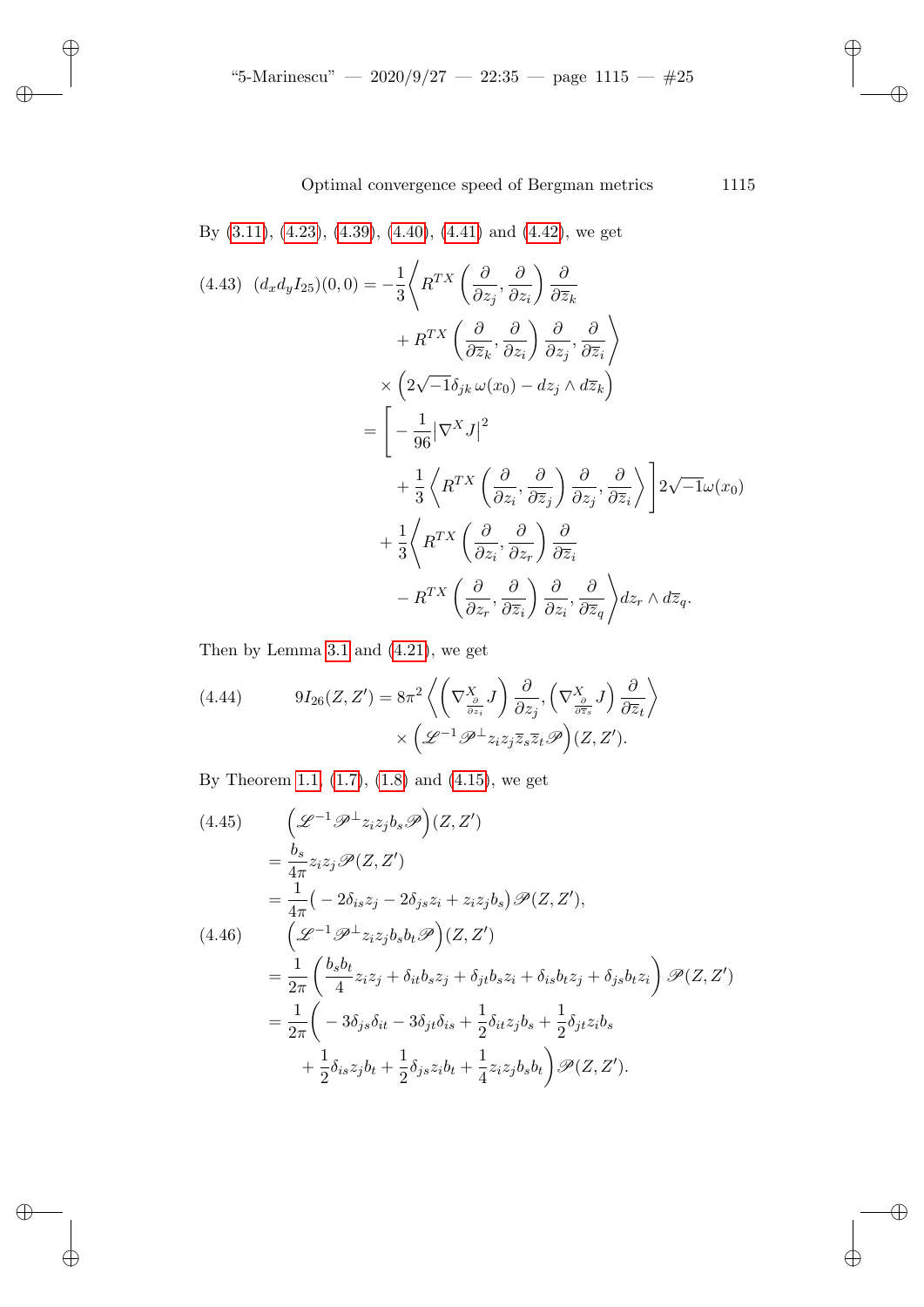<span id="page-25-0"></span>By (1.7), (4.45) and (4.46), we get

$$
(4.47) \qquad \left(\mathcal{L}^{-1}\mathcal{P}^{\perp}z_{i}z_{j}\overline{z}_{s}\overline{z}_{t}\mathcal{P}\right)(Z,Z')
$$
\n
$$
= \left(\mathcal{L}^{-1}\mathcal{P}^{\perp}z_{i}z_{j}\left(\frac{b_{s}}{2\pi}+\overline{z}_{s}'\right)\left(\frac{b_{t}}{2\pi}+\overline{z}_{t}'\right)\mathcal{P}\right)(Z,Z')
$$
\n
$$
= \frac{1}{4\pi^{2}}\left(\mathcal{L}^{-1}\mathcal{P}^{\perp}z_{i}z_{j}b_{s}b_{t}\mathcal{P}\right)(Z,Z')
$$
\n
$$
+ \frac{1}{2\pi}\left(\mathcal{L}^{-1}\mathcal{P}^{\perp}(z_{i}z_{j}\overline{z}_{t}'b_{s}+z_{i}z_{j}\overline{z}_{s}'b_{t})\mathcal{P}\right)(Z,Z')
$$
\n
$$
= \frac{1}{4\pi^{2}}\left\{-\frac{3}{2\pi}\delta_{it}\delta_{js}-\frac{3}{2\pi}\delta_{jt}\delta_{is}+\frac{1}{2}\delta_{it}z_{j}\left(\overline{z}_{s}-\overline{z}_{s}'\right)
$$
\n
$$
+ \frac{1}{2}\delta_{jt}z_{i}\left(\overline{z}_{s}-\overline{z}_{s}'\right)+\frac{1}{2}\delta_{is}z_{j}\left(\overline{z}_{t}-\overline{z}_{t}'\right)
$$
\n
$$
+ \frac{1}{2}\delta_{js}z_{i}\left(\overline{z}_{t}-\overline{z}_{t}'\right)+\frac{\pi}{2}z_{i}z_{j}\left(\overline{z}_{t}-\overline{z}_{t}'\right)\left(\overline{z}_{s}-\overline{z}_{s}'\right)\right\}\mathcal{P}(Z,Z')
$$
\n
$$
+ \frac{1}{8\pi^{2}}\left\{\left[-2\delta_{is}z_{j}-2\delta_{js}z_{i}+2\pi z_{i}z_{j}\left(\overline{z}_{s}-\overline{z}_{s}'\right)\right]\overline{z}_{t}' + \left[-2\delta_{it}z_{j}-2\delta_{jt}z_{i}+2\pi z_{i}z_{j}\left(\overline{z}_{t}-\overline{z}_{t}'\right)\right]\overline{z}_{s}'\right\}
$$

By (3.11), (4.44) and (4.47), we get

(4.48)

✐

 $\overline{a}$ 

 $\oplus$ 

 $\bigoplus$ 

$$
9(d_xd_yI_{26})(0,0)
$$
  
=  $-\left\langle \left(\nabla_{\frac{\partial}{\partial z_i}}^X J\right) \frac{\partial}{\partial z_j}, \left(\nabla_{\frac{\partial}{\partial \overline{z}_s}}^X J\right) \frac{\partial}{\partial \overline{z}_t} \right\rangle \left[3(\delta_{it}\delta_{js} + \delta_{jt}\delta_{is})(-2\sqrt{-1})\omega(x_0) + \delta_{it}dz_j \wedge d\overline{z}_s + \delta_{jt}dz_i \wedge d\overline{z}_s + \delta_{is}dz_j \wedge d\overline{z}_t + \delta_{js}dz_i \wedge d\overline{z}_t + 2\delta_{is}dz_j \wedge d\overline{z}_t + 2\delta_{is}dz_j \wedge d\overline{z}_s + 2\delta_{jt}dz_i \wedge d\overline{z}_s\right].$ 

By (4.48),

$$
(4.49) \qquad (d_x d_y I_{26})(0,0)
$$
\n
$$
= \frac{2}{3} \sqrt{-1} \left\langle \left(\nabla \frac{x}{\frac{\partial}{\partial z_i}} J\right) \frac{\partial}{\partial z_j}, \left(\nabla \frac{x}{\frac{\partial}{\partial \overline{z}_i}} J\right) \frac{\partial}{\partial \overline{z}_j} + \left(\nabla \frac{x}{\frac{\partial}{\partial \overline{z}_j}} J\right) \frac{\partial}{\partial \overline{z}_i} \right\rangle \omega(x_0)
$$
\n
$$
- \frac{1}{3} \left[ \left\langle \left(\nabla \frac{x}{\frac{\partial}{\partial z_i}} J\right) \frac{\partial}{\partial z_r}, \left(\nabla \frac{x}{\frac{\partial}{\partial \overline{z}_i}} J\right) \frac{\partial}{\partial \overline{z}_q} + \left(\nabla \frac{x}{\frac{\partial}{\partial \overline{z}_i}} J\right) \frac{\partial}{\partial \overline{z}_i} \right\rangle \right.
$$
\n
$$
+ \left\langle \left(\nabla \frac{x}{\frac{\partial}{\partial z_r}} J\right) \frac{\partial}{\partial z_i}, \left(\nabla \frac{x}{\frac{\partial}{\partial \overline{z}_i}} J\right) \frac{\partial}{\partial \overline{z}_q} + \left(\nabla \frac{x}{\frac{\partial}{\partial \overline{z}_q}} J\right) \frac{\partial}{\partial \overline{z}_i} \right\rangle \right] dz_r \wedge d\overline{z}_q.
$$

✐

✐

 $\oplus$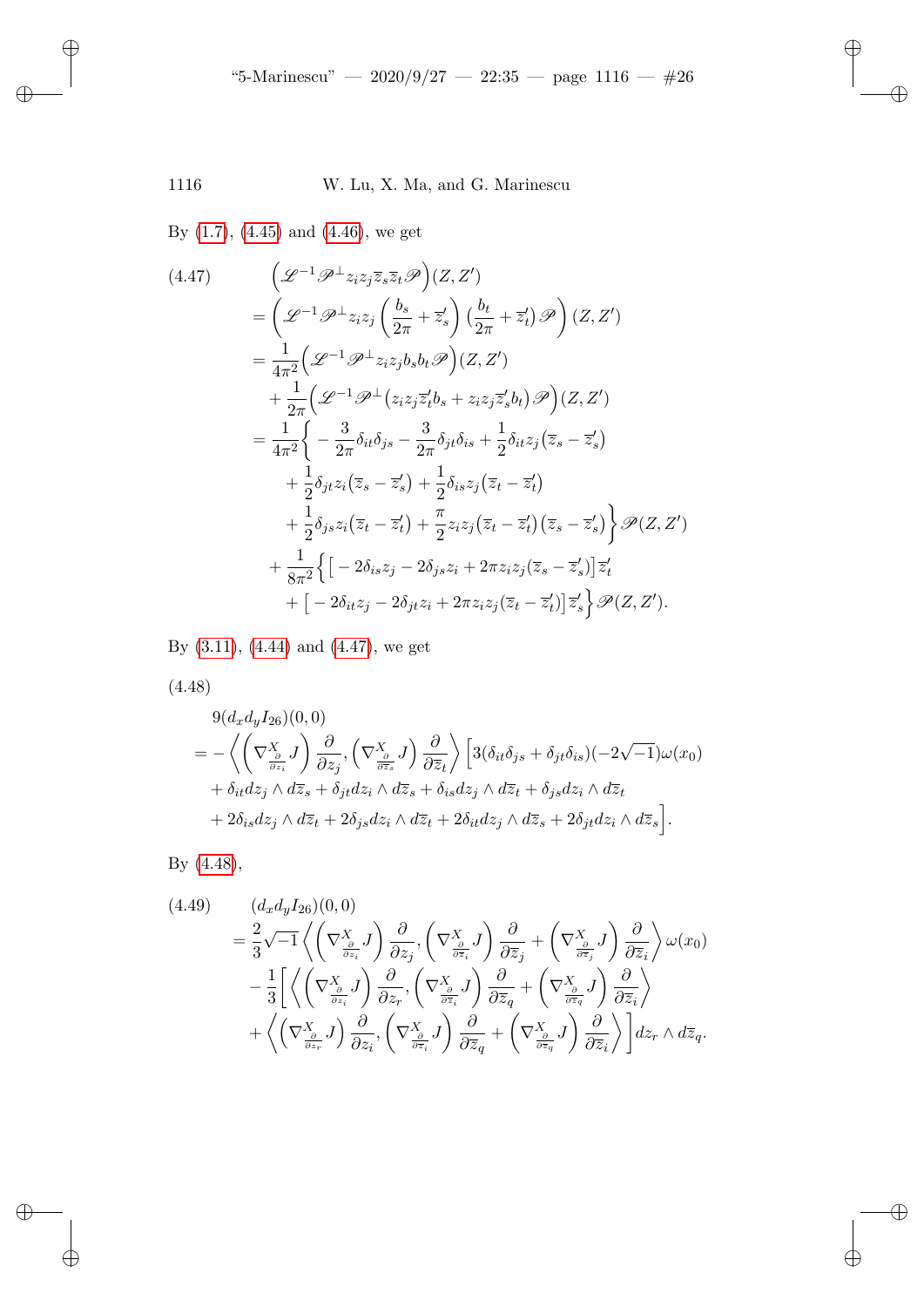<span id="page-26-1"></span><span id="page-26-0"></span>Not[e tha](#page-12-2)t [for](#page-26-0)  $U, V, W \in TX$ ,  $\langle JU, V \rangle = \omega(U, V)$ , thus (cf. [13, (8.3.48)]),  $(4.50) \langle (\nabla_U^X J) V, W \rangle + \langle (\nabla_V^X J) W, U \rangle + \langle (\nabla_W^X J) U, V \rangle = d\omega(U, V, W) = 0.$ From Lemma 3.1, (4.50) and  $\frac{\delta}{\partial z}$  $\frac{\partial}{\partial z_j}\big|^2=\frac{1}{2}$  $\frac{1}{2}$ , we have

(4.51) 
$$
\left\langle \left(\nabla_{\frac{\partial}{\partial z_i}}^X J\right) \frac{\partial}{\partial z_r}, \left(\nabla_{\frac{\partial}{\partial \overline{z_i}}}^X J\right) \frac{\partial}{\partial \overline{z_i}} \right\rangle
$$

$$
= 2 \left\langle \left(\nabla_{\frac{\partial}{\partial z_i}}^X J\right) \frac{\partial}{\partial z_j}, \frac{\partial}{\partial z_r} \right\rangle
$$

$$
\times \left[ \left\langle \left(\nabla_{\frac{\partial}{\partial \overline{z_i}}}^X J\right) \frac{\partial}{\partial \overline{z_j}}, \frac{\partial}{\partial \overline{z_q}} \right\rangle - \left\langle \left(\nabla_{\frac{\partial}{\partial \overline{z_j}}}^X J\right) \frac{\partial}{\partial \overline{z_i}}, \frac{\partial}{\partial \overline{z_q}} \right\rangle \right].
$$

<span id="page-26-2"></span>Whe[n we](#page-26-1) sum  $(4.51)$  over  $r = q$ , we get by  $(4.42)$  (cf. [13,  $(8.3.58)$ ]),

<span id="page-26-3"></span>(4.52) 
$$
\left\langle \left(\nabla_{\frac{\partial}{\partial z_i}}^X J\right) \frac{\partial}{\partial z_q}, \left(\nabla_{\frac{\partial}{\partial \overline{z}_q}}^X J\right) \frac{\partial}{\partial \overline{z}_i} \right\rangle = \frac{1}{16} |\nabla^X J|^2.
$$

By  $(4.7)$  and  $(4.51)$ , we get

✐

✐

✐

✐

<span id="page-26-4"></span>(4.53) 
$$
\left\langle \left(\nabla_{\frac{\partial}{\partial z_i}}^X J\right) \frac{\partial}{\partial z_r}, \left(\nabla_{\frac{\partial}{\partial \overline{z}_i}}^X J\right) \frac{\partial}{\partial \overline{z}_q} + \left(\nabla_{\frac{\partial}{\partial \overline{z}_q}}^X J\right) \frac{\partial}{\partial \overline{z}_i} \right\rangle
$$

$$
= 2 \mathscr{J}_{ijr} \left(2 \mathscr{J}_{\overline{i} \overline{j} \overline{q}} - \mathscr{J}_{\overline{j} \overline{i} \overline{q}}\right).
$$

By Lemma 3.1, (4.50) and  $\frac{\delta}{\partial z}$  $\frac{\partial}{\partial z_j}\big|^2=\frac{1}{2}$  $\frac{1}{2}$ , we obtain

(4.54)  
\n
$$
\begin{aligned}\n&\left\langle \left(\nabla_{\frac{\partial}{\partial z_r}}^X J\right) \frac{\partial}{\partial z_i}, \left(\nabla_{\frac{\partial}{\partial \overline{z}_q}}^X J\right) \frac{\partial}{\partial \overline{z}_i} \right\rangle \\
&= 2 \left[ \left\langle \left(\nabla_{\frac{\partial}{\partial z_i}}^X J\right) \frac{\partial}{\partial z_j}, \frac{\partial}{\partial z_r} \right\rangle + \left\langle \left(\nabla_{\frac{\partial}{\partial z_j}}^X J\right) \frac{\partial}{\partial z_r}, \frac{\partial}{\partial z_i} \right\rangle \right] \\
&\times \left[ \left\langle \left(\nabla_{\frac{\partial}{\partial \overline{z}_i}}^X J\right) \frac{\partial}{\partial \overline{z}_j}, \frac{\partial}{\partial \overline{z}_q} \right\rangle + \left\langle \left(\nabla_{\frac{\partial}{\partial \overline{z}_j}}^X J\right) \frac{\partial}{\partial \overline{z}_q}, \frac{\partial}{\partial \overline{z}_i} \right\rangle \right] \\
&= 4 \mathcal{J}_{ijr} \left( \mathcal{J}_{\overline{i}, \overline{j}\overline{q}} - \mathcal{J}_{\overline{j}, \overline{i}\overline{q}} \right).\n\end{aligned}
$$

<span id="page-26-5"></span>By taking the conjugation of (4.51), we get

(4.55) 
$$
\left\langle \left( \nabla_{\frac{\partial}{\partial z_r}}^X J \right) \frac{\partial}{\partial z_i}, \left( \nabla_{\frac{\partial}{\partial \overline{z}_i}}^X J \right) \frac{\partial}{\partial \overline{z}_q} \right\rangle = 2 \mathscr{J}_{\overline{i} \overline{j} \overline{q}} (\mathscr{J}_{ijr} - \mathscr{J}_{jir})
$$

$$
= 2 \mathscr{J}_{ijr} (\mathscr{J}_{\overline{i} \overline{j} \overline{q}} - \mathscr{J}_{\overline{j} \overline{i} \overline{q}}).
$$

✐

✐

✐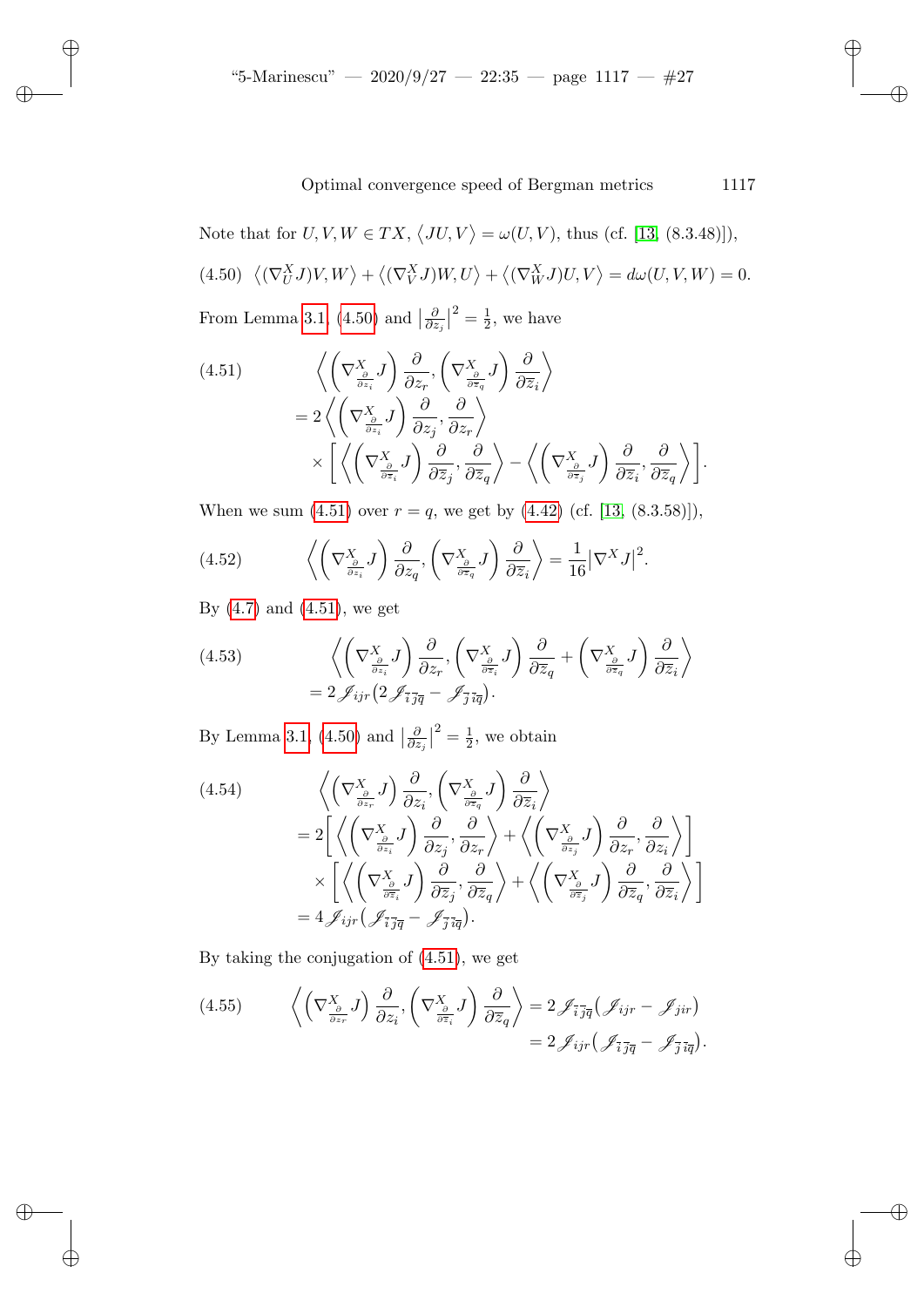<span id="page-27-1"></span>1118 W. Lu, X. Ma, and G. Marinescu

Substituting (4.42), (4.52), (4.53), (4.54) and (4.55) into (4.49) yields

(4.56) 
$$
(d_x d_y I_{26})(0,0) = \frac{\sqrt{-1}}{8} |\nabla^X J|^2 \omega(x_0) - \frac{2}{3} \mathcal{J}_{ijr} (5 \mathcal{J}_{\overline{i} \overline{j} \overline{q}} - 4 \mathcal{J}_{\overline{j} \overline{i} \overline{q}}) dz_r \wedge d\overline{z}_q.
$$

# 4.3. Evaluation of  $(d_x d_y I_2)(0, 0)$ : part II

We evaluate now the contribution of  $I_{22}$ ,  $I_{24}$  in  $(d_x d_y I_2)(0, 0)$ . The definitions of  $\nabla^X \nabla^X J$  and  $R^{TX}$  imply that for  $U, V, W, Y \in TX$  (cf. [13, (8.3.59)]),

(4.57) 
$$
(\nabla^{X} \nabla^{X} J)_{(U,V)} - (\nabla^{X} \nabla^{X} J)_{(V,U)} = [R^{TX}(U,V), J],
$$

$$
\langle (\nabla^{X} \nabla^{X} J)_{(Y,U)} V, W \rangle + \langle (\nabla^{X} \nabla^{X} J)_{(Y,V)} W, U \rangle
$$

$$
+ \langle (\nabla^{X} \nabla^{X} J)_{(Y,W)} U, V \rangle = 0.
$$

Recall that [13, (8.3.71)],

✐

✐

✐

✐

(4.58)  
\n
$$
\sum_{|\alpha|=2} (\partial^{\alpha} R^{L}) \left( \mathcal{R}, \frac{\partial}{\partial \overline{z}_{i}} \right) \frac{Z^{\alpha}}{\alpha!}
$$
\n
$$
= -\sqrt{-1} \pi \left\langle \left( \nabla^{X} \nabla^{X} J \right)_{(\mathcal{R}, \mathcal{R})} \mathcal{R}, \frac{\partial}{\partial \overline{z}_{i}} \right\rangle
$$
\n
$$
- \frac{2\pi}{3} \left\langle R^{TX}(z, \overline{z}) \mathcal{R}, \frac{\partial}{\partial \overline{z}_{i}} \right\rangle.
$$

<span id="page-27-0"></span>By  $(4.50)$  and  $(4.57)$ , we get (cf. [13,  $(8.3.61)$ ]): for  $u_1, u_2, u_3 \in T^{(1,0)}X$ ,  $\overline{v}_1, \overline{v}_2 \in T^{(0,1)}X,$ 

$$
(\nabla^{X} \nabla^{X} J)_{(u_1, u_2)} u_3, \, (\nabla^{X} \nabla^{X} J)_{(\overline{v}_1, \overline{v}_2)} u_3 \in T^{(0,1)} X,
$$
\n
$$
(\nabla^{X} \nabla^{X} J)_{(u_1, \overline{v}_2)} u_3 \in T^{(1,0)} X,
$$
\n
$$
2\sqrt{-1} \left\langle (\nabla^{X} \nabla^{X} J)_{(u_1, \overline{v}_1)} u_2, \overline{v}_2 \right\rangle = \left\langle (\nabla^{X}_{u_1} J) u_2, (\nabla^{X}_{\overline{v}_1} J) \overline{v}_2 \right\rangle.
$$

✐

✐

✐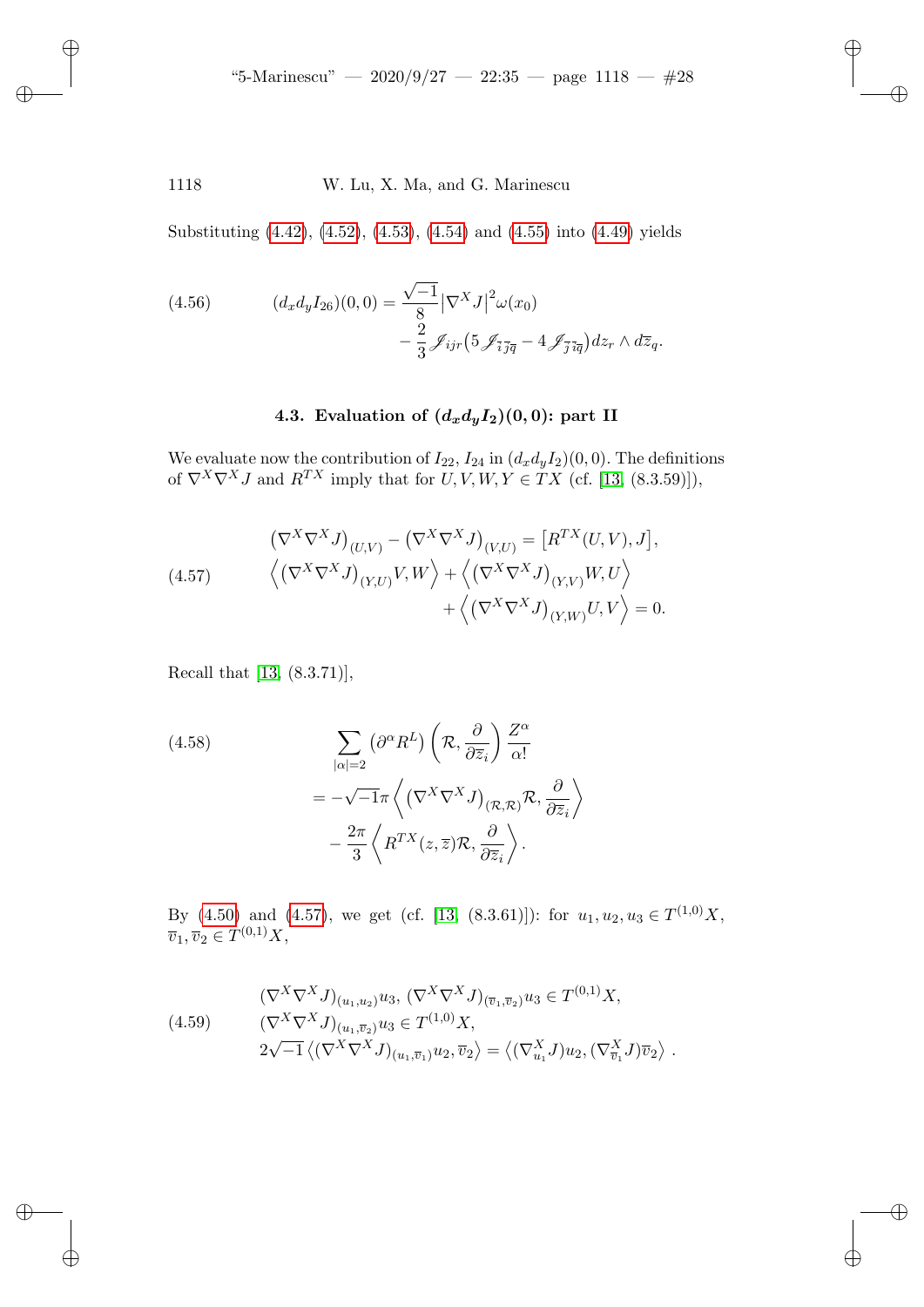<span id="page-28-0"></span>In particular, we have

✐

✐

✐

✐

(4.60)  
\n
$$
\left\langle \left( \nabla^X \nabla^X J \right)_{(\overline{z},z)} \overline{z}, \frac{\partial}{\partial \overline{z}_i} \right\rangle = 0,
$$
\n
$$
\left\langle \left( \nabla^X \nabla^X J \right)_{(z,z)} u_1, \frac{\partial}{\partial \overline{z}_i} \right\rangle = \left\langle \left( \nabla^X \nabla^X J \right)_{(\overline{z},\overline{z})} u_1, \frac{\partial}{\partial \overline{z}_i} \right\rangle = 0,
$$
\n
$$
\left\langle \left( \nabla^X \nabla^X J \right)_{(\overline{z},z)} u_1, \frac{\partial}{\partial \overline{z}_i} \right\rangle = \left\langle \left( \nabla^X \nabla^X J \right)_{(z,\overline{z})} u_1 - \left[ R^{TX}(z,\overline{z}), J \right] u_1, \frac{\partial}{\partial \overline{z}_i} \right\rangle
$$
\n
$$
= \left\langle \left( \nabla^X \nabla^X J \right)_{(z,\overline{z})} u_1, \frac{\partial}{\partial \overline{z}_i} \right\rangle.
$$

By (4.57) and (4.60), we get

(4.61) 
$$
\left\langle \left(\nabla^X \nabla^X J\right)_{(z,\overline{z})} \overline{z}, \frac{\partial}{\partial \overline{z}_i} \right\rangle = \left\langle \left[R^{TX}(z,\overline{z}), J\right] \overline{z}, \frac{\partial}{\partial \overline{z}_i} \right\rangle
$$

$$
= -2\sqrt{-1} \left\langle R^{TX}(z,\overline{z}) \overline{z}, \frac{\partial}{\partial \overline{z}_i} \right\rangle.
$$

<span id="page-28-1"></span>By (4.57) and (4.59) we get (cf. [13, (8.3.62)]),

(4.62) 
$$
\left\langle \left(\nabla^X \nabla^X J\right)_{(u_1, u_2)} \overline{z}, \frac{\partial}{\partial \overline{z}_i} \right\rangle
$$

$$
= \frac{1}{2\sqrt{-1}} \left\langle \left(\nabla^X_{u_1} J\right) u_2, \left(\nabla^X_{\overline{z}} J\right) \frac{\partial}{\partial \overline{z}_i} - \left(\nabla^X_{\frac{\partial}{\partial z_i}} J\right) \overline{z} \right\rangle.
$$

By (4.59), (4.60), (4.61) and (4.62), we get

(4.63) 
$$
- \pi \sqrt{-1} \left\langle \left( \nabla^X \nabla^X J \right)_{(\mathcal{R}, \mathcal{R})} \mathcal{R}, \frac{\partial}{\partial \overline{z}_i} \right\rangle
$$

$$
= -\frac{\pi}{2} \left\langle \left( \nabla_z^X J \right) z, 3 \left( \nabla_{\overline{z}}^X J \right) \frac{\partial}{\partial \overline{z}_i} - \left( \nabla_{\frac{\partial}{\partial \overline{z}_i}}^X J \right) \overline{z} \right\rangle
$$

$$
- 2\pi \left\langle R^{TX}(z, \overline{z}) \overline{z}, \frac{\partial}{\partial \overline{z}_i} \right\rangle - \pi \sqrt{-1} \left\langle \left( \nabla^X \nabla^X J \right)_{(\overline{z}, \overline{z})} \overline{z}, \frac{\partial}{\partial \overline{z}_i} \right\rangle.
$$

 $\oplus$ 

✐

✐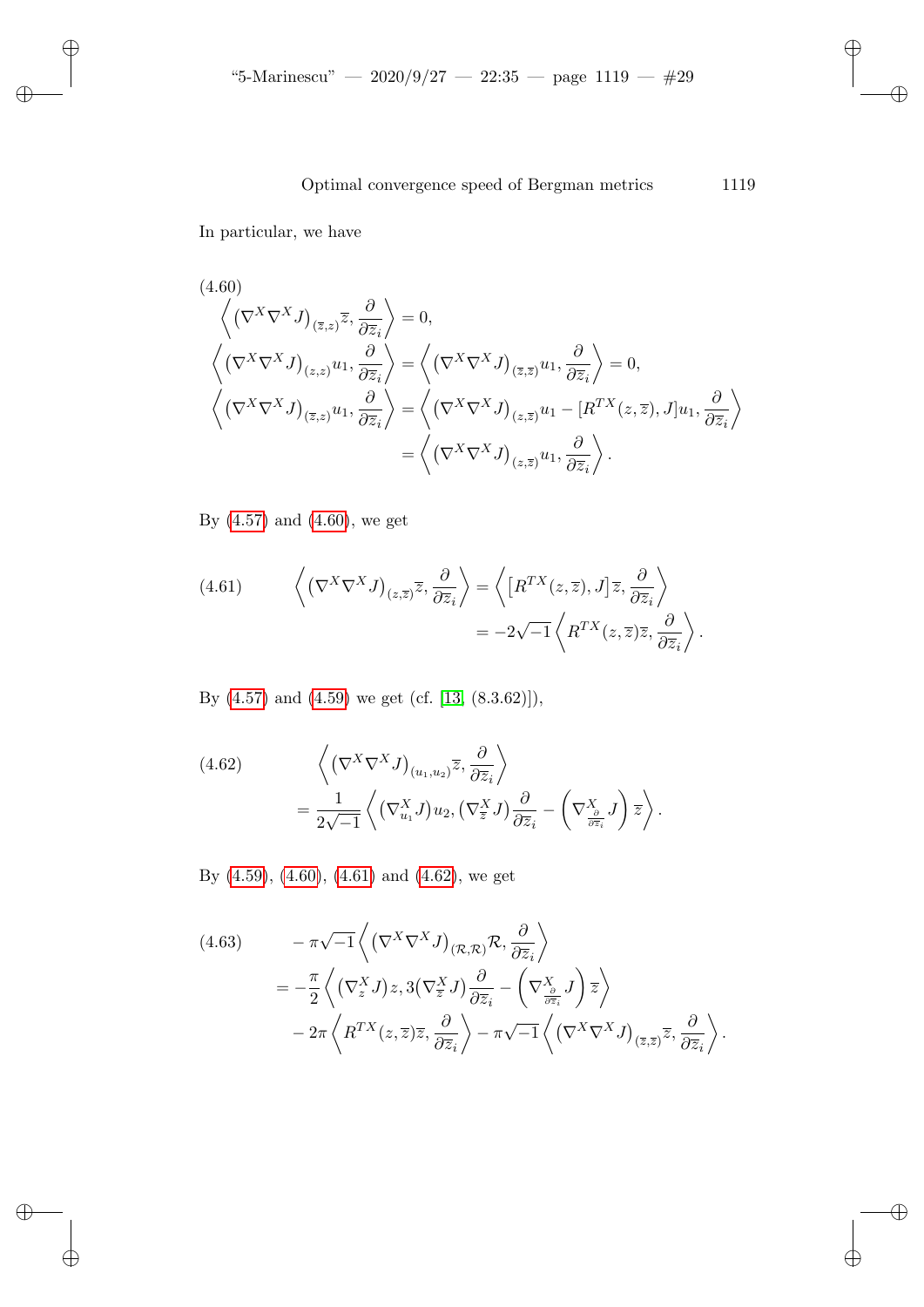By (4.21), (4.58) and (4.63), we get

✐

✐

 $\oplus$ 

✐

(4.64)  
\n
$$
I_{22}(Z, Z') = -\left[\frac{\pi}{4}\left\langle \left(\nabla \frac{x_{\delta}}{\frac{\partial}{\partial z_{j}}}, \mathbf{J}\right) \frac{\partial}{\partial z_{k}}, 3\left(\nabla \frac{x_{\delta}}{\frac{\partial}{\partial \overline{z}_{s}}}, \mathbf{J}\right) \frac{\partial}{\partial \overline{z}_{i}} - \left(\nabla \frac{x_{\delta}}{\frac{\partial}{\partial \overline{z}_{i}}}, \mathbf{J}\right) \frac{\partial}{\partial \overline{z}_{s}}\right\rangle \right. \\
\left. + \frac{\pi}{3}\left\langle R^{TX}\left(\frac{\partial}{\partial z_{j}}, \frac{\partial}{\partial \overline{z}_{s}}\right) \frac{\partial}{\partial z_{k}}, \frac{\partial}{\partial \overline{z}_{i}}\right\rangle\right] \left(\mathcal{L}^{-1}b_{i}z_{j}z_{k}\overline{z}_{s}\mathcal{P}\right)(Z, Z') \\
- \frac{4\pi}{3}\left\langle R^{TX}\left(\frac{\partial}{\partial z_{j}}, \frac{\partial}{\partial \overline{z}_{s}}\right) \frac{\partial}{\partial \overline{z}_{t}}, \frac{\partial}{\partial \overline{z}_{i}}\right\rangle \left(\mathcal{L}^{-1}b_{i}z_{j}\overline{z}_{s}\overline{z}_{t}\mathcal{P}\right)(Z, Z') \\
- \frac{\pi}{2}\sqrt{-1}\left\{\mathcal{L}^{-1}b_{i}\left\langle \left(\nabla^{X}\nabla^{X}J\right)_{(\overline{z},\overline{z})}\overline{z}, \frac{\partial}{\partial \overline{z}_{i}}\right\rangle \mathcal{P}\right\}(Z, Z').
$$

<span id="page-29-0"></span>By  $(1.7)$  and  $(1.8)$ , we get

<span id="page-29-1"></span>(4.65) 
$$
b_i z_j z_k \overline{z}_s \mathscr{P} = b_i z_j z_k \left( \frac{b_s}{2\pi} + \overline{z}'_s \right) \mathscr{P}
$$

$$
= \left( \frac{b_i b_s}{2\pi} z_j z_k + \frac{\delta_{js}}{\pi} b_i z_k + \frac{\delta_{ks}}{\pi} b_i z_j + b_i z_j z_k \overline{z}'_s \right) \mathscr{P}.
$$

Thus, by Theorem 1.1, (1.7), (1.8) and (4.65), as in (4.47), we get

$$
(4.66) \qquad \left(\mathcal{L}^{-1}b_iz_jz_k\overline{z}_s\mathcal{P}\right)(Z,Z')
$$
\n
$$
= \left(\frac{b_ib_s}{16\pi^2}z_jz_k + \frac{\delta_{js}}{4\pi^2}b_iz_k + \frac{\delta_{ks}}{4\pi^2}b_iz_j + \frac{b_i}{4\pi}z_jz_k\overline{z}'_s\right)\mathcal{P}(Z,Z')
$$
\n
$$
= \frac{1}{4\pi^2}\left(-\delta_{js}\delta_{ik} + \pi\delta_{js}z_k\left(\overline{z}_i - \overline{z}'_i\right) - \delta_{ks}\delta_{ij} + \pi\delta_{ks}z_j\left(\overline{z}_i - \overline{z}'_i\right) - \pi\delta_{ij}z_k\left(\overline{z}_s - \overline{z}'_s\right) - \pi\delta_{ik}z_j\left(\overline{z}_s - \overline{z}'_s\right)
$$
\n
$$
+ \pi^2 z_jz_k\left(\overline{z}_i - \overline{z}'_i\right)\left(\overline{z}_s - \overline{z}'_s\right)\mathcal{P}(Z,Z')
$$
\n
$$
+ \frac{1}{4\pi}\left(-2\delta_{ij}z_k - 2\delta_{ik}z_j + 2\pi z_jz_k\left(\overline{z}_i - \overline{z}'_i\right)\right)\overline{z}'_s\mathcal{P}(Z,Z').
$$

By (4.6) and (4.66), note that the last line of (4.66) has also the term  $z\overline{z}'$ , we get

$$
(4.67) \quad \left(\mathcal{L}^{-1}b_iz_jz_k\overline{z}_s\mathcal{P}\right)(Z,Z') \approx -\left[\frac{1}{4\pi^2}\left(\delta_{js}\delta_{ik} + \delta_{ks}\delta_{ij}\right) + \frac{1}{4\pi}\left(\delta_{js}z_k\overline{z}'_i + \delta_{ks}z_j\overline{z}'_i + \delta_{ij}z_k\overline{z}'_s + \delta_{ik}z_j\overline{z}'_s\right)\right]\mathcal{P}(Z,Z').
$$

✐

✐

 $\oplus$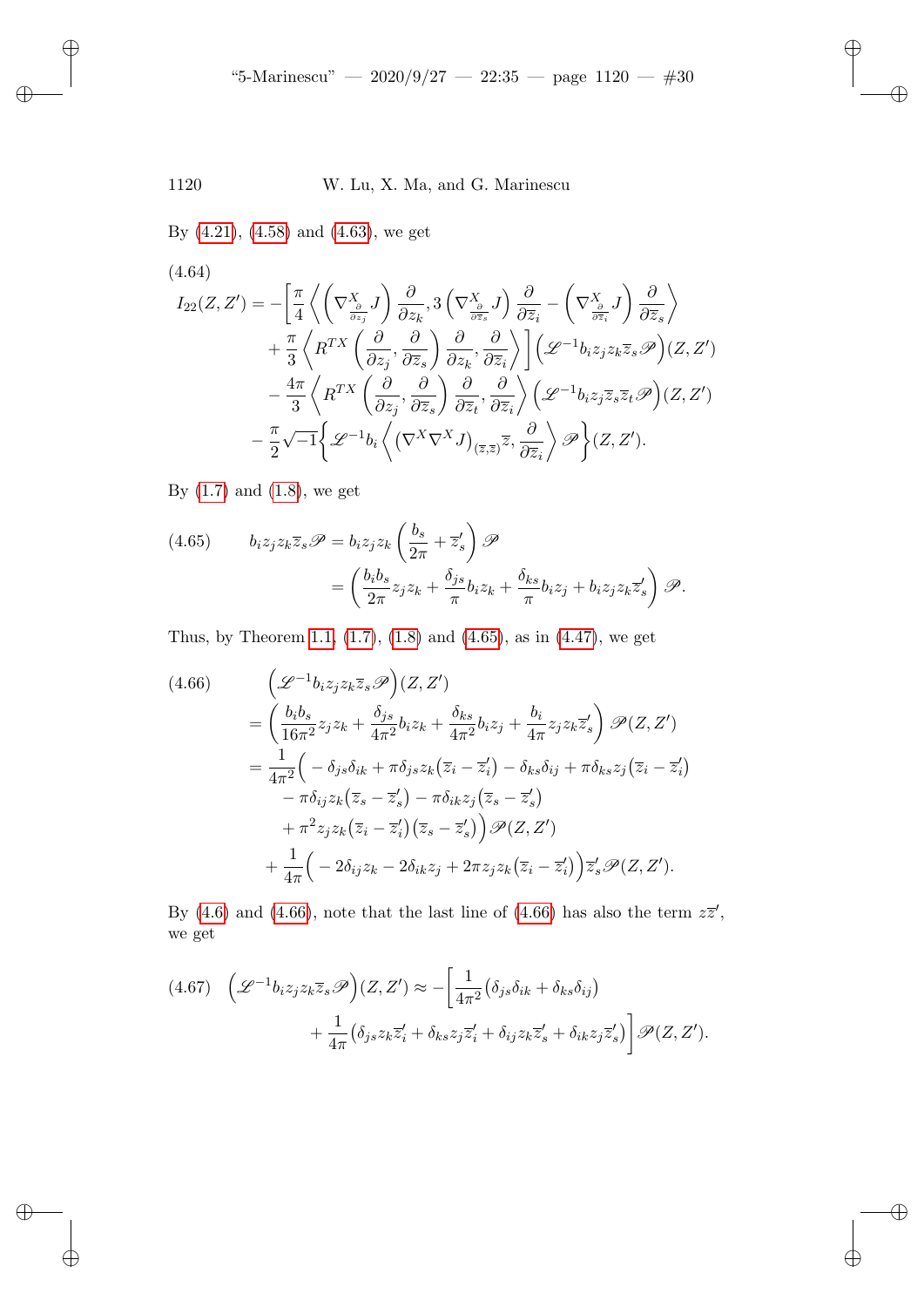Again by  $(1.7)$  and  $(1.8)$ ,

✐

✐

✐

✐

$$
(4.68) \ b_i z_j \overline{z}_s \overline{z}_t \mathscr{P} = b_i z_j \left( \frac{b_s}{2\pi} + \overline{z}'_s \right) \left( \frac{b_t}{2\pi} + \overline{z}'_t \right) \mathscr{P}
$$
  

$$
= \left[ \frac{b_i b_s b_t}{4\pi^2} z_j + \frac{1}{2\pi^2} \left( \delta_{js} b_i b_t + \delta_{jt} b_i b_s \right) + \frac{b_i}{2\pi} \left( b_s z_j + 2\delta_{js} \right) \overline{z}'_t + \frac{b_i}{2\pi} \left( b_t z_j + 2\delta_{jt} \right) \overline{z}'_s + b_i z_j \overline{z}'_s \overline{z}'_t \right] \mathscr{P}.
$$

<span id="page-30-0"></span>By Theorem 1.1 and (4.68), we get

(4.69) 
$$
\mathscr{L}^{-1}b_iz_j\overline{z}_s\overline{z}_t\mathscr{P} = \left[\frac{b_ib_sb_t}{48\pi^3}z_j + \frac{1}{16\pi^3}(\delta_{js}b_ib_t + \delta_{jt}b_ib_s) + \frac{b_i}{16\pi^2}(b_sz_j + 4\delta_{js})\overline{z}'_t + \frac{b_i}{16\pi^2}(b_tz_j + 4\delta_{jt})\overline{z}'_s + \frac{b_i}{4\pi}z_j\overline{z}'_s\overline{z}'_t\right]\mathscr{P}.
$$

<span id="page-30-1"></span>B[y \(1.7](#page-30-0)), (1.[8\) an](#page-30-1)d (4.6), we get

$$
(4.70)\quad \left(\frac{b_i}{16\pi^2}\big(b_s z_j + 4\delta_{js}\big)\overline{z}'_t \mathscr{P}\right)(Z,Z') \approx \frac{1}{4\pi}\big(\delta_{js}\overline{z}_i - \delta_{ij}\overline{z}_s\big)\overline{z}'_t \mathscr{P}(Z,Z').
$$

By (4.32), (4.69) and (4.70), we obtain

$$
(4.71) \quad \left( d_x d_y \left( \mathcal{L}^{-1} b_i z_j \overline{z}_s \overline{z}_t \mathcal{P} \right) \right) (0,0) = \frac{1}{4\pi} \left( \delta_{js} d\overline{z}_i - \delta_{ij} d\overline{z}_s \right) \wedge d\overline{z}_t + \frac{1}{4\pi} \left( \delta_{jt} d\overline{z}_i - \delta_{ij} d\overline{z}_t \right) \wedge d\overline{z}_s = \frac{1}{4\pi} \left( \delta_{js} d\overline{z}_i \wedge d\overline{z}_t + \delta_{jt} d\overline{z}_i \wedge d\overline{z}_s \right).
$$

Finally, by Theorem 1.1,  $(1.7)$  and  $(1.8)$ , as in  $(4.29)$ , we get

$$
(4.72) \qquad \left(\mathcal{L}^{-1}b_i\overline{z}_j\overline{z}_s\overline{z}_t\mathcal{P}\right)(Z,Z')
$$
  
\n
$$
= \left(\mathcal{L}^{-1}b_i\left(\frac{b_j}{2\pi} + \overline{z}'_j\right)\left(\frac{b_s}{2\pi} + \overline{z}'_s\right)\left(\frac{b_t}{2\pi} + \overline{z}'_t\right)\mathcal{P}\right)(Z,Z')
$$
  
\n
$$
\sim \left\{\mathcal{L}^{-1}b_i\left[\frac{b_jb_sb_t}{8\pi^3} + \frac{1}{4\pi^2}\left(b_jb_s\overline{z}'_t + b_jb_t\overline{z}'_s + b_sb_t\overline{z}'_j\right)\right]\mathcal{P}\right\}(Z,Z')
$$
  
\n
$$
\approx 0.
$$

✐

✐

✐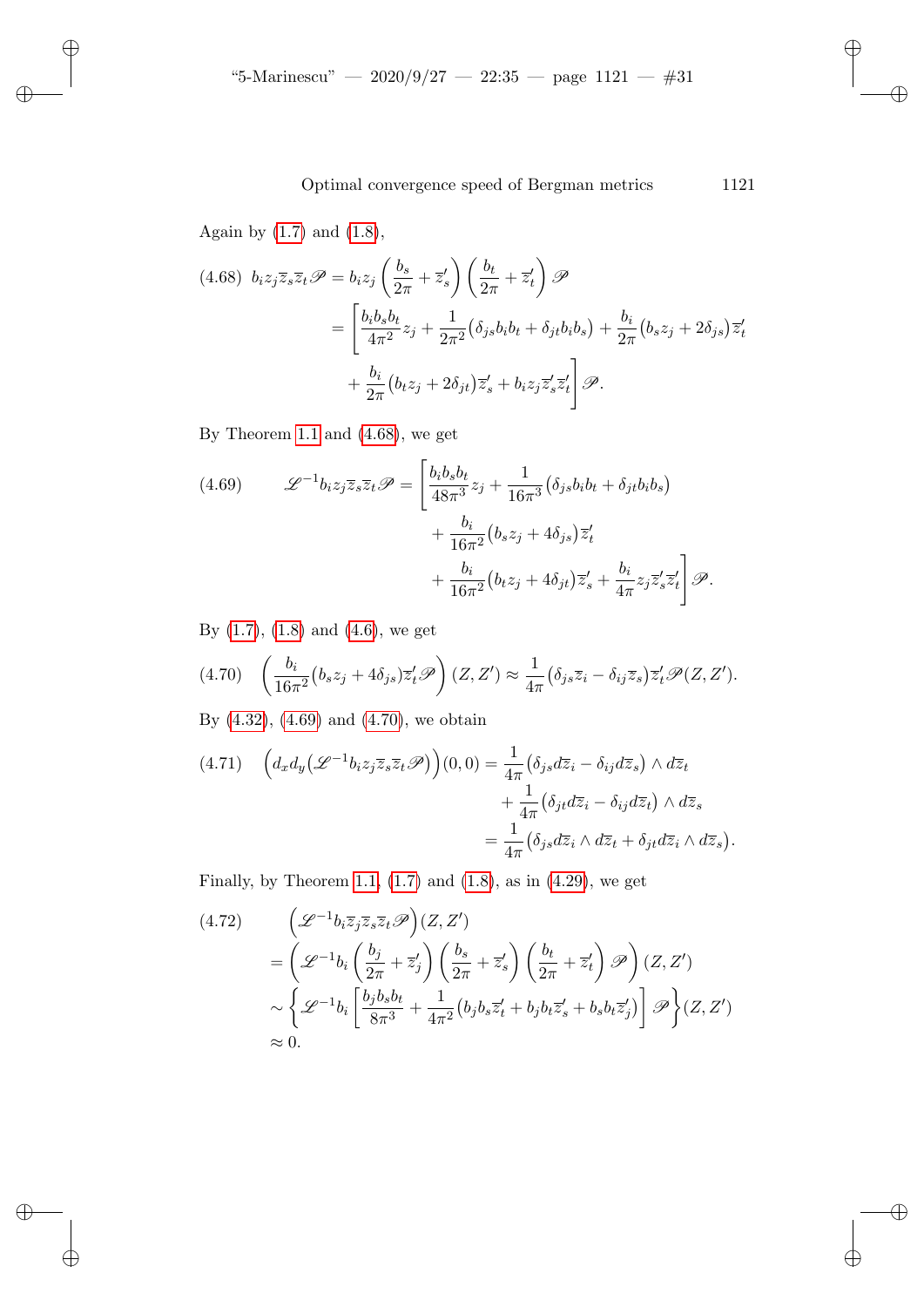<span id="page-31-0"></span>From (3.11), (4.64), (4.67), (4.71) and (4.72), we obtain

$$
(4.73) \quad (d_x d_y I_{22})(0,0)
$$
\n
$$
= \left\{ \frac{1}{8\pi} \left\langle \left( \nabla_{\frac{\partial}{\partial z_j}}^X J \right) \frac{\partial}{\partial z_i}, \left( \nabla_{\frac{\partial}{\partial \overline{z}_j}}^X J \right) \frac{\partial}{\partial \overline{z}_i} + \left( \nabla_{\frac{\partial}{\partial z_i}}^X J \right) \frac{\partial}{\partial \overline{z}_j} \right\rangle \right\}
$$
\n
$$
+ \frac{1}{12\pi} \left\langle R^{TX} \left( \frac{\partial}{\partial z_i}, \frac{\partial}{\partial \overline{z}_i} \right) \frac{\partial}{\partial z_j} + R^{TX} \left( \frac{\partial}{\partial z_j}, \frac{\partial}{\partial \overline{z}_i} \right) \frac{\partial}{\partial z_i}, \frac{\partial}{\partial \overline{z}_j} \right\rangle \right\}
$$
\n
$$
\times \left( -2\pi \sqrt{-1} \right) \omega(x_0)
$$
\n
$$
+ \frac{1}{8} \left[ \left\langle \left( \nabla_{\frac{\partial}{\partial z_j}}^X J \right) \frac{\partial}{\partial z_r}, \left( \nabla_{\frac{\partial}{\partial z_j}}^X J \right) \frac{\partial}{\partial \overline{z}_q} + \left( \nabla_{\frac{\partial}{\partial z_i}}^X J \right) \frac{\partial}{\partial \overline{z}_j} \right\rangle \right\}
$$
\n
$$
+ \left\langle \left( \nabla_{\frac{\partial}{\partial z_r}}^X J \right) \frac{\partial}{\partial z_j}, \left( \nabla_{\frac{\partial}{\partial z_j}}^X J \right) \frac{\partial}{\partial \overline{z}_q} + \left( \nabla_{\frac{\partial}{\partial z_i}}^X J \right) \frac{\partial}{\partial \overline{z}_j} \right\rangle \right\} dz_r \wedge d\overline{z}_q
$$
\n
$$
+ \frac{1}{6} \left\langle R^{TX} \left( \frac{\partial}{\partial z_j}, \frac{\partial}{\partial z_j} \right) \frac{\partial}{\partial z_r}
$$
\n
$$
+ R^{TX} \left( \frac{\partial}{\partial z_j}, \frac{\partial}{\partial \overline{z}_j} \right) \frac{\partial}{\partial \overline{z}_r} +
$$

<span id="page-31-1"></span>Note that by (4.23),

✐

✐

 $\oplus$ 

✐

(4.74) 
$$
R^{TX} \left( \frac{\partial}{\partial z_j}, \frac{\partial}{\partial \overline{z}_j} \right) \frac{\partial}{\partial z_r} = R^{TX} \left( \frac{\partial}{\partial z_r}, \frac{\partial}{\partial \overline{z}_j} \right) \frac{\partial}{\partial z_j} + R^{TX} \left( \frac{\partial}{\partial z_j}, \frac{\partial}{\partial z_r} \right) \frac{\partial}{\partial \overline{z}_j}.
$$

By (4.23), (4.42), (4.52), (4.53), (4.54), (4.55), (4.73) and (4.74), we get

(4.75) 
$$
(d_x d_y I_{22})(0,0)
$$
  
=  $-\sqrt{-1} \left[ \frac{5}{96} |\nabla^X J|^2 + \frac{1}{3} \left\langle R^{TX} \left( \frac{\partial}{\partial z_j}, \frac{\partial}{\partial \overline{z}_i} \right) \frac{\partial}{\partial z_i}, \frac{\partial}{\partial \overline{z}_j} \right\rangle \right] \omega(x_0)$   
+  $\frac{1}{4} \mathcal{J}_{jir} \left( 5 \mathcal{J}_{\overline{j} \overline{q}} - 4 \mathcal{J}_{\overline{i} \overline{j} \overline{q}} \right) dz_r \wedge d\overline{z}_q +$ 

✐

✐

 $\oplus$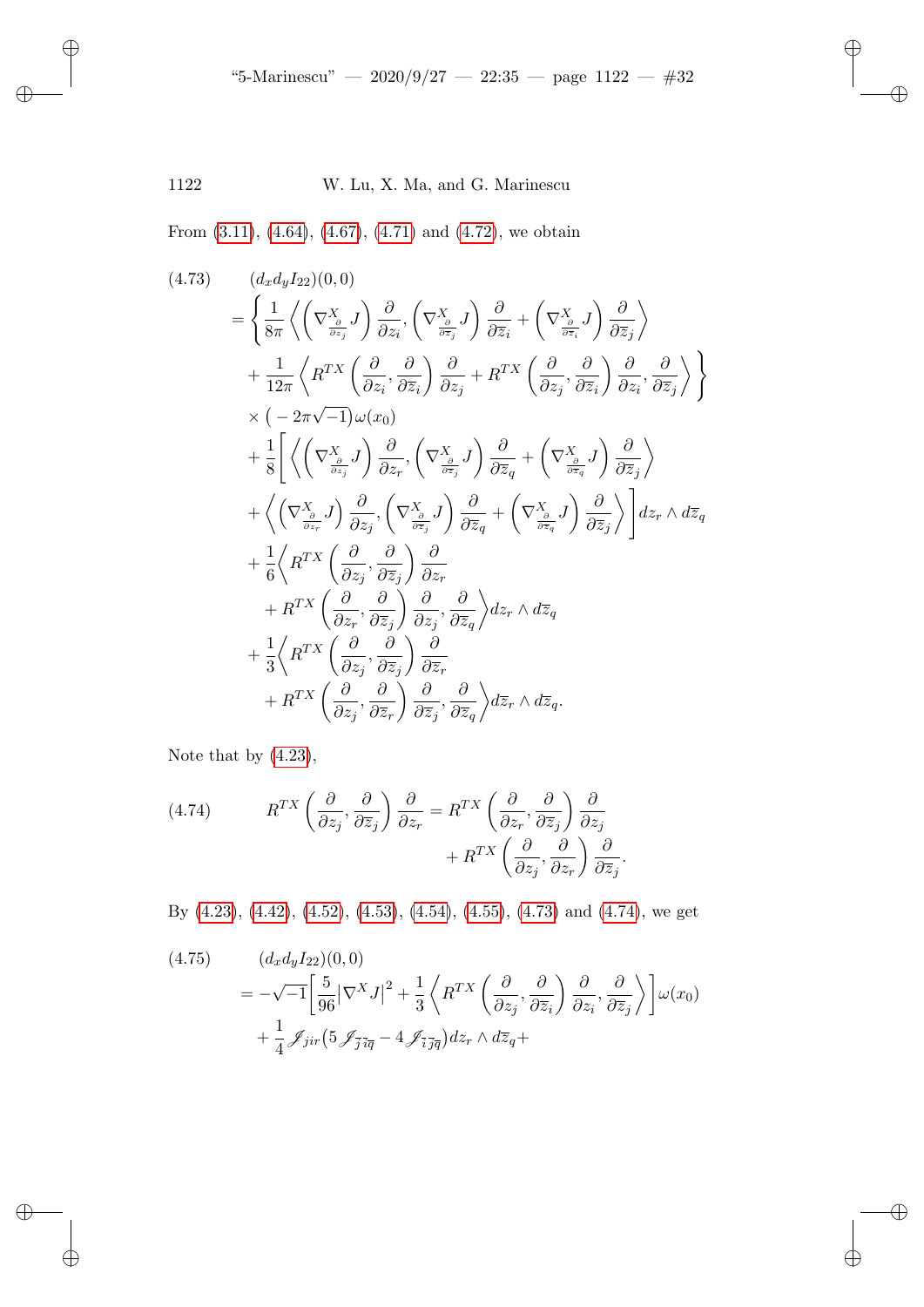$$
+\frac{1}{6}\left\langle R^{TX}\left(\frac{\partial}{\partial z_j},\frac{\partial}{\partial z_r}\right)\frac{\partial}{\partial \overline{z}_j}\right.\n+2R^{TX}\left(\frac{\partial}{\partial z_r},\frac{\partial}{\partial \overline{z}_j}\right)\frac{\partial}{\partial z_j},\frac{\partial}{\partial \overline{z}_q}\right\rangle dz_r \wedge d\overline{z}_q
$$
\n
$$
+\frac{1}{3}\left\langle R^{TX}\left(\frac{\partial}{\partial z_j},\frac{\partial}{\partial \overline{z}_j}\right)\frac{\partial}{\partial \overline{z}_r}\right.\n+R^{TX}\left(\frac{\partial}{\partial z_j},\frac{\partial}{\partial \overline{z}_r}\right)\frac{\partial}{\partial \overline{z}_j},\frac{\partial}{\partial \overline{z}_q}\right\rangle d\overline{z}_r \wedge d\overline{z}_q.
$$

<span id="page-32-0"></span>By  $(4.57)$ ,  $(4.59)$  and  $(4.60)$ , we get (cf. [14,  $(2.28)$ ]),

<span id="page-32-1"></span>
$$
(4.76)\quad \left\langle \left(\nabla^X \nabla^X J\right)_{(\mathcal{R},\mathcal{R})} \frac{\partial}{\partial z_i}, \frac{\partial}{\partial \overline{z}_i} \right\rangle = 2 \left\langle \left(\nabla^X \nabla^X J\right)_{(z,\overline{z})} \frac{\partial}{\partial z_i}, \frac{\partial}{\partial \overline{z}_i} \right\rangle
$$

$$
= -\sqrt{-1} \left\langle \left(\nabla^X_z J\right) \frac{\partial}{\partial z_i}, \left(\nabla^X_{\overline{z}} J\right) \frac{\partial}{\partial \overline{z}_i} \right\rangle.
$$

B[y \(4.2](#page-23-0)5[\) and](#page-26-4) ([4.35\),](#page-32-0) we ge[t](#page-32-1)

✐

✐

✐

✐

$$
(4.77) \quad \left(\mathcal{L}^{-1}\mathcal{P}^{\perp}z_{s}\overline{z}_{t}\mathcal{P}\right)(Z,Z') = -\frac{1}{4\pi^{2}}\left(\delta_{st} - \pi z_{s}\left(\overline{z}_{t} - \overline{z}_{t}'\right)\right)\mathcal{P}(Z,Z').
$$

By (3.11), (4.42), (4.54), (4.76) and (4.77), we obtain

$$
(4.78) \quad (d_x d_y I_{24})(0,0) = \left\langle \left(\nabla \frac{x}{\frac{\partial}{\partial z_j}} J\right) \frac{\partial}{\partial z_i}, \left(\nabla \frac{x}{\frac{\partial}{\partial \overline{z}_j}} J\right) \frac{\partial}{\partial \overline{z}_i} \right\rangle (-\sqrt{-1}) \omega(x_0) + \frac{1}{2} \left\langle \left(\nabla \frac{x}{\frac{\partial}{\partial z_s}} J\right) \frac{\partial}{\partial z_i}, \left(\nabla \frac{x}{\frac{\partial}{\partial z_t}} J\right) \frac{\partial}{\partial \overline{z}_i} \right\rangle dz_s \wedge d\overline{z}_t = -\frac{\sqrt{-1}}{8} |\nabla^X J|^2 \omega(x_0) + 2 \mathcal{J}_{ijr} \left(\mathcal{J}_{\overline{i},\overline{j}\overline{q}} - \mathcal{J}_{\overline{j},\overline{i}\overline{q}} \right) dz_r \wedge d\overline{z}_q.
$$

<span id="page-32-2"></span>Combining (4.22), (4.23), (4.33), (4.38), (4.42), (4.43), (4.56), (4.74), (4.75) and (4.78), we obtain

$$
(4.79) \qquad -(d_x d_y I_2)(0,0) = \sqrt{-1} \left\langle R^{TX} \left( \frac{\partial}{\partial z_j}, \frac{\partial}{\partial \overline{z}_i} \right) \frac{\partial}{\partial z_i}, \frac{\partial}{\partial \overline{z}_j} \right\rangle \omega(x_0)
$$

$$
- \frac{1}{2} \left\langle R^{TX} \left( \frac{\partial}{\partial z_j}, \frac{\partial}{\partial z_r} \right) \frac{\partial}{\partial \overline{z}_j}, \frac{\partial}{\partial \overline{z}_q} \right\rangle dz_r \wedge d\overline{z}_q
$$

$$
- \frac{1}{12} \mathcal{J}_{jir} \left( \mathcal{J}_{\overline{j} \overline{i} \overline{q}} + 4 \mathcal{J}_{\overline{i} \overline{j} \overline{q}} \right) dz_r \wedge d\overline{z}_q.
$$

✐

✐

✐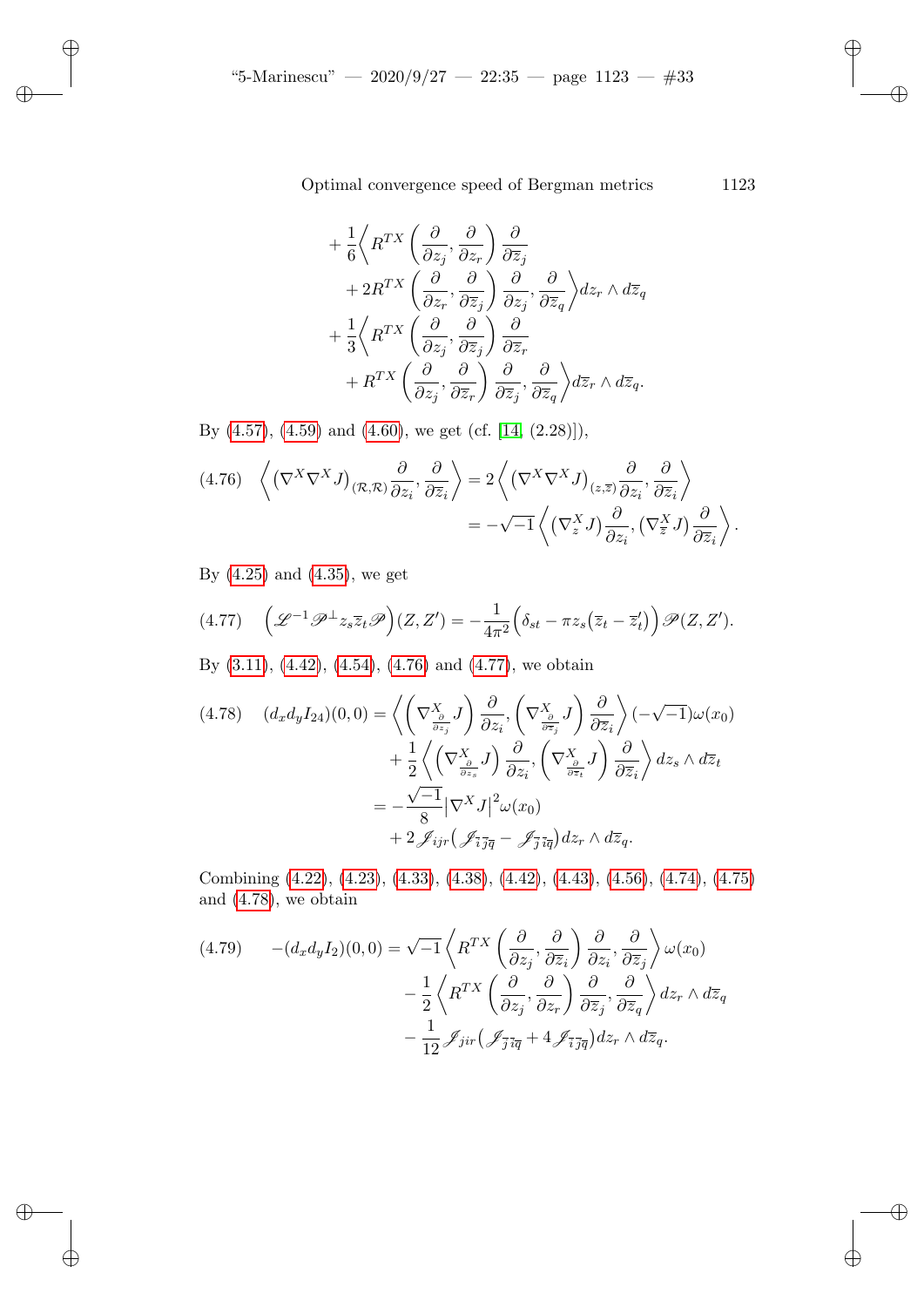✐

✐

✐

✐

### <span id="page-33-0"></span>1124 W. Lu, X. Ma, and G. Marinescu

✐

✐

✐

✐

By Lemma 3.1, (4.50), (4.51), (4.54), (4.55),(4.57) and (4.62), we get (cf.  $[13, (8.3.63)]$ 

$$
(4.80) \quad \left\langle R^{TX} \left( \frac{\partial}{\partial z_j}, \frac{\partial}{\partial z_r} \right) \frac{\partial}{\partial \overline{z}_j}, \frac{\partial}{\partial \overline{z}_q} \right\rangle
$$
  
\n
$$
= \frac{\sqrt{-1}}{2} \left\langle \left[ R^{TX} \left( \frac{\partial}{\partial z_j}, \frac{\partial}{\partial z_r} \right), J \right] \frac{\partial}{\partial \overline{z}_j}, \frac{\partial}{\partial \overline{z}_q} \right\rangle
$$
  
\n
$$
= \frac{\sqrt{-1}}{2} \left\langle \left[ (\nabla^X \nabla^X J)_{\left( \frac{\partial}{\partial z_j}, \frac{\partial}{\partial z_r} \right)} - (\nabla^X \nabla^X J)_{\left( \frac{\partial}{\partial z_r}, \frac{\partial}{\partial z_j} \right)} \right] \frac{\partial}{\partial \overline{z}_j}, \frac{\partial}{\partial \overline{z}_q} \right\rangle
$$
  
\n
$$
= \frac{1}{4} \left\langle \left( \nabla^X \frac{\partial}{\partial z_j} J \right) \frac{\partial}{\partial z_r} - \left( \nabla^X \frac{\partial}{\partial z_r} J \right) \frac{\partial}{\partial z_j}, \left( \nabla^X \frac{\partial}{\partial z_j} J \right) \frac{\partial}{\partial \overline{z}_q} - \left( \nabla^X \frac{\partial}{\partial z_j} J \right) \frac{\partial}{\partial \overline{z}_q} \right\rangle
$$
  
\n
$$
= \frac{1}{2} \mathcal{J}_{jri} \mathcal{J}_{\overline{j}\overline{q}i}.
$$

Substituting (4.80) into (4.79) yields

(4.81) 
$$
(d_x d_y I_2)(0,0) = -\sqrt{-1} \left\langle R^{TX} \left( \frac{\partial}{\partial z_j}, \frac{\partial}{\partial \overline{z}_i} \right) \frac{\partial}{\partial z_i}, \frac{\partial}{\partial \overline{z}_j} \right\rangle \omega(x_0) + \frac{1}{3} \mathcal{J}_{jir} \left( \mathcal{J}_{\overline{j} \overline{i} \overline{q}} + \mathcal{J}_{\overline{i} \overline{j} \overline{q}} \right) dz_r \wedge d\overline{z}_q.
$$

4.4. Proof of Theorem 3.3

By $(4.4)$  $(4.4)$  and  $(4.81)$ [, we](#page-17-2) ge[t](#page-17-3)

<span id="page-33-1"></span>(4.82) 
$$
(d_x d_y I_4)(0,0) = (d_x d_y I_2)(0,0).
$$

Substituting (4.12), (4.13), (4.17), (4.19), (4.81) and (4.82) into (4.2), we finally obtain

<span id="page-33-2"></span>
$$
(4.83) \quad (d_x d_y \mathscr{F}_2)(0,0) = -\frac{6}{9} \mathscr{J}_{jir} \left( \mathscr{J}_{\bar{i}\bar{j}\bar{q}} + \mathscr{J}_{\bar{j}\bar{i}\bar{q}} \right) dz_r \wedge d\bar{z}_q + 2(d_x d_y I_2)(0,0)
$$

$$
= -2\sqrt{-1} \left\langle R^{TX} \left( \frac{\partial}{\partial z_j}, \frac{\partial}{\partial \bar{z}_i} \right) \frac{\partial}{\partial z_i}, \frac{\partial}{\partial \bar{z}_j} \right\rangle \omega(x_0).
$$

By [1[3, Th](#page-33-1)eore[m 8.3.4](#page-33-2), Lemma 8.3.10[\],](#page-13-1)

(4.84) 
$$
8\left\langle R^{TX}\left(\frac{\partial}{\partial z_j},\frac{\partial}{\partial \overline{z}_i}\right)\frac{\partial}{\partial z_i},\frac{\partial}{\partial \overline{z}_j}\right\rangle = r^X + \frac{1}{4}|\nabla^X J|^2 = 8\pi \mathbf{b}_1(x_0).
$$

The identities (4.83) and (4.84) yield Theorem 3.3. This concludes the proof of Theorem 0.1.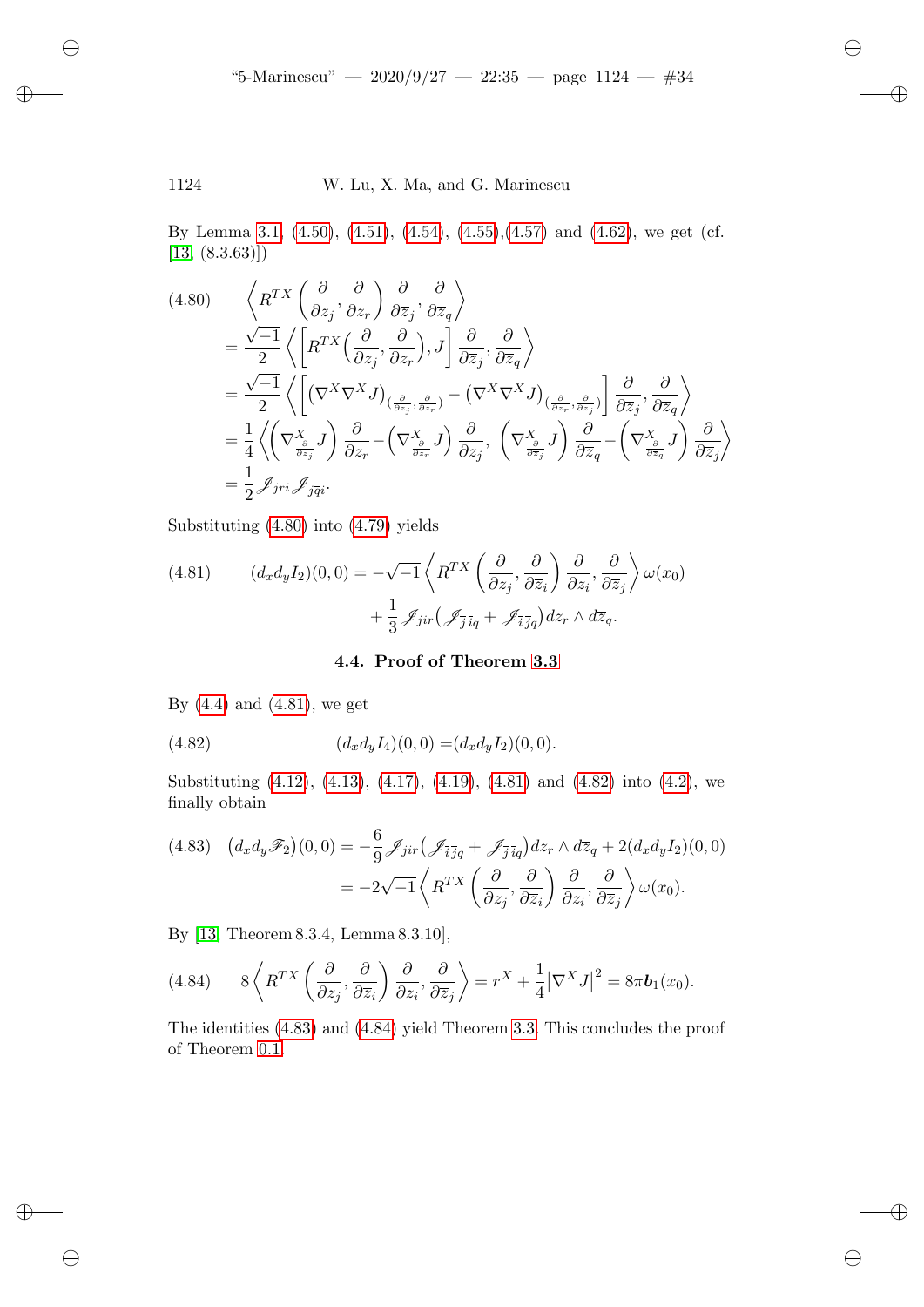#### References

- [1] J.-M. Bismut and E. Vasserot, *The asymptotics of the Ray-Singer analytic torsion associated with high powers of a positive line bundle*, Comm. Math. Phys. 125 (1989), 355–367.
- <span id="page-34-4"></span>[2] D. Borthwick and A. Uribe, *Nearly K¨ahlerian embeddings of symplectic manifolds*, Asian J. Math. 4 (2000), no. 3, 599–620.
- <span id="page-34-5"></span>[3] L. Boutet de Monvel and V. Guillemin, The Spectral Theory of Toeplitz Operators, Ann. of Math. Stud., Vol. 99, Princeton Univ. Press, Princeton, NJ, (1981).
- <span id="page-34-1"></span>[4] L. Boutet de Monvel and J. Sjöstrand, *Sur la singularité des noyaux de Bergman et de Szegő*, Journées: Equations aux Dérivées Partielles de Rennes (1975), pp. 123–164. Astérisque, No. 34–35, Soc. Math. France, Paris, (1976).
- <span id="page-34-0"></span>[5] D. Catlin, *The Bergman kernel and a theorem of Tian*, in: Analysis and Geometry in Several Complex Variables (Katata, 1997), pp. 1–23, Trends Math., Birkhäuser Boston, Boston, MA, (1999).
- <span id="page-34-2"></span>[6] X. Dai, K. Liu, and X. Ma, *On the asymptotic expansion of Bergman kernel*, J. Differential Geom. 72 (2006), no. 1, 1–41.
- <span id="page-34-6"></span>[7] S. K. Donaldson, *Scalar curvature and projective embeddings. I*, J. Differential Geom. 59 (2001), 479–522.
- <span id="page-34-7"></span>[8] S. K. Donaldson, *Lower bounds on the Calabi functional*, J. Differential Geom. **70** (2005), 453-472.
- <span id="page-34-3"></span>[9] V. Guillemin and A. Uribe, *The Laplace operator on the* n*–th tensor power of a line bundle: eigenvalues which are bounded uniformly in* n, Asymptotic Anal. 1 (1988), 105–113.
- <span id="page-34-8"></span>[10] M. Lejmi and J. Keller, *On the lower bounds of the* L 2 *-norm of the Hermitian scalar curvature*, J. Symplectic Geom. 18 (2020), 537–558.
- [11] X. Ma, *Geometric quantization on K¨ahler and symplectic manifolds*, in: Proceedings of the International Congress of Mathematicians, Vol. II, pp. 785–810, Hindustan Book Agency, New Delhi, (2010).
- [12] X. Ma and G. Marinescu, *The Spin*<sup>c</sup> *Dirac operator on high tensor powers of a line bundle*, Math. Z. 240 (2002), no. 3, 651–664.